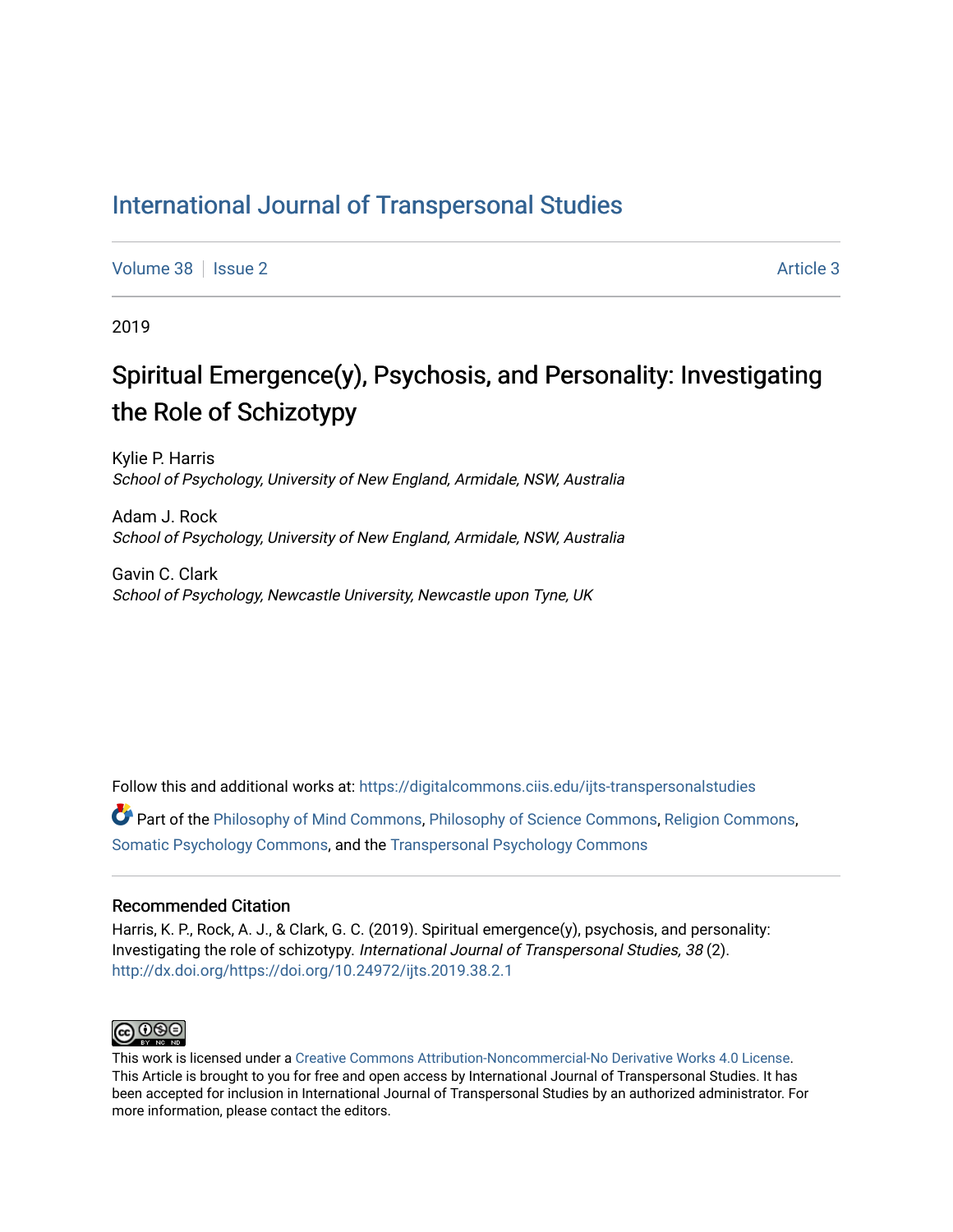# **Spiritual Emergence(y), Psychosis, and Personality: Investigating the Role of Schizotypy**

*Kylie P. Harris Adam J. Rock* School of Psychology, University of New England Armidale, NSW, Australia

*Gavin I. Clark* School of Psychology, Newcastle University Newcastle upon Tyne, UK

Spiritual emergency (SEY) refers to a process of spiritual emergence (SE) or awakening that becomes traumatic for an individual, leading to a state of psychological crisis. There is evidence that SE(Y) is associated with both psychotic symptomatology and personality traits. This study examined the relationship between SE(Y), psychotic symptoms, and schizotypy, a construct that addresses psychotic-like personality traits in the general population. A total of 250 participants completed an anonymous online questionnaire. Results showed that SE(Y) was positively correlated with positive symptoms of psychosis and schizotypy, but demonstrated only very weak to no correlations with negative symptoms of psychosis and schizotypy. The results also showed that disorganized schizotypy mediated the relationship between positive schizotypy and crisis; and positive schizotypy mediated the relationship between disorganized schizotypy and crisis. The clinical implications of these results include the identification of measurable clinical and personality markers that may help: (1) differentiate between SE(Y) and cases of clinical psychosis that have a poor prognosis, and (2) identify individuals who are at risk of experiencing the potentially debilitating effects of SE(Y).

### **Keywords:** *spiritual emergence, spiritual emergency, psychosis, personality, schizotypy*

Spiritual emergency (SEY) has been described<br>as a process of spiritual emergence (SE) or<br>awakening that becomes traumatic for an<br>individual leading to a state of psychological as a process of spiritual emergence (SE) or awakening that becomes traumatic for an individual, leading to a state of psychological crisis (Grof & Grof, 1989, 1991). That is, Grof and Grof (1991) described spiritual *emergence* as "the movement of an individual to a more expanded way of being that involves enhanced emotional and psychosomatic health, greater freedom of personal choices, and a sense of deeper connection with other people, nature, and the cosmos" (p. 34). Such a process may become an *emergency* or crisis if an individual does not possess the psychological framework with which to cope. Such crises are considered by some (e.g., Turner et al., 1995) to be distinct from other forms of psychosocial crises in that they are spiritual, or transpersonal<sup>1</sup>, in nature (see Harris et al., 2019, for a comprehensive review).

Although purportedly not attributable to a mental disorder (Lukoff et al., 1992, 1995), SEY has been associated with both physical and mental health difficulties, while simultaneously providing a unique opportunity for transformation and growth (Bragdon, 2006, 2013; Grof & Grof, 1989, 1991; Jung, 1983; Lukoff, 1985; Perry, 1999, 2005; Turner et al., 1995).

There is evidence indicating that personality variables, such as transliminality, ego resiliency, and boundary thinness may be associated with SEY (Cooper et al., 2015; Harris et al., 2015; Rooijakker's, 2013). There is also evidence indicating that SEY experiences are associated with psychotic symptomatology (Bronn & McIlwain, 2014; Goretzki et al., 2009; Harris et al., 2015), a theme that is discussed extensively within the theoretical literature (e.g., Bragdon, 2006, 2013; Grof & Grof, 1989, 1991; Johnson & Friedman, 2008; Lukoff,

International Journal of Transpersonal Studies, 38(2), 1-30 https://doi.org/10.24972/ijts.2019.38.1. https://doi.org/10.24972/ijts.2019.38.1.1 https://doi.org/10.24972/ijts.2019.38.2.1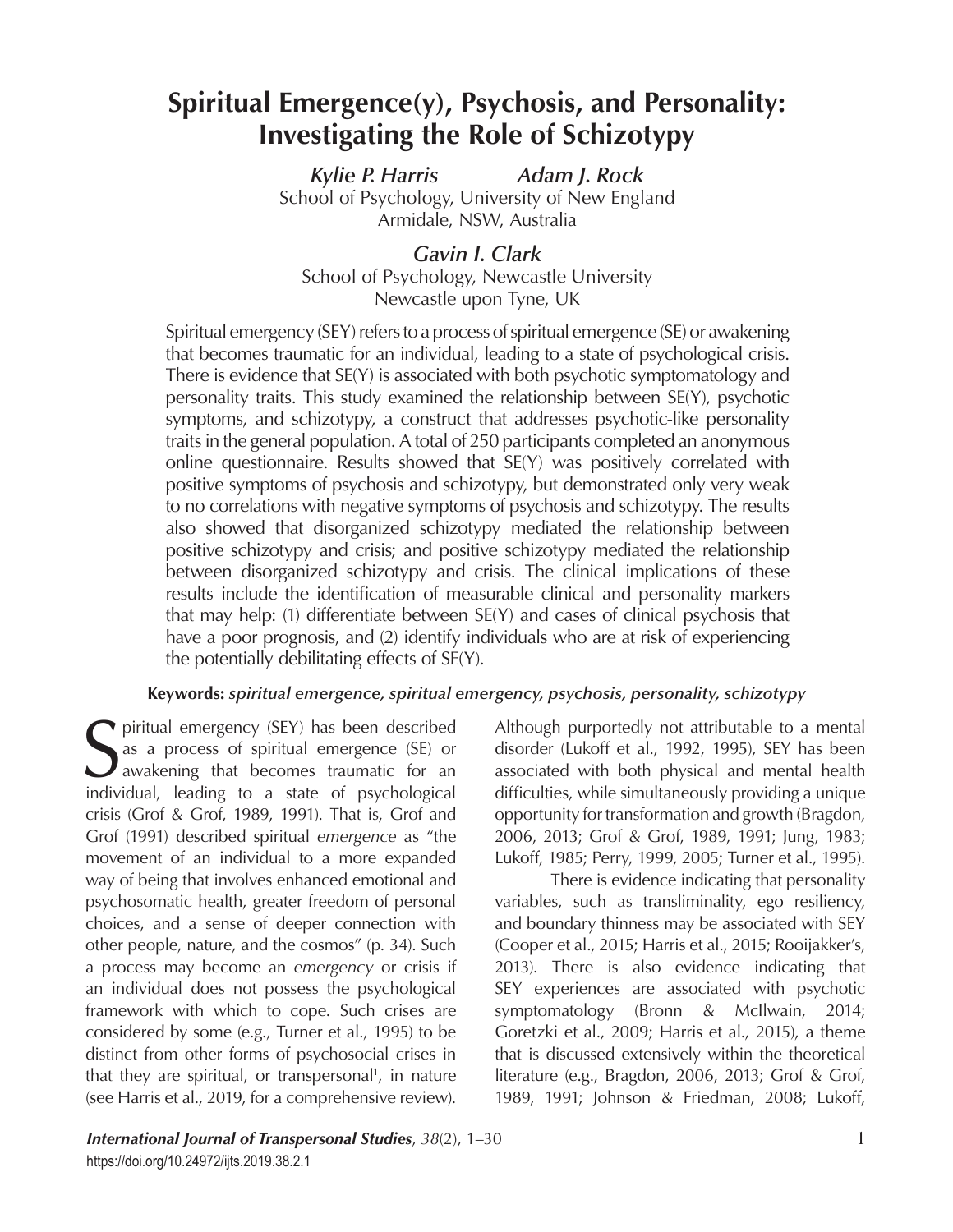1985). This study examined the relationships between spiritual emergence and emergency, psychotic symptoms, and schizotypy, a construct that addresses psychotic-like personality traits in the general population (Claridge, 2010). Investigating schizotypy in relation to spiritual emergence and emergency may offer insight into the contribution of individual personality to the experience, and its relationship with psychosis. Understanding such relationships may help differentiate between spiritual emergence, emergency, and psychotic-like experiences that appear to have a poor prognosis.

#### **Spiritual Emergence vs Emergency**

Harris et al. (2020) recently attempted to empirically validate operational definitions of SE and SEY, in an effort to advance rigorous investigation of the phenomena. The authors were unable to achieve consensus among a panel of experts, including academic, clinical and experiential, illustrating the deep polarization that exists regarding semantic, and other, issues associated with these types of experiences. However, after thematically analyzing the lived experiences of the experts in their study, Harris et al. were able to identify a number of themes that remained stable across two rounds of a Delphistyle study. The themes included: *differentiation* between SE and SEY and between the collective SE(Y) and psychopathology; *spiritual emergence(y) continuum*, including healthy spiritual experiences through to states of crisis exhibiting symptoms that meet the conventional criteria for clinical psychosis; *crisis*, involving distress and coping difficulties; *ego* (i.e., personality structures related to a sense of self that may expand or contract as a result of the overwhelming, yet potentially transformative, nature of the experience); *understanding*, including subgroups *self* and *others*; and *transformation and growth*, following the successful integration of the experience.

The expert participants in Harris et al.'s (2020) study were divided in their opinions about differentiating between SE and SEY, an issue which is commonly highlighted in the literature (e.g., Cooper et al., 2015; Goretzki et al., 2009; Harris et al., 2015; Kane, 2005; Phillips et al., 2009; Storm & Goretzki, 2016). Some participants preferred a move away from the term SEY and advocated the use of SE as an overarching term that encompasses SEY. Participants' concern related to perceived negative connotations associated with the term *emergency*, which may detract from focusing upon the positive transformation and growth that the experience can facilitate. Harris et al.'s (2020) results supported earlier findings (i.e., Kane, 2005) indicating that SE is inherent to SEY, differentiated only by the presence of crisis in the case of SEY. Kane (2005) concluded that it is erroneous for researchers to juxtapose the two phenomena (SE and SEY), as they often cooccur.

Although Harris et al. (2020) were unable to empirically validate operational definitions of SE and SEY, their results provide a basis from which to devise definition(s) of the phenomena. Based upon the empirically derived themes identified by the authors, and the rich descriptive data provided by the participants in their study, we propose that the collective term  $SE(Y)$  is used, which may be tentatively defined as a process of integrating spiritual awareness and experience (e.g. mystical and paranormal phenomena, unusual emotional and physical sensations), which generally facilitates positive transformation and growth. However, if the process occurs very rapidly or is triggered suddenly (e.g., via a traumatic experience), it may become unmanageable and an individual may experience states of crisis involving psychological distress, coping difficulties, and a lack of understanding by self and/or others. Severe cases may exhibit symptoms commonly diagnosed as clinical psychosis. The collective term SE(Y) will subsequently be used throughout this paper.

### **Spiritual Emergence(y) and Psychosis**

The *Diagnostic and Statistical Manual of Mental Disorders, Fifth Edition* (DSM-5; American Psychiatric Association [APA], 2013) includes dimensional assessment across various domains of psychopathology associated with psychotic disorders, reflecting research findings that indicate the existence of psychotic symptoms as a continuum in the general population (Allardyce et al., 2007; Barch et al., 2013; Heckers et al., 2013; Neuvo et al., 2012; van Os et al., 2009). There is also evidence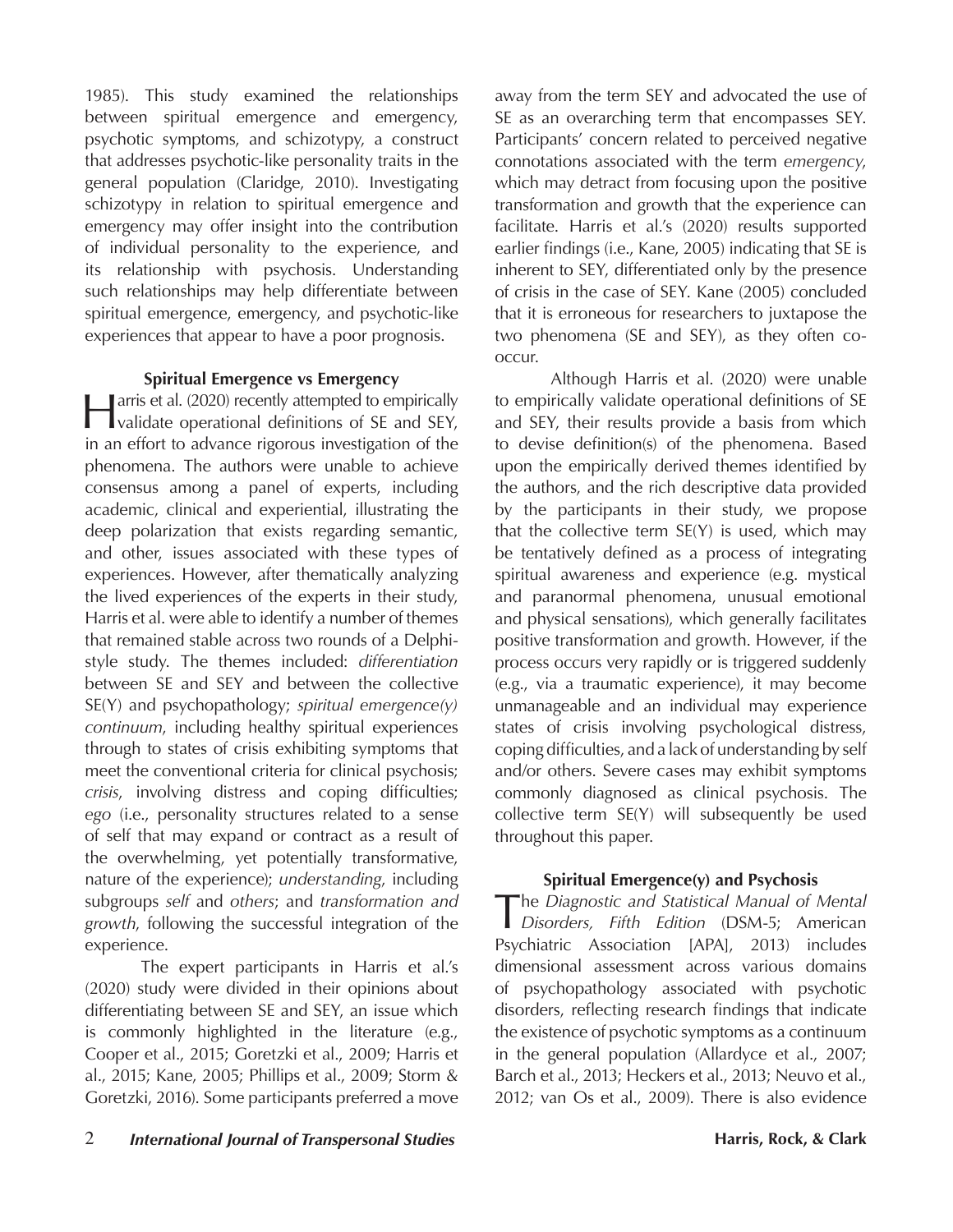suggesting the existence of a spiritual-psychosis continuum (see Clarke, 2010), ranging from healthy spiritual experiences to symptoms characteristic of clinical psychosis. The results of Harris et al.'s (2020) study reflected this conceptualization, with participants describing experiences ranging from general spiritual awareness and experience (e.g., mystical and paranormal phenomena), through to severe psychological crisis manifesting symptoms that warranted a clinical diagnosis. That is, some participants reported experiences that met the objective criteria for clinical psychosis, yet they selfidentified their experience as SE(Y).

Psychotic symptoms have been traditionally categorized as *positive*<sup>2</sup> or *negative* (Andreasen, 1985; Crow, 1980, 1985; Strauss et al., 1974). The DSM-5 (APA, 2013) discusses four categories of *positive* symptoms, which represent an excess or distortion of normal functioning and include delusions, hallucinations, disorganized thinking, and grossly disorganized or abnormal motor behavior. *Negative* symptoms represent a reduction or loss of normal functioning and include restricted emotional expression, avolition, alogia, anhedonia, and asociality (APA, 2013). See Table 1 for a description of each symptom domain. The *positive* symptoms of psychosis are more likely to be associated with

Г

good premorbid functioning and recovery, whereas the *negative* symptoms are more strongly associated with a history of mental illness and poor prognosis (Andreasen, 1985; Brill et al., 2009; Crow, 1980, 1985; Strauss et al., 1974; Ventura et al., 2009).

Numerous authors have discussed psychosis in the context of spiritual experiences (e.g., Buckley, 1981; Jackson, 1997, 2001; Jackson & Fulford, 1997, 2002; Thalbourne, 1998). Specifically, SE(Y) has commonly been discussed in association with psychosis and psychopathology (Bragdon, 2006, 2013; Grof & Grof, 1989, 1991; Jung, 1983; Lukoff, 1985; Perry, 1999, 2005; Turner et al., 1995). For example, Bragdon (2013) explained that during a process of healthy emergence, an individual expands gracefully into their *spirit-self* in the absence of psychological crisis, whereas during states of crisis an individual may manifest symptoms commonly associated with clinical psychosis (e.g., schizophrenia and bipolar disorder) and other disorders (e.g., depression and anxiety). Nixon et al. (2010) applied an interpretative phenomenological approach to understand the experiences of individuals self-identifying as having had a psychotic experience that was transformative in nature and contained spiritual and/or mystical elements. The authors did not specify whether their participants

| <b>Symptoms</b>                           | <b>Description</b>                                                   |  |  |  |  |  |
|-------------------------------------------|----------------------------------------------------------------------|--|--|--|--|--|
| <b>Positive</b>                           |                                                                      |  |  |  |  |  |
| <b>Delusions</b>                          | Rigidly fixed beliefs despite conflicting evidence                   |  |  |  |  |  |
| <b>Hallucinations</b>                     | Perceptual experiences that occur in the absence of external stimuli |  |  |  |  |  |
| Disorganized thinking                     | Inferred from disorganized speech                                    |  |  |  |  |  |
| Grossly disorganized or abnormal behavior | Childlike, silly behavior, catatonia                                 |  |  |  |  |  |
| <b>Negative</b>                           |                                                                      |  |  |  |  |  |
| Restricted emotional expression           | Diminished facial and emotional expression                           |  |  |  |  |  |
| Avolition                                 | Lack of motivation toward self-initiated purposeful activities       |  |  |  |  |  |
| Alogia                                    | Diminished speech output                                             |  |  |  |  |  |
| Anhedonia                                 | Decreased ability to experience pleasure                             |  |  |  |  |  |
| Asociality                                | Lack of interest in social interactions                              |  |  |  |  |  |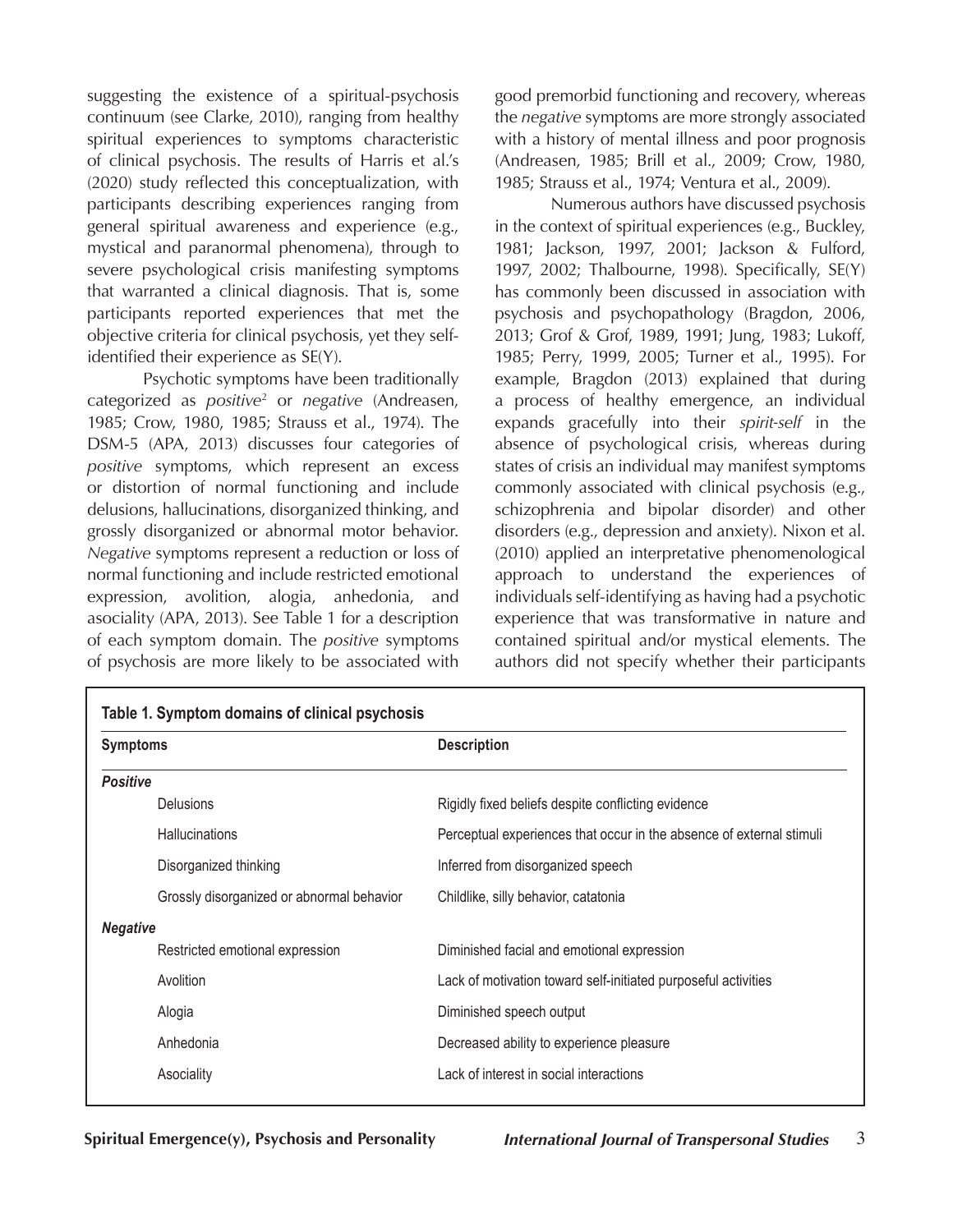had received formal clinical diagnoses of psychotic disorder. Nonetheless, their analysis revealed that all six participants conceptualized their experience as a transformational journey. Nixon et al.'s participants also reported that the adoption of a spiritual life path and mindfulness practices were key in their recovery from psychosis.

An empirical measurement instrument has been developed to ostensibly identify SE(Y) experiences (Goretzki et al., 2009, 2013, 2014) and investigate them in relation to psychopathology. The *Spiritual Emergency Scale* (SES) has been shown to correlate with a measure of psychosis, namely Goretzki et al.'s (2009) *Experience of Psychotic Symptoms Scale* (EPSS), as well as psychosis indicators, such as the prescription and consumption of medication (Bronn & McIlwain, 2015; Goretzki et al., 2013; Harris et al., 2015). Harris et al. (2015) pointed out that the EPSS is weighted towards the *positive* symptoms of psychosis. Furthermore, Bronn and McIlwain (2015) reported that SES scores were statistically significantly, positively correlated with items on the EPSS that represent *positive* psychotic symptomatology, whereas items representing *negative* psychotic symptomatology (i.e., alogia) predicted SES scores in a negative direction. These results indicate that the SES is positively associated with *positive* but not *negative* psychotic symptoms. However, Harris et al. have suggested that the SES may not sufficiently capture the crisis aspect of SEY and may best be considered a measure of SE that is void of subjective crisis. For example, Harris et al. found that emotional instability and tension were not associated with SES scores. Additionally, Bronn and McIlwain found that depression, anxiety, and stress were not associated with SES scores. Nonetheless, these findings provide a basis from which to predict that the relationship between SE(Y) and psychosis may be characterized by a positive association with the *positive* but not the *negative* symptoms of psychosis.

### **Spiritual Emergence(y) and Personality**

 $\Lambda$  n association between SE(Y) and the various symptoms of psychosis may be further explored via a personality construct known as schizotypy (Claridge, 1997; Meehl, 1962, 1990; Rado, 1953; Raine et al., 1995). Measuring schizotypy allows researchers to assess psychosis-proneness in nonclinical populations, based on the premise that psychosis is quantitative and may manifest at subclinical levels as a personality trait (Claridge, 2010; Claridge & Beech, 1995; Claridge & Davis, 2003; Stefanis et al., 2002). Researchers have identified numerous symptom factors consistent with clinical presentations of psychotic disorder (Liddle, 1987; Nelson et al., 2013; Rossi & Daneluzzo, 2002). *Positive*, *negative*, and *disorganized* are the most consistently replicated factors, with an *asocial*  behavior factor and a *paranoid* factor identified in some studies (Bentall et al., 1989; Claridge et al., 1996; Fonseca-Pedrero et al., 2011; Raine et al., 1994; Stefanis et al., 2004; Venables & Raine, 2015; Wuthrich & Bates, 2006). *Positive* schizotypy corresponds to the active symptoms of psychosis, and addresses a disposition to unusual perceptual experiences, ideas of reference, magical thinking, and paranoid ideation. *Negative* schizotypy corresponds to those symptoms of psychosis that represent introverted or absent behavior, such as an inability to feel pleasure from social or physical stimulation, social anxiety and a lack of interpersonal relationships. Disorganized schizotypy includes odd behavior and speech, and disorganized forms of thinking, such as a tendency for thoughts to become derailed (Claridge, 2010; Raine, 2006).

Both *positive* and *negative* schizotypy have been associated with psychotic symptoms and predict the development of psychotic disorders (Barrantes-Vidal et al., 2013; Chapman et al., 1994; Kwapil et al., 2008, 2013). Importantly, however, the *positive* and *negative* symptoms of schizotypy are associated with the development of differential patterns of symptoms and impairment (Kwapil et al., 2013). For example, *positive* schizotypy scores have been associated with thought impairment (Kwapil et al., 2012), mood disorders (Kwapil et al., 2008), anxiety and depression (Barrantes-Vidal et al., 2013). *Negative* schizotypy scores have been associated with emotional disturbance (Barrantes-Vidal et al., 2013), affective flattening (Kwapil et al., 2008), and social impairment (Kwapil et al., 2012).

Of relevance to the current study is the association between schizotypy and spiritual and related phenomena. Studies have revealed a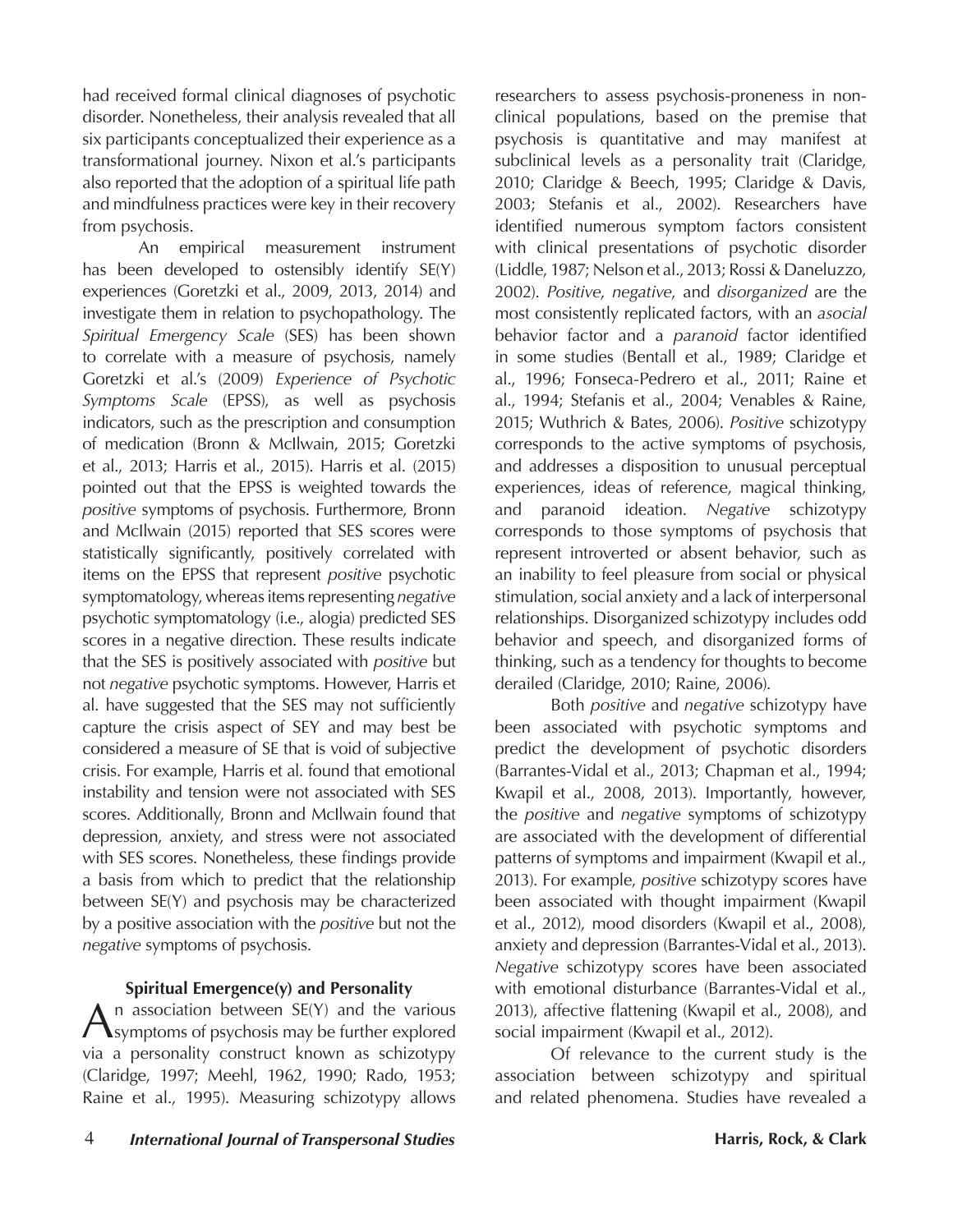positive association between *positive* schizotypy scores and spiritual belief and experience (Farais et al., 2005; Farias et al., 2013; Jackson, 1997, 2001; Willard & Norenzayan, 2017), spiritual connectedness (Unterrainer and Lewis, 2014; Willard & Norenzayan, 2017), paranormal belief and experience (Barnby & Bell, 2017; Dagnall et al., 2010; Genovese, 2005; Goulding, 2004, 2005; Hergovich et al., 2008; Kelley, 2011; Mathijsen, 2016; McCreery & Claridge, 2002; Parra, 2006; Thalbourne, 1994; Willard & Norenzayan, 2017), extraterrestrial and UFO-related beliefs (Chequers et al., 1996; Swami et al., 2011), and transliminality (Dagnall et al., 2010; Thalbourne, 1998; Thalbourne & Delin, 1994; Thalbourne & Maltby, 2008). Further, many of the abovementioned studies failed to find an association between *negative* schizotypy and spiritual and related phenomena (Barnby & Bell, 2017; Chequers et al., 1996; Dagnall et al., 2010; Farias et al., 2013; Genovese, 2005; McCreery & Claridge, 2002; Parra, 2006; Willard & Norenzayan, 2017; Unterrainer & Lewis, 2014). In addition, McCreery and Claridge (2002) found that individuals reporting out-of-body experiences (OBEs) exhibited lower *negative* schizotypy scores than individuals not reporting OBEs (*F*[1,200] = 3.30,  $p = 0.071$ ). Although these results did not reach statistical significance, they were consistent with earlier findings by the same authors (McCreery & Claridge, 1995).

Nettle and Clegg (2006) suggested that it is *negative* schizotypy scores that differentiate *healthy schizotypes* (i.e., "the uncoupling of the concept of schizotypy from the concept of disease," McCreery & Claridge, 2002, p. 144) from those who develop a disorder due to the disorganizing effects of *positive* schizotypy (Schofield & Claridge, 2007). That is, individuals displaying *high positive/low negative* schizotypal symptoms are able to channel their schizotypal tendencies into adaptive creative endeavors, whereas those exhibiting *high positive/ high negative* symptomatology are more likely to suffer from psychological disorder (Nettle, 2006; Schuldberg, 2001).

Based upon the abovementioned findings, it is proposed that individuals who self-identify with the experience of SE(Y) are likely to display *high*  *positive/low negative* psychotic and schizotypal symptomatology. The experience may be viewed as a creative, albeit chaotic, process of integrating anomalous experiences, which if successful, leads to positive transformation and psychological growth. Such findings would offer a possible way of differentiating between SE(Y) experiences, which purportedly facilitate transformation and growth (see Harris et al., 2020), and cases of malignant psychosis that have a poor prognosis (i.e., characterized by negative symptoms; Brill et al., 2009; Ventura et al., 2009).

We also aimed to examine two proposed causal pathways based upon the suggestion that the more cognitively disorganized an individual is, the more likely they are to be overwhelmed and distressed by anomalous experiences (Schofield & Claridge, 2007). Schofield and Claridge (2007) found that, for highly cognitively disorganized individuals, *negative* schizotypy scores predicted (*t* = -2.181, *p* < .05) and were correlated with  $(r[29] = -0.501, p < .01)$  negative subjective interpretations of anomalous experiences; while, for less cognitively disorganized individuals, *positive* schizotypy scores were correlated with (*r*[31] = 0.402, *p* < .05) positive interpretations of anomalous experiences. However, in the current study, we are predicting that *positive* but not *negative* schizotypy scores will be associated with SE(Y) experiences. Additionally, *positive* schizotypy scores have demonstrated positive correlations with anomalous experiences (Mathijsen, 2016), spiritual practices (*r* [112] = .28, *p* < .05 for a spiritual group and *r*[84]  $= .37, p < .001$  for a religious group; Farias et al., 2013), and paranormal beliefs (*r*[318] - .47, *p* < .001; Dagnall et al., 2010). Some have argued that assessing causality is outside the scope of personality research (see White, 1990). However, Kressel and Uleman (2010) reported evidence to suggest that personality traits function as primarily causal as opposed to descriptive concepts, using a relational recognition paradigm, originally designed to demonstrate causal links in semantic memory (Fenker et al., 2005). That is, the authors found that traits and behaviors are causally related in semantic memory.

We suggest that *positive* and *disorganized* schizotypy may contribute to negative subjective interpretations of SE(Y) experiences, and propose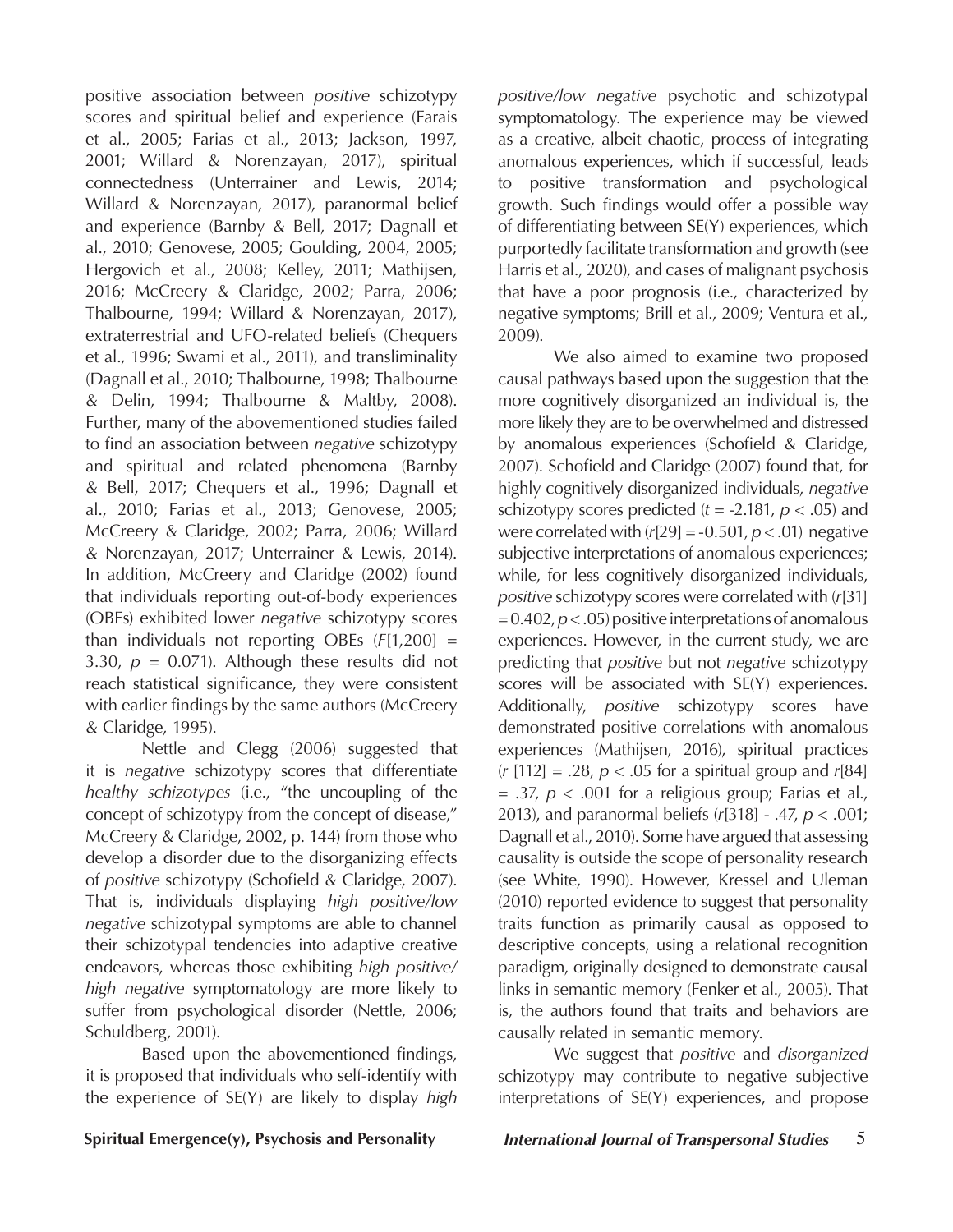two possible causal pathways: (1) disorganized schizotypy mediates the relationship between *positive* schizotypy and crisis associated with SE(Y) experiences, and (2) *positive* schizotypy mediates the relationship between disorganized schizotypy and crisis associated with SE(Y) experiences. Previous studies have examined proposed bidirectional mediation models in both cross-sectional (Lee & Schwarz, 2012; Sibelli et al., 2018) and longitudinal designs (Lui, 2018; Pössel, 2017; Vittengl, 2018), in the contexts of acculturation (Lui, 2018), irritable bowel syndrome (Sibelli et al., 2018), metaphorical effects (Lee & Schwarz, 2012), and depression (Pössel, 2017; Talaei-Khoei et al., 2018; Vittengl, 2018).

Marks et al. (2012) investigated the phenomenological similarities between symptoms of PTSD and schizophrenia, drawing on a cognitive account of the development of the intrusive phenomena associated with both disorders (Steel et al., 2005). For example, Ehlers and Clark's (2000) cognitive model of PTSD refers to a dimension of information processing characterized by conceptual processing (i.e., the organized and integrated processing of incoming stimuli) at one end, and data-driven processing (i.e., associated with intense emotion and trauma, and a failure to meaningfully process and integrate incoming stimuli) at the other end of the dimension. Additionally, Hemsley (1993) proposed a cognitive model of the *positive* symptoms of psychosis, suggesting that symptoms result from intrusions from long-term memory into conscious awareness, resulting in a disruption in contextual integration (i.e., cognitive deficits in the processing of incoming stimuli). This model aligns with reported perceptual disorganization (e.g., Peters et al., 2002) and reduced cognitive inhibition (e.g., Peters et al., 2000) associated with diagnosed schizophrenia. In addition, a cognitive style characterized by poor contextual integration has been reported in individuals scoring high on schizotypy (e.g., Peters et al., 2007; Steel et al., 2002).

These findings indicate that a continuous distribution of *positive* psychotic traits in the general population (van Os et al., 2009) may also generalize to a continuous distribution of cognitive contextual difficulties (Marks et al., 2012). That is, individuals scoring high on *positive* schizotypy are more likely to experience difficulties with cognitive contextual integration, thereby rendering them more vulnerable to intrusive, traumatic experiences. Indeed, Holmes and Steel (2004) found that *positive* schizotypy scores were associated with more frequent intrusions of a traumatic event. Similarly, Marks et al. (2012) found that healthy individuals reporting anomalous experiences reported more frequent intrusive memories of a stressful event than a control group scoring low on schizotypy. The authors suggested that, for individuals more vulnerable to frequent and intense memory intrusions, there is a potential route from traumatic experiences to psychosis, dependent upon the subjective appraisal of such experiences. They also proposed that if such a predisposition is combined with externalising appraisals of anomalous experiences, it may lead to phenomena characteristic of psychosis, such as paranoid delusions.

Based upon these findings, it is proposed that if an individual exhibiting a *positive* schizotypal personality perceives anomalous phenomena or other daily stressors as emotionally intense and/or traumatic, an associated weak level of contextual integration (i.e., cognitive deficits in the processing of incoming stimui) may lead to a state of crisis (e.g., in the form of PTSD and/or psychosis). Given findings linking disorganized schizotypy with various cognitive functioning deficits such as semantic processing, visual backward masking, working memory, and emotion processing (Cappe et al., 2012; Kerns & Becker, 2008; Tan & Rossell, 2017), it is further argued that fluctuations in *positive* schizotypy may result in fluctuations in disorganized schizotypy, resulting in fluctuations in the subjective interpretation of psychotic-like experiences.

In a twin study investigating the various dimensions of schizotypy, Linney et al. (2003) found that both *positive* and *negative* schizotypy are genetically related to disorganized schizotypy. They proposed the possible explanation that disorganized schizotypy may be at the core of a tendency towards schizophrenia. The disorganization dimension (compared to *positive*, *negative*, manic, depressive, and general dimensions) of psychosis has been most strongly related to genetic liability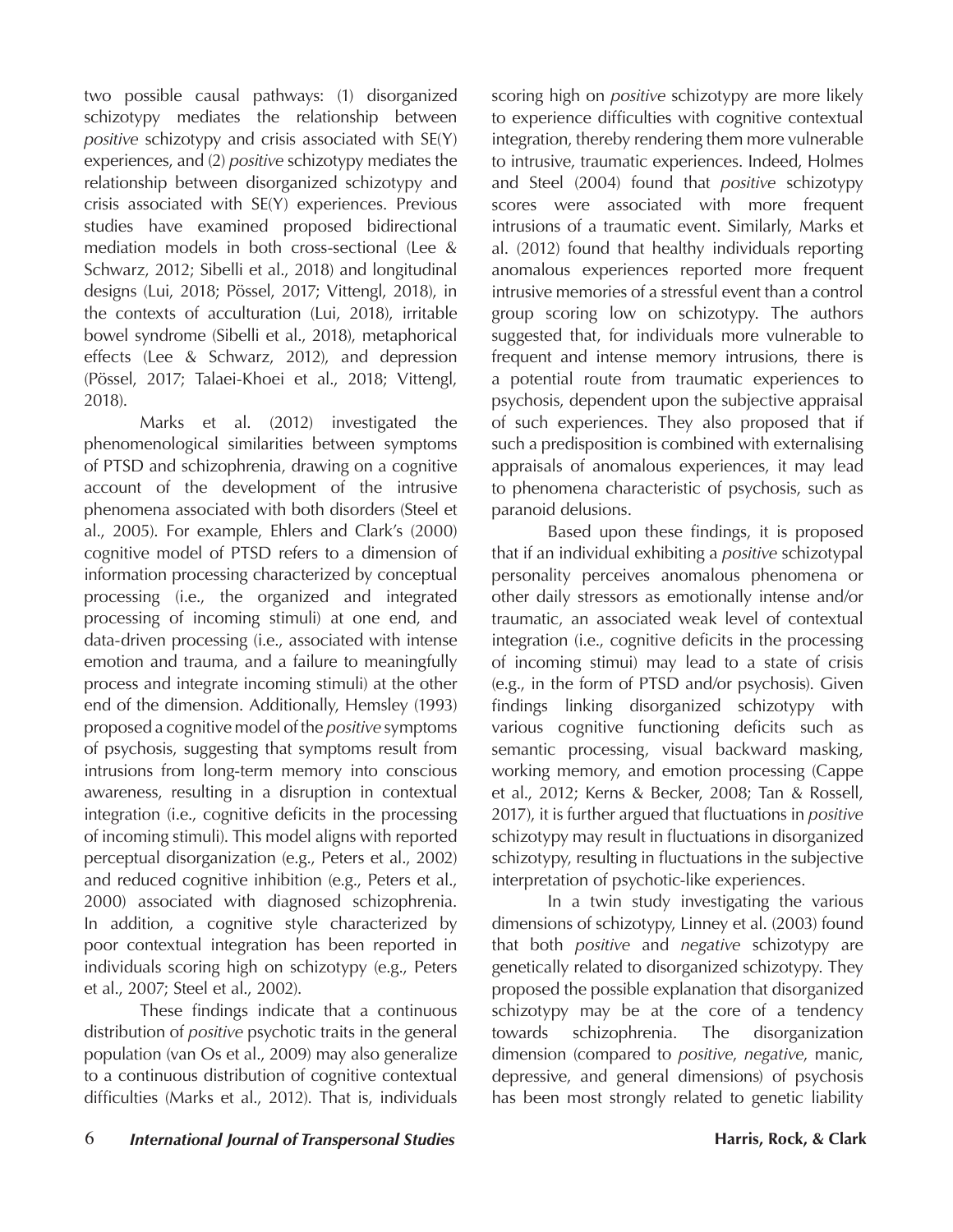for psychotic symptomatology (Cardno et al., 2001), and has been associated with a history of multiple past admissions and a longer lifetime duration of inpatient treatment (Mellers et al., 1996). Linney et al. also postulated as to whether different aspects of disorganized schizotypy, such as social anxiety and disorganization, are differentially related to *positive* and *negative* schizotypy. More specifically, the social anxiety aspect may be genetically related to *negative* schizotypal traits, whereas the disorganization aspect may be genetically related to *positive* schizotypal traits. For example, Torgersen et al. (1993) found that *negative* schizotypy and social anxiety (compared to *positive* schizoypy) were significantly more common among relatives of schizophrenic patients. They concluded that excessive social anxiety, which is a component of disorganized schizotypy, may be a marker of a possible genetic link between schizotypy and schizophrenia.

Mathijsen (2016) proposed that disorganized schizotypy may lead to the emergence of paranormal beliefs or experiences, which are characteristic of *positive* schizotypy. He proposed that for cognitively disorganized individuals, unexpected and disturbing events may challenge the individual's existing belief system, creating a struggle to integrate the experience (i.e., a paradigm shift), resulting in a cognitive bias towards the interpretation of anomalous phenomena as paranormal in nature. Mathijsen also makes reference to Hemsley's (1993) cognitive model of psychosis, but his argument appears to be in the opposite direction (i.e., a cognitively disorganized personality disposition gives rise to biased perceptions of anomalous phenomena). In fact, his findings supported a bidirectional relationship between paranormal experiences and overall schizotypy, mediated by an individual paradigm shift, involving a cognitive re-organization of an individual's existing belief system (see also Heriot-Maitland, 2008; Jackson, 2010; Jackson & Fulford, 1997). The results were inconclusive as to whether disorganized schizotypy originates in the paradigm instability associated with *positive* schizotypal characteristics, or whether it inherently precedes them. Mathijsen's implied conclusion was that disorganized and *positive* schizotypy may reinforce one another. It is important to note that the instrument used to measure schizotypy in Mathijsen's study was the Schizotypal Personality Questionnaire (Raine, 1991), which considers schizotypal symptoms as pathological.

These findings provide a compelling argument that disorganized schizotypy may be the core contributing dimension of schizotypy to the expression of psychotic-like experiences. Moreover, if disorganized schizotypy leads to the expression of *positive* rather than *negative* schizotypal traits, any resulting psychotic-like experiences may be *less* likely to be consistent with diagnostic criteria for schizophrenia than that predicted by a combination of disorganized and *negative* schizotypy. Put another way, if disorganized schizotypy leads to the expression of its genetically related trait, *positive* schizotypy, any resulting psychotic-like experiences may possibly be consistent with SE(Y). Thus, it is argued that fluctuations in disorganized schizotypy may lead to fluctuations in *positive* schizotypy, leading to fluctuations in the subjective interpretation of psychotic-like experiences.

#### **Aims and Hypotheses**

This study is the first to incorporate self-identification with an empirically derived definition of SE(Y). An aim of the current study was to further explore the construct validity of the SES as a measure of SE(Y). It was hypothesized that participants reporting past or present psychological and/or psychiatric treatment and/ or prescription of medication would report higher levels of SE(Y) compared to those reporting no treatment. An additional aim of the study was to explore the relationships between SE(Y), psychosis, and schizotypal personality. It was hypothesized that SE(Y) would be positively correlated with *positive* psychosis and schizotypy, and would demonstrate either negative or no correlations with *negative* psychosis and schizotypy. Additionally, it was hypothesized that disorganized schizotypy would mediate the relationship between *positive* schizotypy and crisis associated with SE(Y). It was also hypothesized that *positive* schizotypy would mediate the relationship between disorganized schizotypy and crisis associated with SE(Y).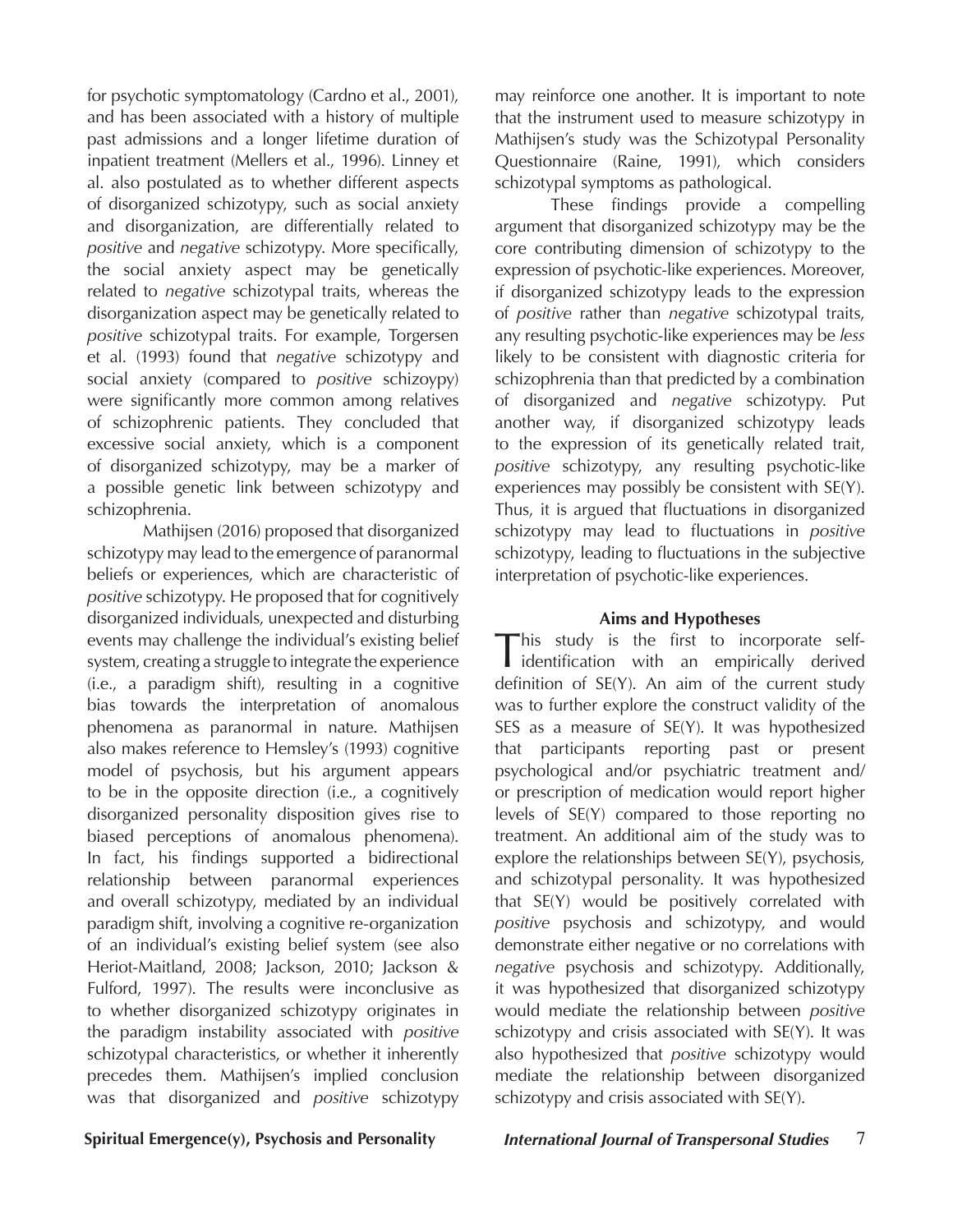#### **Method**

 $\Box$ articipation in this study was open to any individual aged 18 years or over and proficient in English. Members of the general population responded to advertisements placed upon special interest websites and forums (e.g., ACISTE) and social media websites (e.g., Facebook).

### **Participants**

A total of 250 participants (67 males, 177 females, and 6 non-gender specific) completed an anonymous online questionnaire. Ages ranged from 18 to 85 (*M* = 38.1, *SD* = 15.2). Participants were from a wide range of geographic locations (see Table 2).

Statistical power was investigated using G\*Power 3.1 (Faul et al. 2007) for correlation analysis, two-tailed, effect size  $p = 0.3$ , alpha =  $0.05$ , power =  $0.95$ , which returned a recommended sample size of *N* = 134. Statistical power was also investigated for linear multiple regression, two-tailed, effect size  $f^2 = .15$ , alpha = .05, power = .95, which returned a

recommended sample size of  $N = 89$ . Thus, the sample size was deemed adequate for the planned analyses. **Materials**

A composite questionnaire was used to measure a number of variables including psychological crisis, spiritual emergency/crisis, and symptom domains of psychosis and schizotypy.

**CSAS.** The Crisis State Assessment Scale (CSAS; Lewis, 2005) assesses psychological crisis across two domains: perceived psychological trauma and perceived problems in coping efficacy. These two domains purportedly indicate the magnitude of a crisis state (Lewis, 2005; Roberts, 2000). The CSAS includes five items for each subscale. The instrument is situation specific, meaning that participants are required to focus upon a specific event when responding to each item. For the current study, participants were required to focus upon their experience of SE(Y). Responses are obtained via a seven-point Likert scale  $(1 =$  never,  $2 =$  very rarely, 3  $=$  rarely,  $4 =$  sometimes,  $5 =$  often,  $6 =$  almost always,

| <b>Region/Country</b> | $\mathsf{n}$   | $\%$    | <b>Region/Country</b> | $\mathsf{n}$ | $\%$<br>17.6 |  |
|-----------------------|----------------|---------|-----------------------|--------------|--------------|--|
| Australasia           | 140            | 56.0    | <b>The Americas</b>   | 44           |              |  |
| Australia             | 134            | 53.6    | <b>USA</b>            | 37           | 14.8         |  |
| New Zealand           | 6              | 2.4     | Canada                | 6            | 2.4          |  |
| <b>Europe</b>         | 50             | 20.0    | Brazil                | 1            | 0.4          |  |
| <b>UK</b>             | 30             | 12.0    | Asia                  | 10           | 4.0          |  |
| Romania               | 2              | 0.8     | India                 | 4            | 1.6          |  |
| Netherlands           | $\overline{2}$ | 0.8     | Maldives              |              | 0.4          |  |
| Denmark               | $\overline{2}$ | $0.8\,$ | Thailand              |              | 0.4          |  |
| Italy                 | $\overline{2}$ | 0.8     | Bali                  |              | 0.4          |  |
| Switzerland           |                | 0.4     | Malaysia              |              | 0.4          |  |
| Norway                |                | 0.4     | Cambodia              |              | 0.4          |  |
| Malta                 |                | 0.4     | China                 |              | 0.4          |  |
| Slovenia              |                | 0.4     | Africa                | 6            | 2.4          |  |
| Slovakia              |                | 0.4     | South Africa          | 5            | 2.0          |  |
| Czechia               |                | 0.4     | Cameroon              | 1            | 0.4          |  |
| Lithuania             |                | 0.4     |                       |              |              |  |
| Germany               |                | 0.4     |                       |              |              |  |
| Hungary               |                | 0.4     |                       |              |              |  |
| Belgium               |                | 0.4     |                       |              |              |  |
| Cyprus                |                | 0.4     |                       |              |              |  |
| Poland                |                | 0.4     |                       |              |              |  |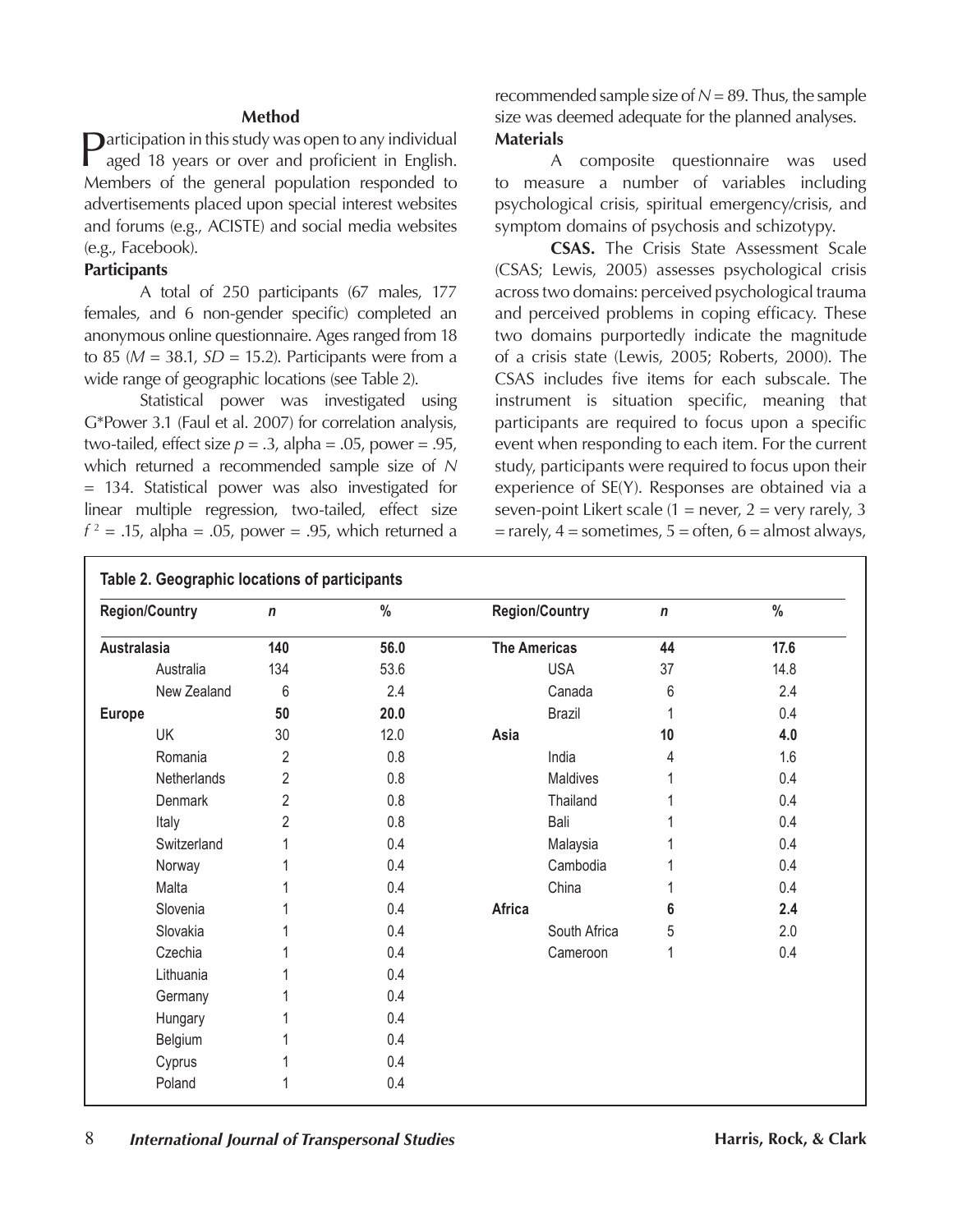$7 =$  always). To find subscale scores, item responses are added and divided by five to find the mean. To find the global score, each subscale score is added and divided by two to find the mean. The global score represents an indicator of the magnitude of the crisis state. The CSAS has demonstrated internal consistency and content, construct, convergent, discriminant, and criterion validity (Lewis, 2005). Cronbach's alpha for the current study was .95.

**SES.** The Spiritual Emergency Scale (SES; Goretzki et al., 2013, 2014) is a 30-item questionnaire designed to quantify the experience of SEY. It was derived from the original full length 84-item Spiritual Emergency Subscales (Goretzki et al., 2009). The scale has demonstrated internal consistency and test-retest reliability (Bronn & McIlwain, 2015; Cooper et al., 2015; Goretzki et al., 2009; Harris et al., 2015), and Goretzki et al. (2009, 2013, 2014) have reported criterion validity. The response format for the original scale was dichotomous (i.e., yes/no), however Goretzki et al. (2009) recommended that a continuous Likert scale response format should be considered in subsequent research. The current study utilized a five-point Likert scale  $(1 = never,$  $2 =$  not often,  $3 =$  sometimes,  $4 =$  often,  $5 =$  very often), as presented by Storm and Goretzki (2016). Cronbach's alpha for the current study was .97.

**Spiritual Emergence(y).** Participants were asked to indicate the degree to which they selfidentified with the following definition of SE(Y), based upon Harris et al.'s (2020) empirically derived themes and descriptive data relating to the experience of SE(Y):

*SE(Y) refers to a process of integrating spiritual awareness and experience (e.g., mystical and paranormal phenomena, unusual emotional and physical sensations), which generally facilitates positive transformation and growth. However, if the process occurs very rapidly or is triggered suddenly (e.g., via a traumatic experience), it may become unmanageable, and an individual may experience states of crisis (involving psychological distress, coping difficulties, and a lack of understanding by self and/or others). Severe cases may exhibit symptoms commonly diagnosed as clinical psychosis.* 

Responses were recorded on a Visual Analogue Scale (VAS; from 0 to 100). VASs are continuous rating scales, typically presented as a horizontal line, anchored with verbal descriptors at either extreme (Flynn et al., 2004; Funke & Reips, 2012). In the current study, the anchors used were *not at all* and *very much*. Respondents indicated their perceived status by selecting a position on the line at the most appropriate point. Compared to Likert scale scoring, VASs have demonstrated less vulnerability to bias from confounding factors and ceiling effects (Brunier & Graydon, 1996; Voutilainen et al., 2016). VASs may also be more sensitive in the detection of small subjective differences, offer greater possibilities for data analysis, and are particularly suited to web-based research (Funke & Reips, 2012; Reips & Funke, 2008).

**Spiritual Crisis.** A newly created variable, spiritual crisis (SC), was calculated by summing participants' scores for SE(Y) and CSAS. This variable is intended to capture SE(Y) plus associated crisis, which may not be sufficiently captured by SES or SE(Y) scores alone.

**CAPE.** The Community Assessment of Psychic Experiences (CAPE; Stefanis et al., 2002) assesses psychotic symptoms in the general population, across three symptom domains: *positive*, *negative* and depressive. It includes 20 *positive* symptom items, 14 *negative* symptom items and eight depressive symptom items. Each item is assessed on two dimensional scales, measuring frequency of the experience and degree of associated distress, respectively. Responses are obtained via four-point Likert scales (1 = never, 2 = sometimes, 3 = often, 4  $=$  nearly always [frequency]; and  $1 =$  not distressed,  $2 = a$  bit distressed,  $3 =$  quite distressed,  $4 =$  very distressed [distress]). Participants provide responses to the distress dimensions only if they answered affirmatively to the associated frequency questions. To account for partial non-response, scores are weighted for the number of valid scores per dimension (i.e., sum score per dimension divided by the amount of items completed by participant). The *positive* and *negative* scales were used in the current study. The CAPE has demonstrated crosscultural reliability and construct, criterion, and discriminant validity (Brenner et al., 2007; Kervoka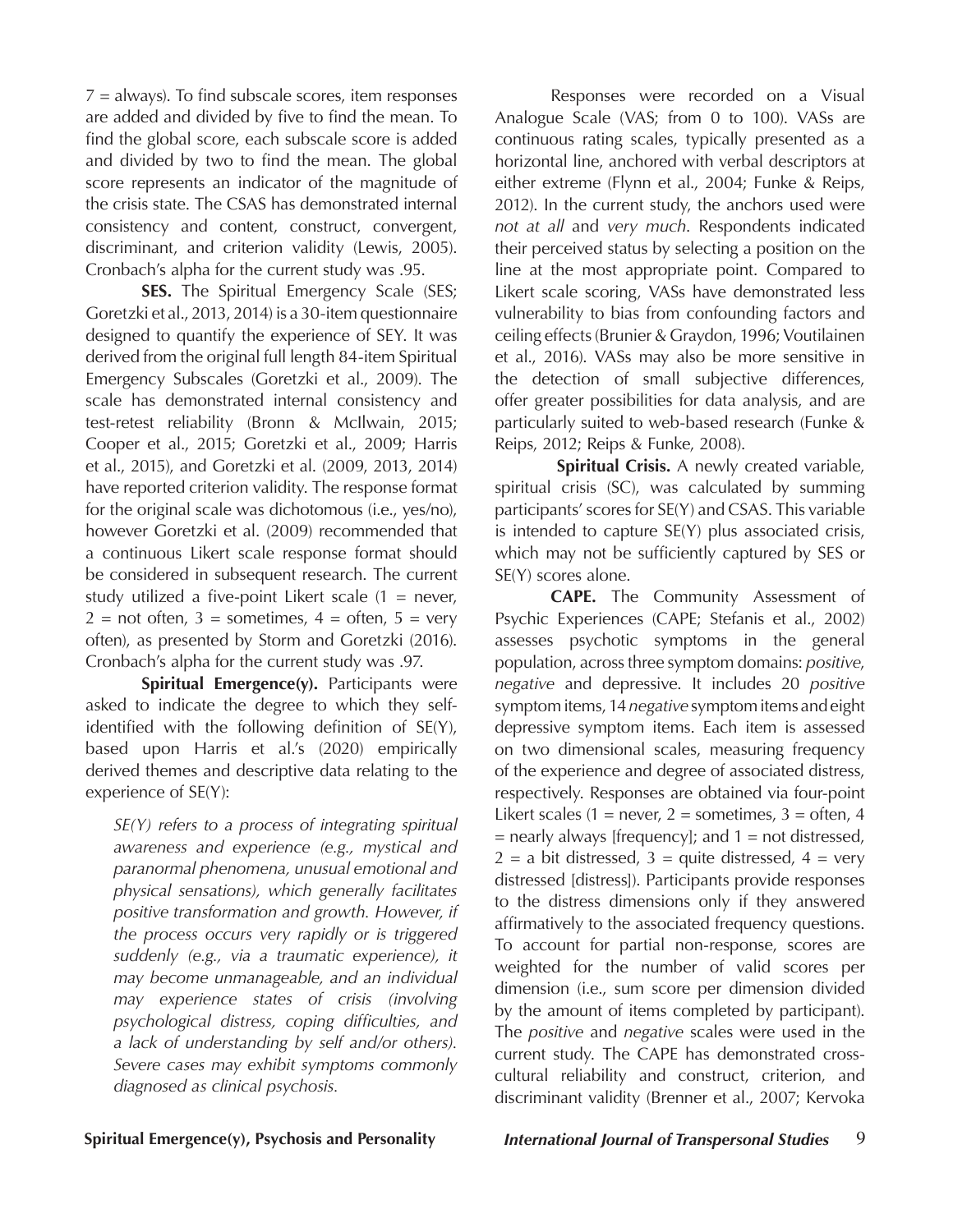& Martinkova, 2017; Mark & Toulopoulou, 2016; Schlier et al., 2015; Stefanis et al., 2002). Cronbach's alpha for the current study was .90 for the *positive* dimension and .89 for the *negative* dimension. For distress associated with *positive* symptoms, alpha was .90 and for distress associated with *negative* symptoms, alpha was also .90.

**O-LIFE.** The Oxford-Liverpool Inventory of Feelings and Experiences (O-LIFE; Mason et al., 1995) assesses schizotypal personality traits across four domains: unusual experiences (UE), introvertive anhedonia (IA), cognitive disorganization (CD), and impulsive nonconformity (IN). The O-LIFE has demonstrated internal consistency (Mason et al., 1995; Rawlings & Freeman, 1997), test-retest reliability (Burch et al., 1988; Loughland & Williams, 1997), construct validity (Mason, 1995), and has been translated into several languages (Barrantes-Vidal, 1997; Goulding, 2004; Kravetz et al., 1998). The O-LIFE was chosen for use in the current study because it was specifically designed to focus on trait, rather than symptom, features of psychosis (Mason & Claridge, 2006). A short version of the original scale has demonstrated internal consistency, content validity, and concurrent validity with the original scale (Mason et al., 2005). The short version consists of 12 items for UE, 10 items for IA, 11 items for CD, and 10 items for IN. Responses are obtained via yes/no format. The UE, IA, and CD scales were used in the current study. The UE scale corresponds to *positive*  schizotypy and contains items describing perceptual aberrations, magical thinking, and hallucinations. The IA scale corresponds to *negative* schizotypy and contains items that describe a lack of enjoyment from social and physical sources, and avoidance of intimacy. The CD scale corresponds to disorganized schizotypy, thought disorder and disorganized aspects of psychosis and contains items that capture poor attention, concentration and decision making, as well as social anxiety (Mason & Claridge, 2006).

Cronbach's alpha for the current study was .82 for the *positive* dimension, .68 for the *negative*  dimension, and .81 for the disorganized dimension. It is noted that the internal consistency coefficient for *negative* schizotypy is below acceptable levels (Cronbach, 1951), thus analyses including this variable should be interpreted with caution.

However, in more recent writings, Cronbach has stated, "the alpha coefficient is now seen to fit within a much larger system of reliability analysis" (Cronbach & Shavelson, 2004, p. 416). Cronbach and Shavelson recommended reporting the standard error of measurement (SEM) as "the most important single piece of information to report" (p. 413). For the current study, the SEM for *negative* schizotypy was 1.28, compared to 1.52 for *positive* schizotypy and 1.40 for disorganized schizotypy. Smaller SEM's are considered to indicate higher reliability (AERA, APA, & NCME, 2014), thus, comparatively speaking, the *negative* schizotypy subscale may be considered to possess adequate reliability.

### **Procedure**

Ethics approval was granted by the University of New England Human Ethics Committee (Approval Number: HE18-055). Participants completed an anonymous online questionnaire (Qualtrics software, Version 2017, Qualtrics, Provo, UT), which contained demographic questions, including age, gender, geographic location, and mental health diagnoses. Participants were asked to quantify their experience of SE(Y) on a VAS (as outlined above). Participants were informed that they were not required to identify with the experience, as we were seeking individuals across the entire SE(Y) continuum. Participants were also informed that they did not have to identify with the entire experience, but may identify with some aspects only. Participants were then asked to complete the CSAS in relation to the definition of SE(Y). Next, participants completed the SES, CAPE, and O-LIFE.

### **Results**

Data was statistically analyzed using SPSS<br>
Statistical Software version 23.0. Table 3 presents descriptive statistics for all continuous variables, including the SES, SE(Y), crisis, frequency of *positive* psychosis (Pos\_P\_F), distress associated with *positive* psychosis (Pos\_P\_D), frequency of *negative* psychosis (Neg\_P\_F), distress associated with *negative* psychosis (Neg\_P\_D), *positive* schizotypy (Pos\_S), *negative* schizotypy (Neg\_S), and disorganized schizotypy (Dis\_S). An additional variable, called spiritual crisis (SC), was created by combining participants' scores for SE(Y) and associated crisis.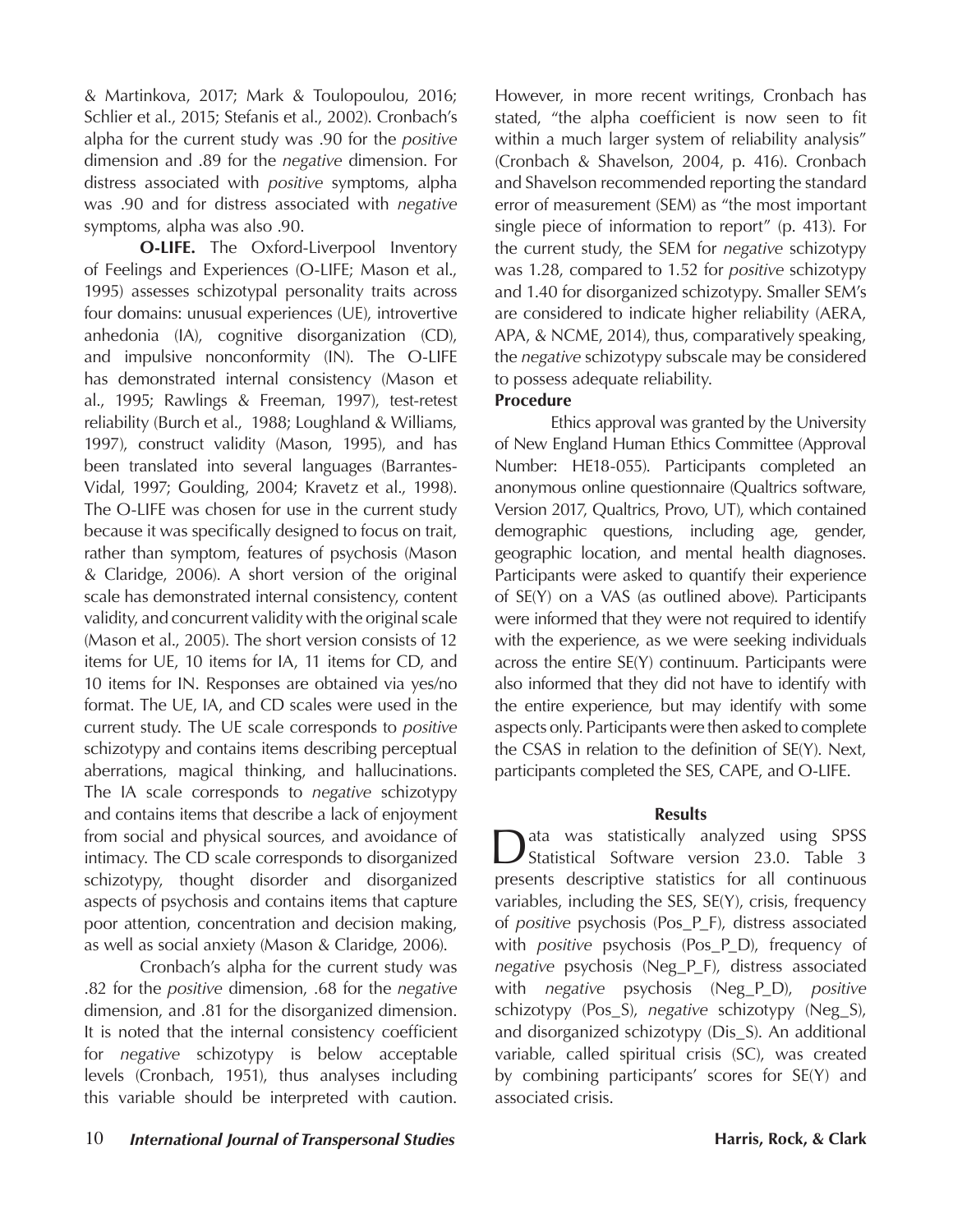| Variable            | <b>SES</b> | SE(Y)    | <b>SC</b> | <b>Crisis</b> | <b>POSPF</b> | POS PD | Neg PF | Neg PD | Pos S  | Neg S  | Dis S    |
|---------------------|------------|----------|-----------|---------------|--------------|--------|--------|--------|--------|--------|----------|
| М                   | 64.0       | 46.9     | 75.8      | 14.7          | 32.0         | 1.6    | 26.6   | 1.8    | 5.0    | 2.8    | 5.1      |
| <b>SD</b>           | 26.8       | 35.6     | 42.4      | 7.2           | 8.5          | .54    | 7.1    | .6     | 3.8    | 2.3    | 3.2      |
| Range               | 107        | 100      | 150       | 28            | 40           | 4      | 41     | 4      | 16     | 9      | 11       |
| <b>Median</b>       | 58         | 50       | 79        | 15            | 30           | 1.5    | 26     | 1.7    | 5      | 2      | 5        |
| <b>MAD</b>          | 28.169     | 47.443   | 52.632    | 16.309        | 7.413        | 0.489  | 7.413  | 0.600  | 4.448  | 0.000  | 4.448    |
| <b>Skewness</b>     | .688       | .111     | .039      | .355          | 1.104        | .859   | .720   | .494   | .286   | .802   | .189     |
| <b>Kurtosis</b>     | $-423$     | $-1.426$ | 1.182     | $-789$        | .874         | 1.551  | .427   | .278   | $-762$ | $-080$ | $-1.046$ |
| <b>Shapiro Wilk</b> | .931       | .899     | .949      | .953          | .909         | .926   | .962   | .965   | .952   | .912   | .951     |
| Sig.                | .000       | .000     | .000      | .000          | .000         | .000   | .000   | .000   | .000   | .000   | .000     |

| Variable                           | 1                        | $\overline{2}$ | $\overline{3}$ | $\overline{\mathbf{4}}$ | 5              | $6\phantom{a}$ | $\overline{7}$ | 8        | 9        | 10      | 11 |
|------------------------------------|--------------------------|----------------|----------------|-------------------------|----------------|----------------|----------------|----------|----------|---------|----|
| <b>1. SES</b>                      |                          |                |                |                         |                |                |                |          |          |         |    |
| Kendall's tau<br>Sig.              | $\overline{\phantom{m}}$ |                |                |                         |                |                |                |          |          |         |    |
| 2. SE(Y)                           |                          |                |                |                         |                |                |                |          |          |         |    |
| Kendall's tau .480**               |                          |                |                |                         |                |                |                |          |          |         |    |
| Sig.                               | .000                     |                |                |                         |                |                |                |          |          |         |    |
| 3. SC<br>Kendall's tau .475**      |                          | $.813**$       |                |                         |                |                |                |          |          |         |    |
| Sig.                               | .000                     | .000           |                |                         |                |                |                |          |          |         |    |
| 4. Crisis                          |                          |                |                |                         |                |                |                |          |          |         |    |
| Kendall's tau .243**               |                          | $.263**$       | $.467**$       |                         |                |                |                |          |          |         |    |
| Sig.                               | .000                     | .000           | .000           |                         |                |                |                |          |          |         |    |
| 5. Pos P F<br>Kendall's tau .523** |                          | $.337**$       | .378**         | .325**                  |                |                |                |          |          |         |    |
| Sig.                               | .000                     | .000           | .000           | .000                    |                |                |                |          |          |         |    |
| 6. Pos PD                          |                          |                |                |                         |                |                |                |          |          |         |    |
| Kendall's tau .098*                |                          | .063           | $.138**$       | .291**                  | .324**         |                |                |          |          |         |    |
| Sig.                               | .026                     | .157           | .002           | .000                    | .000           |                |                |          |          |         |    |
| 7. Neg P F<br>Kendall's tau .136** |                          | .057           | $.123**$       | .252**                  | .357**         | .394**         |                |          |          |         |    |
| Sig.                               | .002                     | .193           | .005           | .000                    | .000           | .000           |                |          |          |         |    |
| 8. Neg P D                         |                          |                |                |                         |                |                |                |          |          |         |    |
| Kendall's tau .116**               |                          | .069           | .139**         | .280**                  | .262**         | .536**         | .390**         |          |          |         |    |
| Sig.<br>9. Pos S                   | .007                     | .116           | .001           | .000                    | .000           | .000           |                |          |          |         |    |
| Kendall's tau .539**               |                          | .400**         | .396**         | $.244**$                | .578**         | .192**         | $.218**$       | $.179**$ |          |         |    |
| Sig.                               | .000                     | .000           | .000           | .000                    | .000           | .000           | .000           | .000     |          |         |    |
| 10.Neg S                           |                          |                |                |                         |                |                |                |          |          |         |    |
| Kendall's tau .084                 |                          | .051<br>.884   | $.097*$        | $.176**$<br>.051        | .232**<br>.004 | .198**<br>.001 | $.419**$       | .139**   | $.108*$  |         |    |
| Sig.<br>11.Dis S                   | .198                     |                | .488           |                         |                |                | .001           | .001     | .037     |         |    |
| Kendall's tau .188**               |                          | $.104*$        | $.163***$      | $.277***$               | $.363**$       | $.350**$       | .484**         | $.370**$ | $.304**$ | $.114*$ |    |
| Sig.                               | .000                     | .000           | .000           | .000                    | .000           | .000           | .000           | .000     | .000     | .019    |    |

Tables 3 and 4 Note. *N* = 250. \* Correlation is significant at the .05 level (2-tailed). \*\* Correlation is significant at the .01 level (2-tailed). MAD=absolute deviation around the median SES=SES scores; SE(Y)=SE(Y) scores; SC=combined SE(Y) and CSAS scores; Crisis=CSAS scores; Pos P F = CAPE frequency of *positive* psychosis symptoms scores; Pos P D = CAPE distress associated with *positive* psychosis symptoms scores;NegPF=CAPEfrequencyof*negative*psychosis symptoms scores;NegPD=CAPEdistressassociatedwith*negative*psychosis symptoms scores; Pos S = O-LIFE *positive* schizotypy scores; Neg S = O-LIFE *negative* schizotypy scores; Dis S = O-LIFE disorganized schizotypy scores.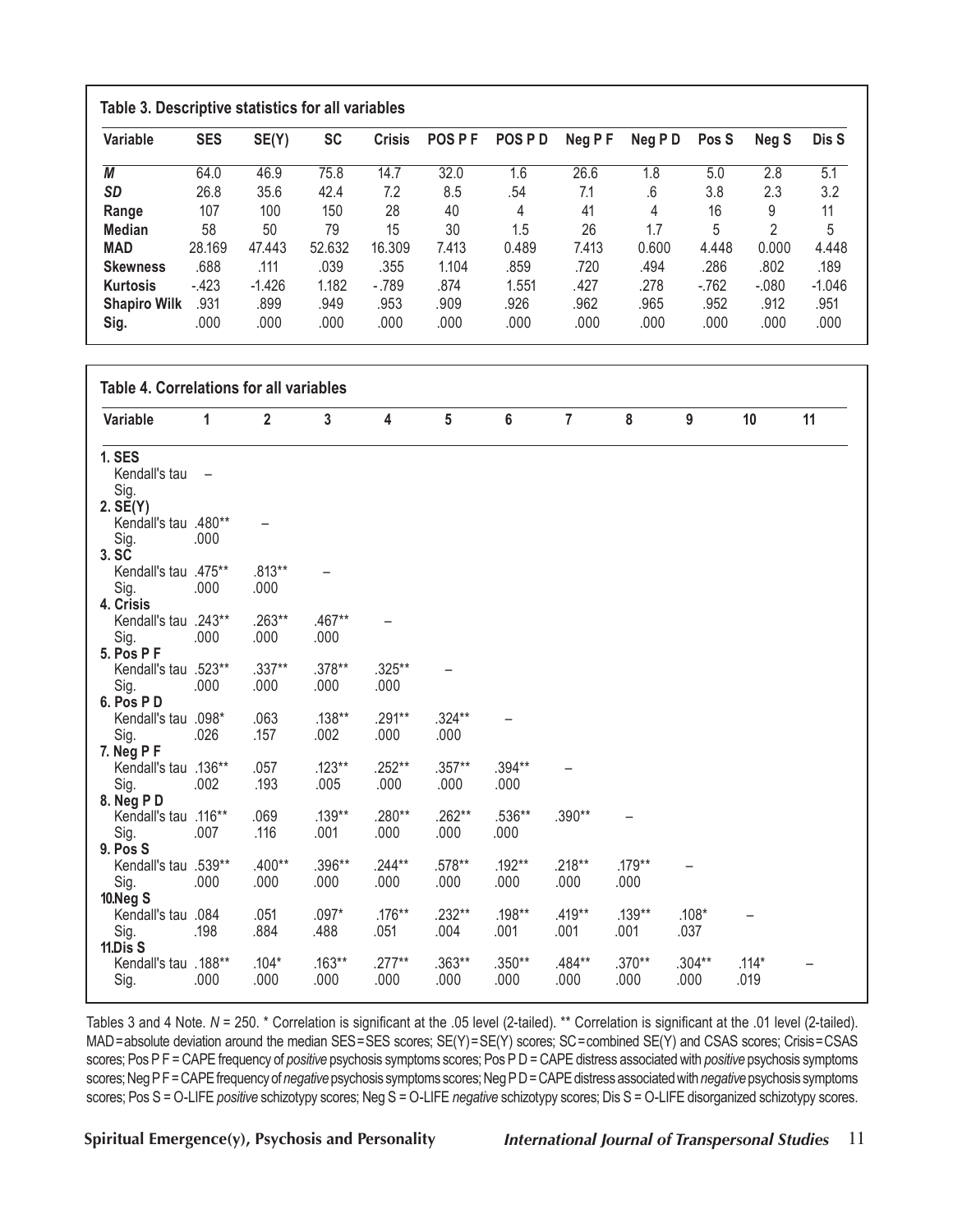Tests of normality indicated non-normal distributions for all variables (see Table 3). Visual inspection of histograms and stem-and-leaf plots indicated that SES, crisis, Pos\_P\_F, Pos\_P\_D, Neg\_P\_F, Neg\_P\_D, Pos\_S, and Neg\_S were positively skewed; SE(Y) and SC displayed bimodal distributions; and Dis\_S was slightly positively skewed and platykurtic (i.e., flat). Inspection of normal and detrended Q-Q Plots indicated that the spread of scores for each variable were reasonably clustered around the diagonal line, and distributed above and below the horizontal line, respectively. Outliers were identified via box plots, absolute deviation around the median, Mahalanobis' Distance and Cook's Distance (Aguinis et al., 2013; Allen & Bennett, 2012; Cook, 1977; Leys et al., 2013).

The initial dataset comprised a total of 269 participants, but a number of error outliers were identified  $(n = 19)$ , and these cases were deleted. Univariate outliers were identified for SES  $(n = 3)$ , crisis (*n* = 6), Pos\_P\_F (*n* = 13), Pos\_P\_D, (*n* = 11), Neg\_P\_F (*n* = 3), Neg\_P\_D (*n* = 6), Pos\_S (*n* = 1), and Neg\_S (*n* = 4). Additionally, multivariate outliers were identified  $(n = 2)$ . For correlation analyses, no outliers were removed as non-parametric analyses were performed, which are robust with regards to outliers and non-normal data (Croux & Dehon, 2010). For regression analyses, removal of outliers did not statistically significantly alter the results, therefore, results are reported with outliers retained. **Validity**

To assess construct validity for the SES, SE(Y), and SC, bivariate correlation analyses were performed. As the data were non-normal, parametric and non-parametric tests were run, which returned different results. We have opted to report the more conservative results, which are those derived from the non-parametric analyses. Table 4 presents the results of Kendall's tau-b correlation analyses (Croux & Dehon, 2010; Kendall, 1938). Two variables derived from the CAPE (i.e., Pos\_P\_D and Neg\_P\_D) were used to assess convergent validity. These variables represent distress associated with *positive* and *negative* symptoms of psychosis, respectively.

The SES was statistically significantly, moderately, positively correlated with SE(Y) (r<sub>t</sub>  $= .480$ ) and SC ( $r<sub>t</sub> = .475$ ). The SES showed a statistically significant, weak, positive correlation with crisis  $(r_1 = .243)$  and distress associated with *negative* psychosis symptoms  $(r<sub>r</sub> = .116)$  and a very weak correlation with distress associated with *positive* psychosis symptoms  $(r<sub>t</sub> = .098)$ . SE(Y) was statistically significantly, weakly, positively correlated with crisis  $(r_t = .263)$  and was not statistically significantly correlated with distress associated with *positive* or *negative* psychosis symptoms. SC was statistically significantly, weakly, positively correlated with distress associated with *positive* (*r*<sub>t</sub>  $=$  .138) and *negative* ( $r<sub>t</sub>$  = .139) psychosis symptoms. The correlations between crisis associated with SE(Y) and distress associated with *positive*  $(r<sub>t</sub> = .291)$ and *negative* psychosis symptoms  $(r<sub>t</sub> = .280)$  were statistically significant, weak, and positive.

Associations with mental illness indicators have previously been used to assess construct validity of the SES (Goretzki et al., 2009). In the current study, past or present psychological and/ or psychiatric treatment and/or prescription of medication was used as an indication of mental illness. Independent samples *t*-tests were performed to assess whether treatment (i.e., no treatment,  $n = 111$ ; treatment,  $n = 139$ ) was associated with SES, SE(Y), and SC scores. It is noted that variables were not normally distributed so results should be interpreted with caution. However, the results of non-parametric tests did not differ from those of parametric tests from a dichotomous significance testing perspective, so we have opted to report the results of the parametric analyses, in order to remain consistent with mediation analyses reported below.

For SES scores, Levene's test was statistically non-significant, indicating that equal variances could be assumed. The *t*-test was statistically significant, with the treatment group ( $M = 70.6$ ,  $SD = 26.5$ ) scoring higher, 95% CI [ -21.50, -8.56], on the SES than the no treatment group ( $M = 55.6$ ,  $SD = 24.9$ ), *t*(248) = -4.58, *p* < .001, two-tailed, with a medium (see Cohen, 1988) effect size, *d* = -.583.

For SE(Y), Levene's test was statistically non-significant, thus equal variances could be assumed. The *t*-test was statistically significant, with the treatment group ( $M = 57.6$ ,  $SD = 33.9$ ) scoring higher, 95% CI [-32.57, -15.75], on SE(Y) than the no treatment group (*M* = 33.5, *SD* = 33.1), *t*(248) =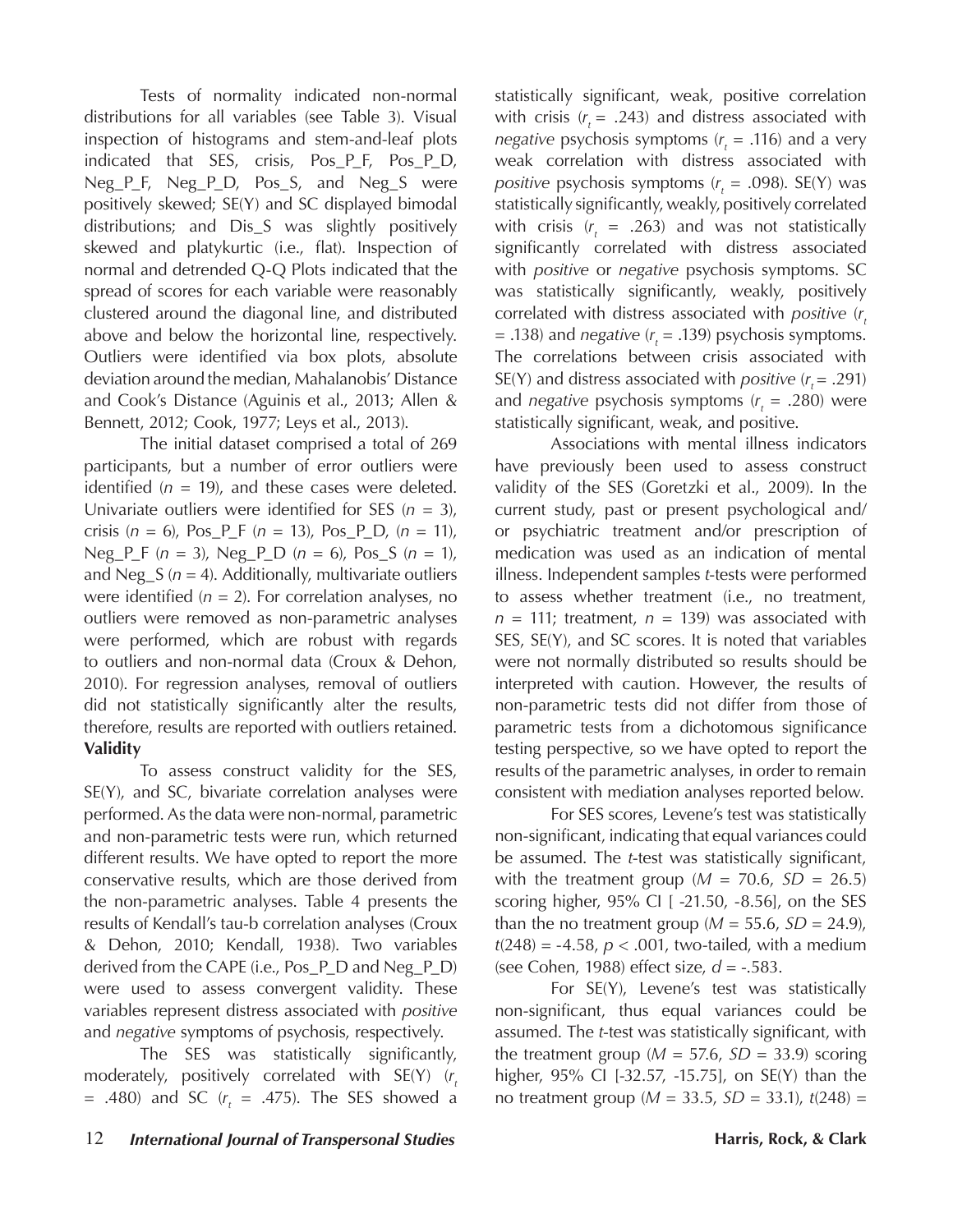$-5.66$ ,  $p < .001$ , two tailed, with a medium to large effect size, *d* = -.720.

For SC, Levene's test was statistically nonsignificant, thus equal variances could be assumed. The *t*-test was statistically significant, with the treatment group (*M* = 89.9, *SD* = 39.6) scoring higher, 95% CI [-32.57, -15.75], on SC than the no treatment group (*M* = 58.1, *SD* = 39.1), *t*(248) = -6.33, *p* < .001, two tailed, with a large effect size,  $d = -0.805$ .

#### **Correlation Analyses**

To test the hypothesis that SE(Y) would be positively correlated with *positive* psychosis and schizotypy, but not with *negative* psychosis and schizotypy, Kendall's tau-b (Croux & Dehon, 2010; Kendall, 1938) bivariate correlation analyses were performed on the following variables: SES, SE(Y), SC, Pos\_P\_F, Neg\_P\_F, Pos\_S and Neg\_S.

As can be seen in Table 4, the SES displayed statistically significant, moderate to strong, positive correlations with the *positive* symptoms of psychosis  $(r<sub>t</sub> = .532)$  and schizotypy  $(r<sub>t</sub> = .539)$ . The SES also displayed statistically significant, weak, positive correlations with the *negative* symptoms of psychosis (r<sub>t</sub> = .136), but no association with *negative* schizotypy. SC displayed statistically significant, moderate, positive correlations with the *positive* symptoms of psychosis  $(r<sub>t</sub> = .378)$  and schizotypy  $(r<sub>r</sub> = .396)$ . SC also displayed statistically significant, weak, positive correlations with the *negative* symptoms of psychosis  $(r<sub>t</sub> = .123)$ , and schizotypy ( $r<sub>t</sub>$  =.097). SE(Y) displayed statistically significant, moderate, positive correlations with the *positive* symptoms of psychosis  $(r<sub>t</sub> = .337)$  and schizotypy  $(r<sub>t</sub>$ = .400), but no associations with *negative* symptoms of psychosis or schizotypy.

#### **Mediation Analyses**

Simple mediation analyses were performed to investigate a potentially bidirectional relationship between *positive* and disorganized schizotypy, leading to crisis. Mediation analysis is a statistical method used to evaluate a proposed causal relationship between an antecedent variable *X* and a consequent variable *Y*, via an intervening variable, *M.* In a mediation model, it is assumed that *M* is causally located between *X* and *Y* (Hayes, 2018). Hayes stated that, despite the causal implications of a mediation model, "one can conduct a mediation

analysis even if one cannot unequivocally establish causality given the limitations of one's data collection and research design", explaining that, "so long as we couch our causal claims with the required cautions and caveats given the nature of the data available, we can apply any mathematical method we want to understand and model relationships between variables" (p. 81). With regards to normality, Hayes (2018) stated that "this assumption is one of the least important in regression analyses" (p. 70) and that only severe violations or small sample sizes are likely to substantially affect the results.

To investigate the first hypothesized causal pathway (i.e., disorganized schizotypy [M] mediates the effect of *positive* schizotypy [IV] on crisis [DV]), ordinary least squares path analyses were performed using Model 4 of Hayes' (2018) PROCESS macro for SPSS (version 3.0). Heteroscedasticity was adjusted using the HC3 (Davidson-MacKinnon) option (Hayes & Cai, 2007). Multicollinearity diagnostics were assessed and found to be supported. Results are reported as  $b =$  unstandardized regression coefficients.

When *positive* and disorganized schizotypy were entered as predictor and mediator variables, respectively, the direct effect of *positive* schizotypy on disorganized schizotypy was statistically significant, *b* = .346, 95% CI [.232, .460], *t* = 5.962, *p* < .001, the direct effect of disorganized schizotypy on crisis was statistically significant, *b* = 1.232, 95% CI [.680, 1.784], *t* = 4.399, *p* < .001 (with a completely standardized effect size of .292), the direct effect of *positive* schizotypy on crisis was statistically significant, *b* = .783, 95% CI [.308, 1.258], *t* = 3.248, *p* = .001 (with a completely standardized effect size of .206), and the total effect of *positive* schizotypy on crisis was statistically significant, *b* = 1.210, 95% CI [.778, 1.641], *t* = 5.523, *p* < .001 (with a completely standardized effect size of .319).

Indirect effects were computed using 95% percentile bootstrap confidence intervals (BCIs) based on 10,000 samples (Hayes, 2018, noted that 5,000 to 10,000 bootstrap samples are sufficient in most applications and there is little benefit to increasing beyond 10,000); the indirect effect was deemed statistically significant if the 95% CI did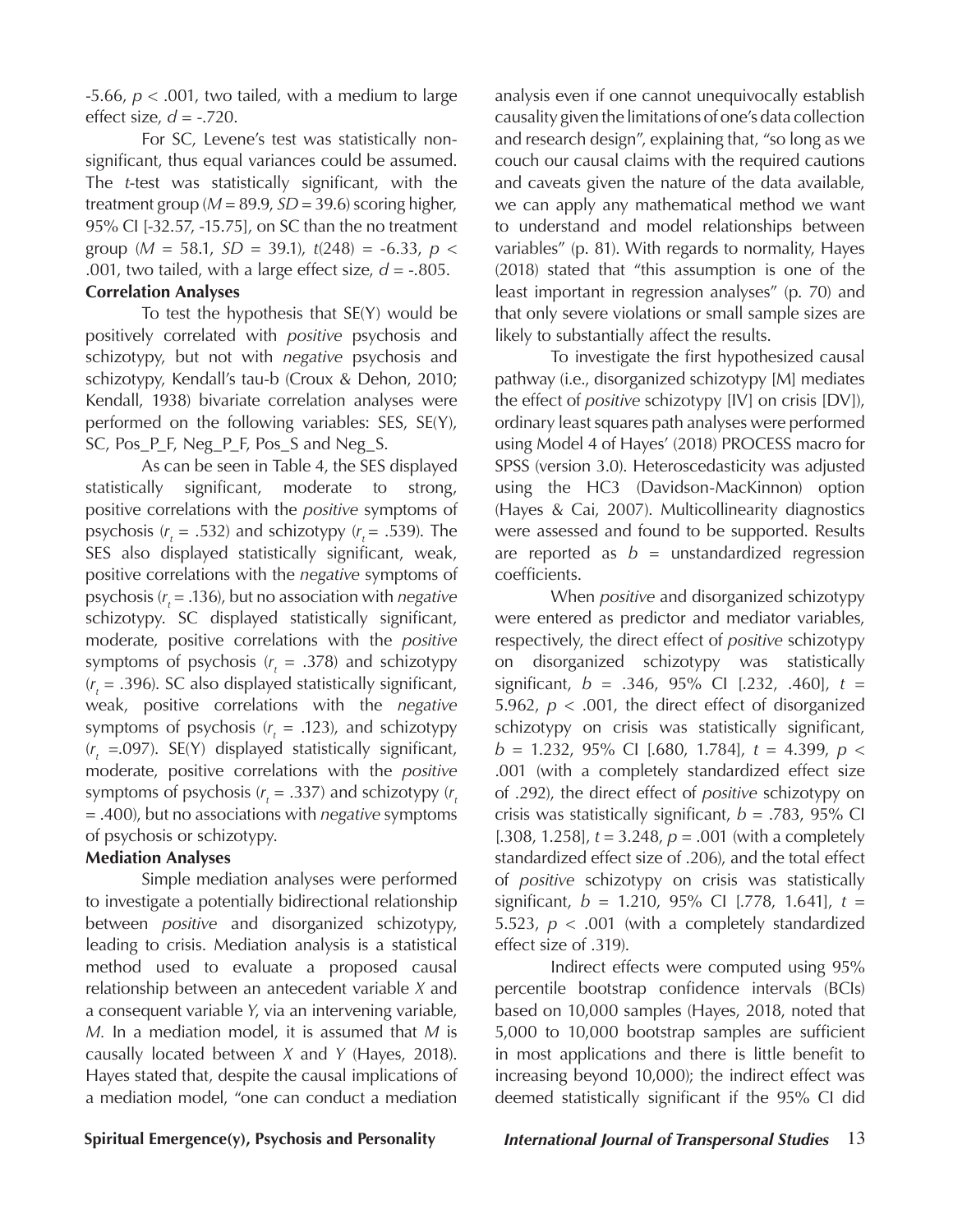not span zero (Hayes, 2018). The indirect effect of *positive* schizotypy on crisis through disorganized schizotypy was statistically significant,  $b = .426$ , 95% BCI [.211, .684]. This represents a completely standardized indirect effect size of .112, 95% BCI [.055, .181]. The relationship between *positive* schizotypy and crisis was mediated by disorganized schizotypy (see Figure 1).

When the second hypothesized causal pathway (i.e., *positive* schizotypy [M] mediates the relationship between disorganized schizotypy [IV] and crisis [DV]) was investigated, the direct effect of disorganized schizotypy on *positive* schizotypy was statistically significant, *b* = .427, 95% CI [.291, .564], *t* = 6.177, *p* < .001, and the total effect of disorganized schizotypy on crisis was statistically significant, *b* = 1.567, 95% CI [1.087, 2.046], *t* = 6.439,  $p < .001$  (with a completely standardized effect size of .372).

The indirect effect of disorganized schizotypy on crisis through *positive* schizotypy was statistically significant, *b* = .335, 95% BCI [.132, .587]. This represents a completely standardized indirect effect size of .079, 95% BCI [.031, .139]. The relationship between disorganized schizotypy and crisis was mediated by *positive* schizotypy (see Figure 2). When we compare the completely standardized indirect effect sizes, it appears that the first proposed causal pathway (i.e., disorganized schizotypy mediates the relationship between *positive* schizotypy and crisis) provides the strongest model.



*Figure 1.* Unstandardized regression coefficients for the direct effects of positive schizotypy (X) on disorganized schizotypy (M) and crisis (Y), and disorganized schizotypy on crisis. The unstandardized regression coefficient for the indirect effect of *positive* schizotypy on crisis, mediated by disorganized schizotypy, is in parentheses.

 $* p < .05, ** p < .001.$ 

### 14 *International Journal of Transpersonal Studies* **14 <b>1999 Harris, Rock, & Clark**

#### **Discussion**

This study aimed to explore the relationships between SE(Y) and associated crisis, psychosis, and schizotypal personality. Three measures of SE(Y) were used – Goretzki et al.'s (2009) SES as a measure of spiritual emergency (SEY); self-identification with an empirically derived definition of SE(Y), which encapsulates a continuum of experiences ranging from healthy spiritual experiences through to symptoms that meet diagnostic criteria for clinical psychosis; and a newly created variable, spiritual crisis (SC), which includes SE(Y) plus associated psychological crisis.

In terms of validity, the SES showed moderate correlations with SE(Y) and SC, illustrating some degree of convergent validity among these variables. The SES demonstrated only weak positive correlations with measures of crisis and distress, comparable to those demonstrated by SE(Y). It is noted that the SE(Y) variable was not necessarily intended to capture crisis, as participants may identify 100% with the experience in a subjectively positive manner. That is, the SE(Y) variable was designed to capture the magnitude of an individual's experience of SE(Y), which could be wholly positive, wholly negative, or contain both positive and negative aspects.

To illustrate this important point, participants were not asked to specify whether they had experienced SE(Y) in the past, or were experiencing



*Figure 2.* Unstandardized regression coefficients for the direct effects of disorganized schizotypy (X) on *positive* schizotypy (M) and crisis (Y), and *positive* schizotypy on crisis. The unstandardized regression coefficient for the indirect effect of disorganized schizotypy on crisis, mediated by *positive* schizotypy, is in parentheses.  $*$  *p* < .05,  $*$  *p* < .001.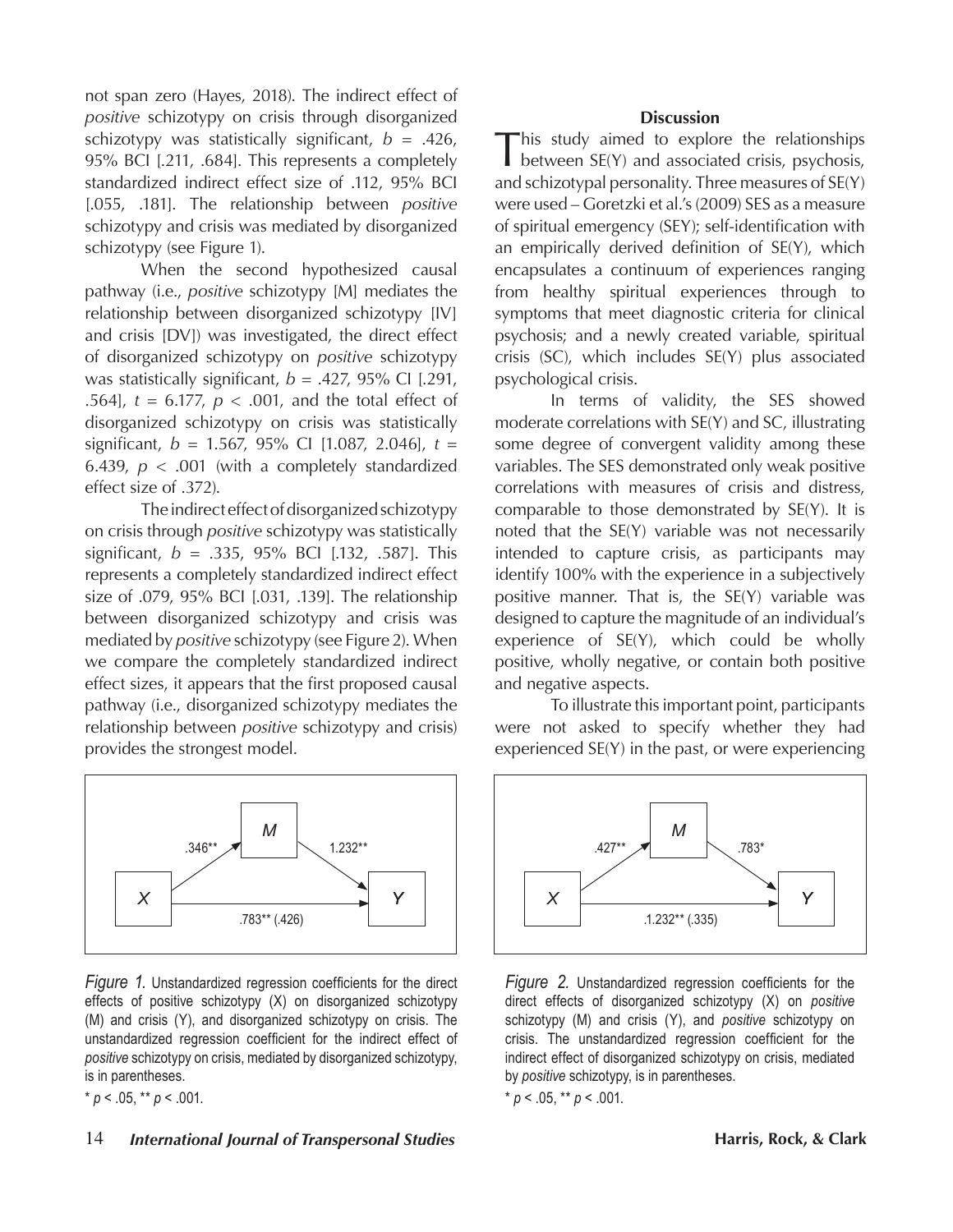SE(Y) presently. This distinction may have impacted upon whether an individual had integrated their experience (i.e., past), or not (i.e., present), which may in turn impact their associated crisis. This point was further illustrated by the fact that some participants scored very high on SE(Y) while simultaneously scoring very low on crisis. Additionally, participants may have identified very strongly with only the subjectively positive elements of the description (i.e., mystical and paranormal experiences), but not the subjectively negative elements (i.e., distress, coping difficulties, clinical psychosis) resulting in a high score for SE(Y), regardless of associated crisis. Whereas, the combination of SE(Y) and crisis scores (SC) was designed to capture the crisis aspect of SE(Y), in conjunction with the magnitude of the experience itself. Thus, we argue that the SC variable is more akin to the phenomenon of SE(Y) purportedly measured by the SES, given that the authors of the scale claim that their items are designed to tap into crisis. Indeed, Storm and Goretzki (2016) argued that the SES is able to capture the magnitude of any crisis state associated with SE(Y). We acknowledge the importance of a measurement instrument that is able to make a distinction between past and present experiences. Thus, we note that this was a limitation of the current study, and should be addressed and explored in future research.

In the current study, SC also demonstrated only weak, positive correlations with measures of distress, albeit marginally higher than those demonstrated by the SES. Additionally, the correlations between crisis associated with SE(Y) and distress associated with *positive* and *negative* symptoms of psychosis were positive but weak. A possible explanation for these results is that distress associated with SE(Y) experiences is qualitatively different to distress associated with psychosis. Thus, it is still unclear whether our previous concerns (see Cooper et al., 2015; Harris et al., 2015) about the SES's inability to capture the crisis aspect of SE(Y) are justified. Nonetheless, the SC variable created in the current study appears to tap into crisis and distress to a higher degree than the SES.

Associations with mental illness indicators were also used to assess the validity of variables in the current study. Past or present psychological and/or psychiatric treatment and/or prescription of medication was associated with higher scores on the SES, SE(Y), and SC. Thus, there is some support to varying degrees for the validity of these variables as measures of SEY, SE(Y), and SC, respectively. Particularly, the operationalization of the newly created SC variable provides a brief and novel means of assessing the magnitude of (1) self-perceived SE(Y), and (2) self-perceived associated crisis.

It should be noted here that more than half of the participants in the study had previously received, or were currently receiving, treatment for psychological and/or psychiatric disorders. This may be highlighted by some as a criticism of the study, and an indication that attempts to focus on the non-pathological nature of SE(Y) is dubious. Indeed, this finding may speak to the motivation of participants to engage in the study. However, we believe this finding is unsurprising, given that a major purpose of this research is to highlight that individuals diagnosed with mental illness within the dominant Western medical paradigm may actually be self-identifying their experience as SE(Y), and alternative interventions may be more appropriate. The pathological nature of SE(Y) still requires further exploration.

We predicted that  $SE(Y)$  would be positively associated with *positive* but not *negative* symptoms of psychosis and schizotypy. This hypothesis was partially supported. We found that the SES, SE(Y), and SC variables were all moderately to strongly, positively correlated with the *positive* symptoms of psychosis and schizotypy. The SES demonstrated stronger relationships with these variables than SE(Y) and SC. These differences in strength may stem from the intentions of the authors of the SES, who concluded that SE(Y) and psychosis may be one and the same (Goretzki et al., 2009). That is, the authors appeared to focus more upon stressing the similarities between SE(Y) and psychosis rather than attempting to draw out possible differential factors, which may have created a bias in the wording of items.

In the current study, we found that the SES and SC also displayed positive but weak correlations with the *negative* symptoms of psychosis, and SC displayed a very weak correlation with the *negative* symptoms of schizotypy. However, SE(Y) (i.e.,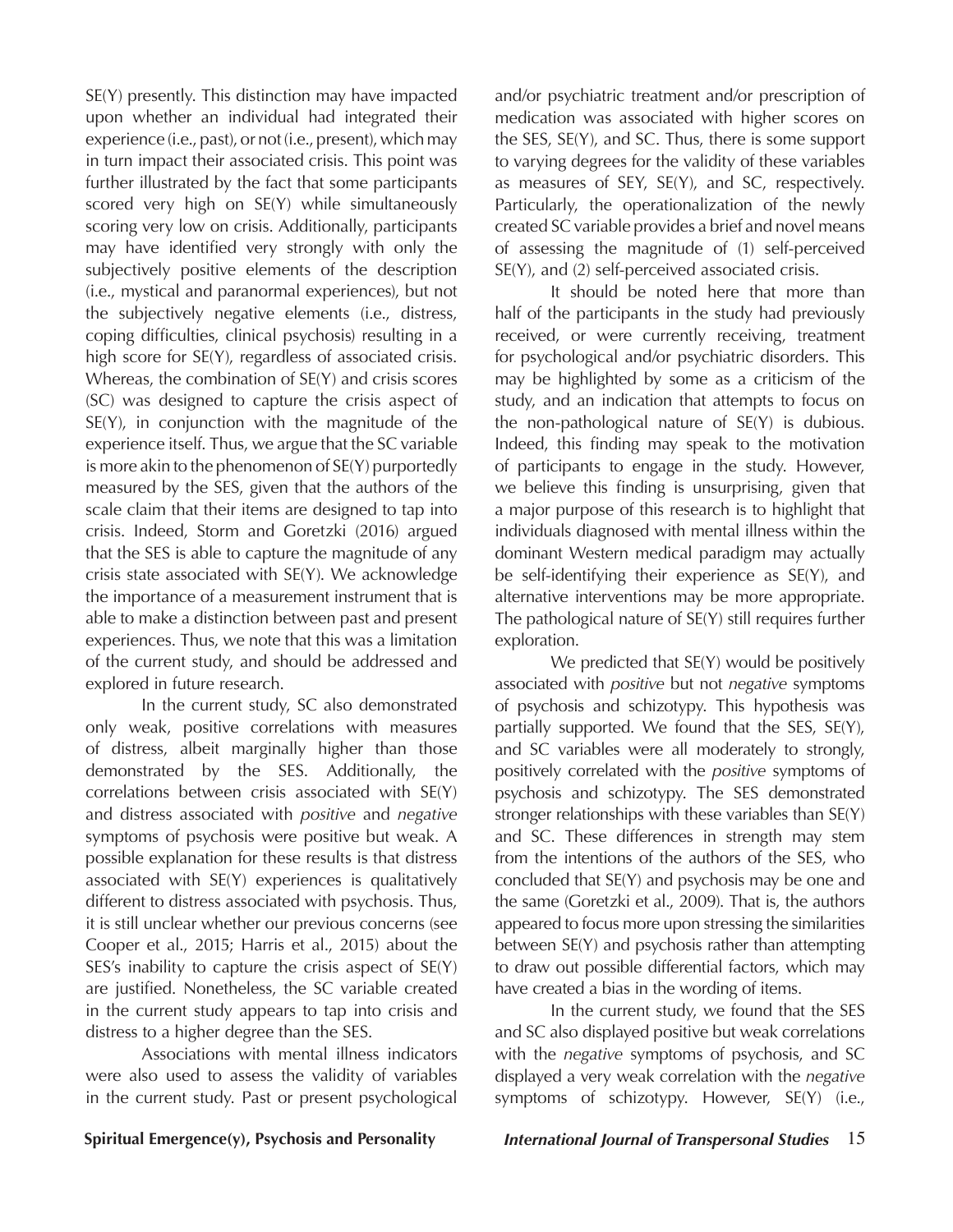the variable not intended to capture crisis) was not associated with either the *negative* symptoms of psychosis or schizotypy. These results suggest that SE(Y)/SC experiences are associated with the *positive* symptoms of psychosis and schizotypy; and their association with *negative* symptoms of psychosis and schizotypy appears only to manifest to small degrees if there is associated crisis. These findings are somewhat consistent with Bronn and McIlwain's (2015) results, which showed that the SES was positively associated with *positive* psychosis symptoms and negatively associated with *negative* psychosis symptoms. The small positive association with *negative* symptoms demonstrated in the current study (as opposed to the divergent relationship found by the abovementioned authors) may be a result of our larger sample size. Moreover, it has been suggested that *negative* psychotic symptoms may represent *safety behaviors* to avoid exacerbation of *positive* symptoms (Heriot-Maitland, 2008; Morrison, 2004). That is, *negative* symptoms, which tend to be indicative of pathology and poorer outcomes, may manifest as a defensive reaction to a lack of validation and erroneous diagnoses by mental health professionals towards individuals presenting with *positive* psychotic and schizotypal symptoms. The results of the current study support this contention.

The findings of the current study also align with previous research that has reported positive associations between spiritual and paranormal belief and experience and *positive* but not *negative* schizotypy (e.g., Barnby & Bell, 2017; Farias et al., 2013; McCreery & Claridge, 2002; Willard & Norenzayan, 2017). Nettle and Clegg (2006) suggested that *negative* schizotypy scores may differentiate healthy schizotypes from those who develop a psychotic disorder due to the disorganizing effects of *positive* schizotypy (Schofield & Claridge, 2007). That is, the authors suggested that individuals who exhibit *positive* schizotypal characteristics (without the presence of *negative* schizotypal characteristics) may be considered healthy schizotypes. Whereas, those individuals who exhibit both *positive* and *negative*  schizotypal characteristics may be more likely to develop psychotic disorder. The implication being that the presence of *negative* schizotypy symptoms may exacerbate the disorganising effects of *positive* 

schizotypy symptoms. The authors did not report statistically significant disorganized schizotypy scores in the specific population under investigation (i.e., creatives; see also Nettle, 2006).

In line with these suggestions by Nettle and Clegg (2006), our results illustrate that *positive* schizotypy scores are associated with phenomena that may meet diagnostic criteria for psychotic disorder, however it may be that *negative* (along with disorganized) schizotypy scores differentiate these types of psychotic-like experiences (i.e., of the creative variety) from those that demonstrate a poor prognosis, which are generally characterized by *negative* symptoms (Brill et al., 2009; Ventura et al., 2009). We do note, however, that measures of schizotypy such as the O-LIFE scale, do not distinguish between unusual experiences which are associated with symptoms of mental health problems and unusual experiences which may be conceptualized as non-pathological or benign in nature (such as a non-pathological component of religious/spiritual experience).

As expected, the results revealed a bidirectional mediation effect between *positive* and disorganized schizotypy, leading to crisis associated with SE(Y). That is, disorganized schizotypy mediated the effect between *positive* schizotypy and crisis, and *positive* schizotypy mediated the effect between disorganized schizotypy and crisis. Our results support the suggestion that the more cognitively disorganized an individual is, the more likely they are to be overwhelmed and distressed by anomalous experiences (Schofield & Claridge, 2007). That is, disorganized schizotypy appears to influence the subjective interpretation and appraisal of SE(Y) experiences. However, our results differed from those of Schofield and Claridge (2007), who found that, for highly cognitively disorganized individuals, it was *negative* schizotypy that predicted negative subjective interpretations of anomalous experiences.

A possible reason for the discrepancy between these results is the types of analyses performed. In the current study, simple mediation analyses were performed in order to investigate a potentially bidirectional relationship between *positive* and disorganized schizotypy scores, both of which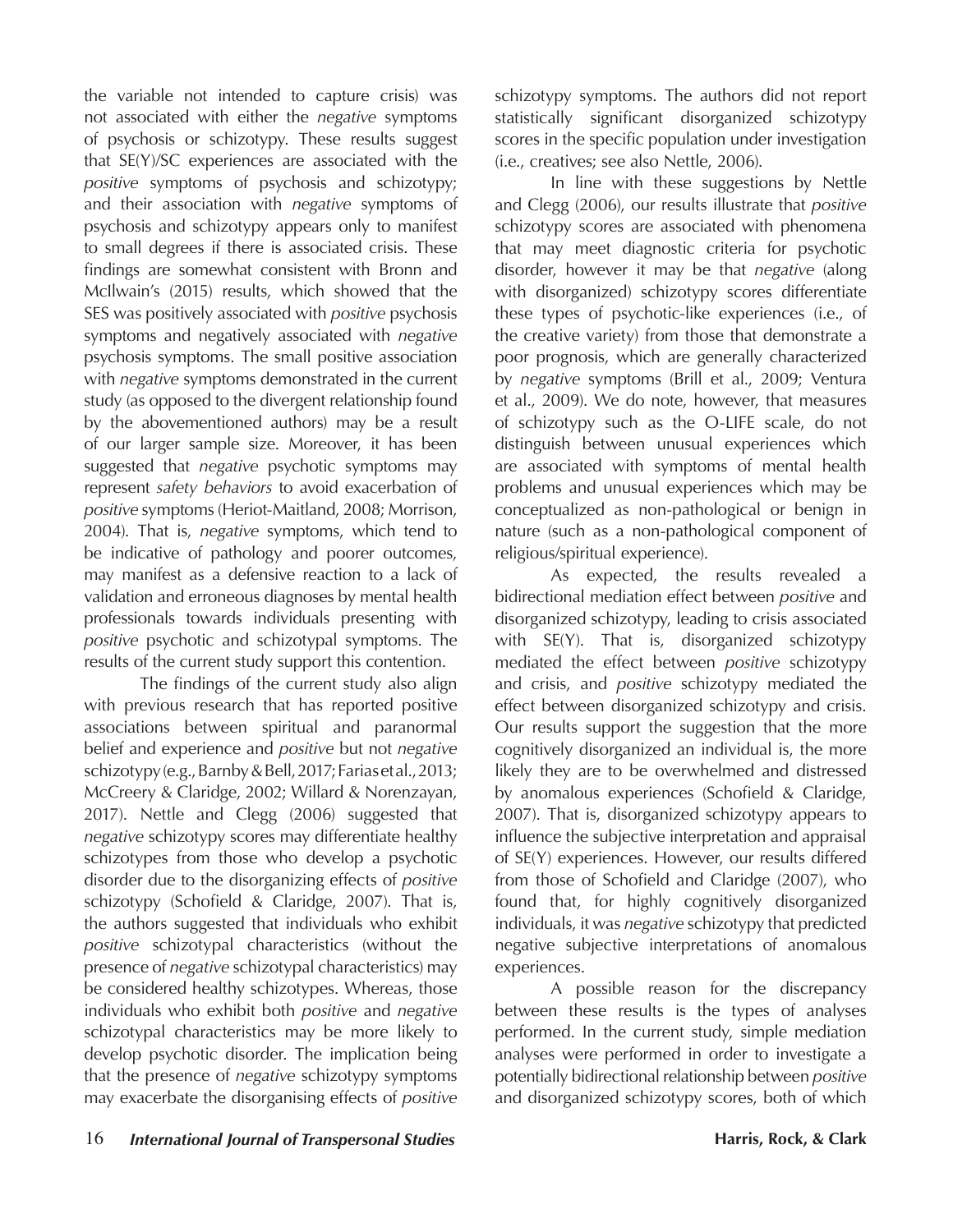demonstrated significant positive correlations with SE(Y)/SC and subjectively negative interpretations of these experiences. *Negative* schizotypy was not included in these analyses, as it demonstrated only weak to no relationships with these variables. Whereas, Schofield and Claridge (2007) performed moderation analyses to specifically explore the interaction between disorganized schizotypy and the other schizotypy variables (i.e., *positive* and *negative*) in relation to the subjective evaluation of paranormal experiences (SEPE). In their preliminary analyses, *negative* schizotypy scores showed a strong negative correlation with SEPE scores, but the authors did not report whether *positive* and disorganized schizotypy scores correlated with SEPE scores. That is, *negative* schizotypy scores showed a strong negative correlation with subjectively positive appraisals of paranormal experiences*.* The authors did report that none of the three schizotypy variables significantly predicted SEPE, except when split into low vs. high disorganized schizotypy groups.

Moreover, Schofield and Claridge (2007) arrived at the conclusions of their moderation analyses by creating a median split of disorganized schizotypy into high and low scoring groups. However, Hayes (2018) advises against this approach to determining a moderating effect by a continuous variable. Hayes claims that artificial categorization of a continuous variable by creating arbitrary split points produces groups that are not psychometrically meaningful, reduces statistical power, and can increase Type I error rates. The apparent discrepancy between the results of the current study and those of Schofield and Claridge warrants further investigation, particularly given that *negative* symptomatology appeared to manifest in the presence of crisis in the current study. The contribution of *negative* schizotypy to the subjective interpretation of anomalous experiences, particularly for highly cognitively disorganized individuals, may be more thoroughly borne out through more complex analyses (e.g., moderated mediation, as outlined by Hayes, 2018) in the future.

In a recent Brazilian study investigating individuals reporting psychotic experiences, Alminhana et al. (2017a) found that harm avoidance predicted disorganized schizotypy scores, while

self-directedness predicted a decrease in overall schizotypy scores, predominantly in disorganized schizotypy. *Self-transcendence*, a character dimension that influences one's self-concept as an integral part of the universe as a whole (see Cloninger, 1994; Cloninger et al., 1993) predicted *positive* schizotypy scores. In a second study, Alminhana et al. (2017b) found that *negative* and disorganized schizotypy scores were associated with lower quality of life (QoL) in individuals reporting psychotic experiences. *Self-directedness*, a character dimension that influences one's selfperception as an autonomous individual (see Cloninger, 1994; Cloninger et al., 1993) predicted higher QoL. The authors concluded that personality features are important criteria in the differentiation between pathology and mental health in individuals reporting high levels of anomalous experiences.

When we consider the combined findings of the current study, those of Alminhana et al. (2017a, b), Schofield and Claridge (2008), and Nettle and Clegg's (2006) suggestion that *negative* schizotypy differentiates healthy schizotypy from psychotic disorder, it may be that *positive* and *negative* schizotypal personality traits, in combination with disorganized schizotypy, are crucial in determining the manner in which an experience is appraised (i.e., subjectively positive vs. negative), and whether the individual is subsequently able to integrate the experience or decline into states of psychopathology and deteriorated QoL. Further research is needed to elucidate this complex interrelatedness, with self-directedness and self-transcendence possibly playing important roles. In the current study, *negative* psychotic and schizotypal symptoms were measurable only in the presence of psychological crisis. It may be that there is a crucial juncture at which point *positive* vs. *negative* schizotypal disposition determines whether an anomalous experience can be endured, albeit perceived in a subjectively negatively manner (e.g., SE[Y]) or whether it leads to poorer QoL as an individual attempts to avoid self-perceived harmful effects of the experience and subsequently loses their sense of self-direction (e.g., clinical psychosis).

From our results, we may postulate that (1) fluctuations in *positive* schizotypy, the effects of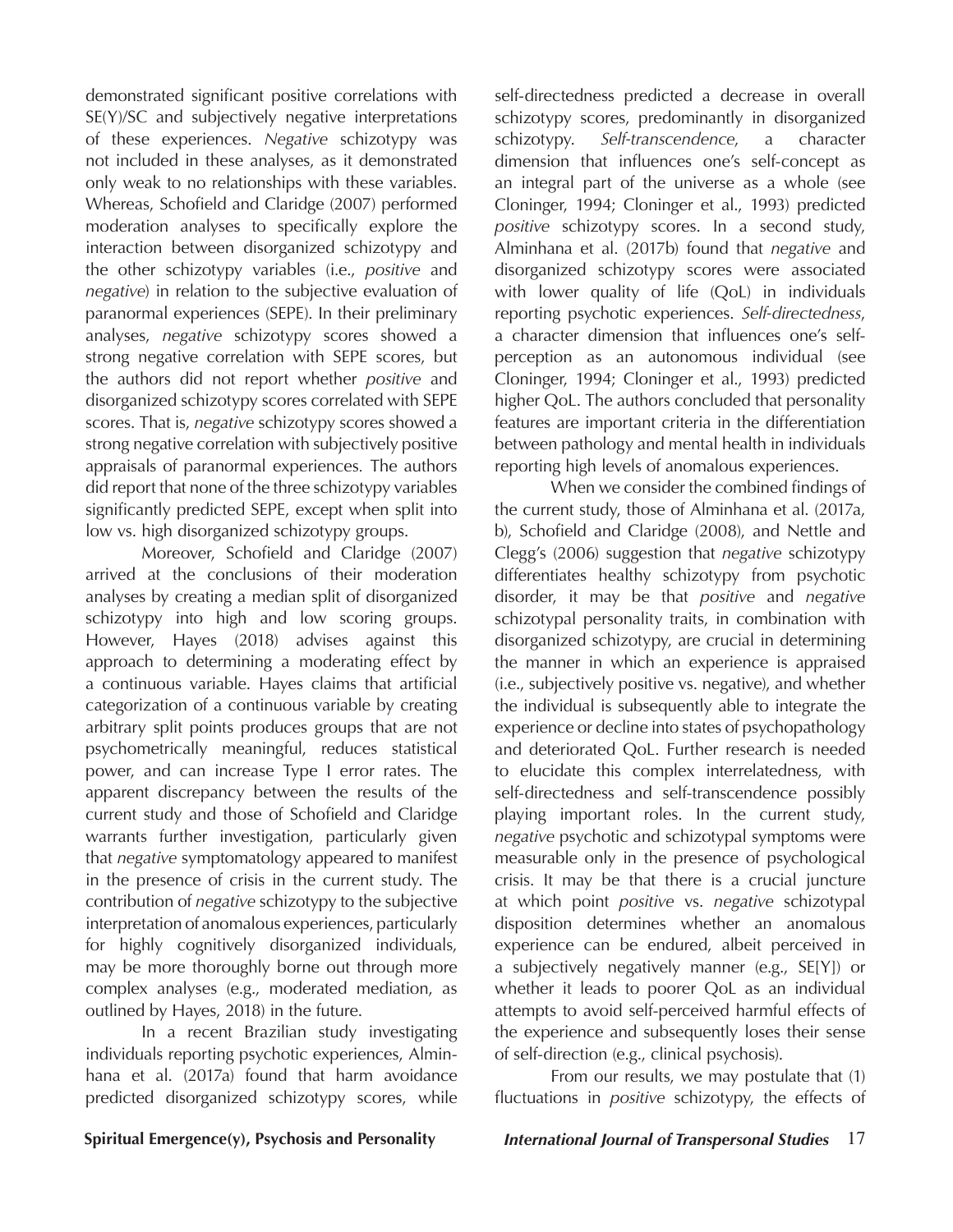which may be disorganizing and overwhelming, may promote fluctuations in disorganized schizotypy, leading to fluctuations in the degree of crisis, and (2) fluctuations in disorganized schizotypy may lead to fluctuations in *positive* schizptypy, characterized by anomalous experiences, leading to fluctuations in the degree of crisis. It is noted that *positive* psychotic symptoms are purported to fluctuate most over the course of illness (Cornblatt et al., 2003).

Our findings support cognitive models of trauma (e.g., Ehlers & Clark, 2000) and psychosis (e.g., Hemsley, 1993), indicating that if an individual exhibiting a *positive* schizotypal personality perceives anomalous phenomena, characteristic of *positive* schizotypy, as traumatic or distressing, associated deficits in the cognitive processing of incoming stimuli (i.e., disorganized schizotypy) may result in a state of psychological crisis that is characteristic of both SE(Y) and clinical psychosis. These findings also support the proposal that disorganized schizotypy may be at the core of psychotic-like experiences (Linney et al., 2003), and that if this predisposition leads to anomalous experiences, characteristic of its genetically related trait, *positive* schizotypy, an individual's belief system may become challenged, creating a struggle to integrate the experience (i.e., a paradigm shift; Heriot-Maitland, 2008; Jackson, 2010; Jackson & Fulford, 1997; Mathijsen, 2016).

Mathijsen's (2010) Hermit Crab syndrome process suggests that if an individual is unsuccessful in establishing a paradigm shift in response to experiencing an anomalous event, involving a cognitive restructure of the individual's existing belief system to integrate the experience, psychotic symptoms may result. It appears that the subjective interpretation and appraisal of anomalous experiences is key in the development of pathological psychoticlike experiences vs. the successful integration of the experience (i.e., a cognitive paradigm shift) and the achievement of positive transformation, with cognitive disorganization playing a significant role in this process (Marks et al., 2012).

It should be noted here that, while mediation analysis provides a statistical means by which to predict a causal pathway between variables in a study, it is not conclusive with regards

to causation (Hayes, 2018). Nonetheless, the results from the current study demonstrated support for two proposed causal pathways that warrant further investigation using study design methods (e.g., longitudinal designs) that are more amenable to causal inferences. What we can tentatively conclude from these results is that the effects of both *positive* and disorganized schizotypy appear to work reciprocally, reinforcing one another, to facilitate negative subjective appraisals of SE(Y) experiences, potentially resulting in psychological crisis that is characteristic of psychotic-like experiences.

These results hold important clinical implications. Specifically, we have identified measurable clinical and personality markers (i.e., symptoms of psychosis and schizotypy), that may help: (1) differentiate between SE(Y) and cases of clinical psychosis that have a poor prognosis, and (2) identify individuals who are at risk of experiencing the potentially debilitating effects of SE(Y). Specifically, (1) psychotic-like experiences that exhibit a higher degree of *positive* than *negative* symptoms may be differentiated from more malignant forms of psychosis that have a poor prognosis (Brill et al., 2009; Ventura et al., 2009); the former may be considered as a possible SE(Y) experience, and (2) individuals who exhibit a psychological profile that includes high levels of *positive* and disorganized schizotypy, irrespective of *negative* schizotypy, may be at risk of experiencing psychological crisis associated with SE(Y).

The *positive* symptoms of psychosis, alone, are currently sufficient to warrant a diagnosis of schizophrenia spectrum disorder (APA, 2013), for which current conventional treatment involves psychopharmacological and nonpharmacological interventions (Patel et al., 2014). The results of the current study indicate that individuals scoring high on *positive* psychotic and schizotypal symptomatology may be self-identifying their experiences as SE(Y), with or without the presence of psychological crisis. That is, the presence of *positive* psychotic symptoms, alone, do not necessarily indicate pathology (see also Johns & van Os, 2001; Peters, 2010; Romme & Escher, 1989; Taylor & Murray, 2012; van Os et al., 2009). As such, these results provide further support for the continued revision and reconceptualization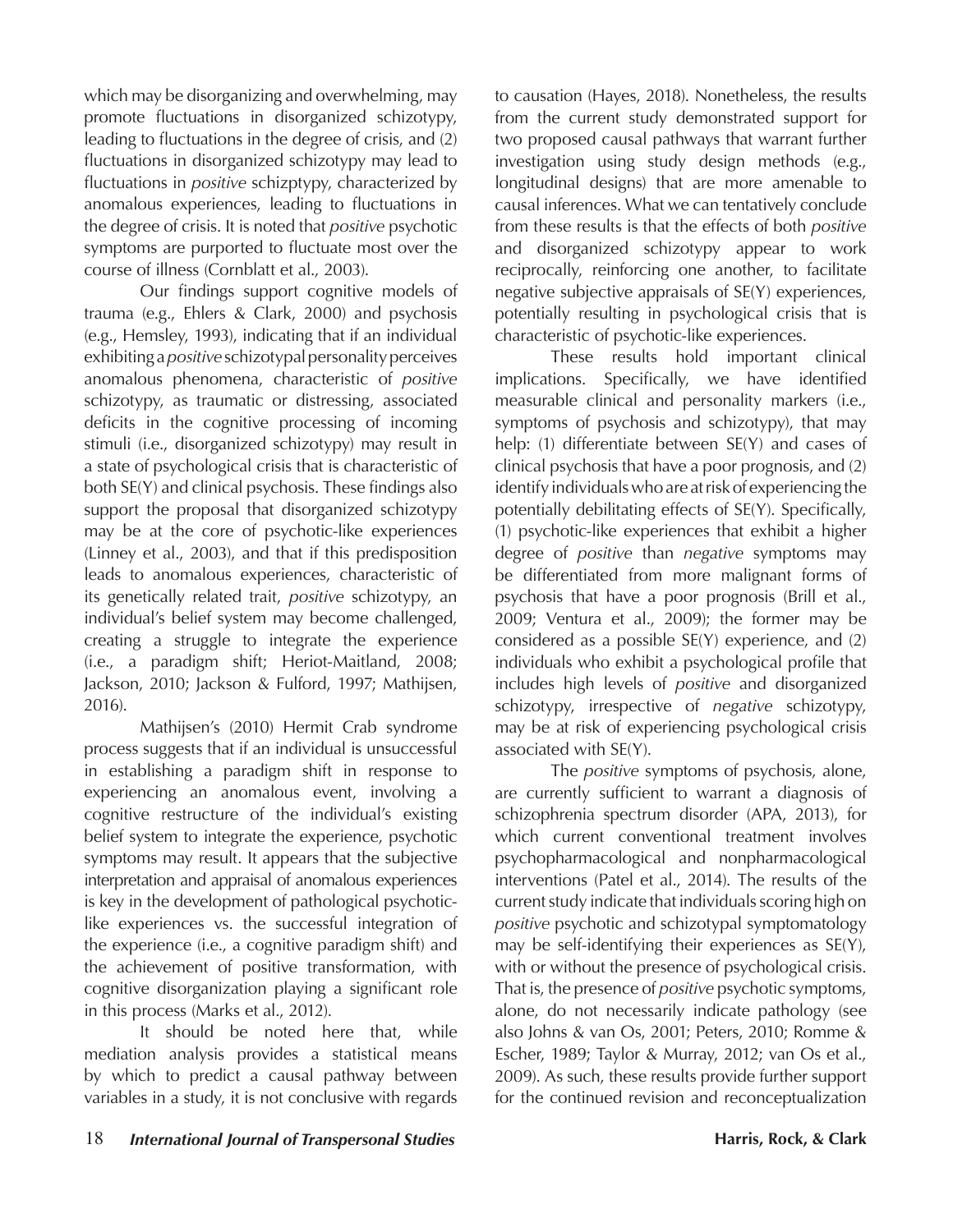of diagnostic criteria (Viggiano & Krippner, 2010), to ensure that individuals self-identifying with the experience of SE(Y) are not erroneously diagnosed with schizophrenic or psychotic disorders.

SE(Y) experts have cautioned that inappropriate use of medication may impede the natural transformative process of the experience (e.g., Bradgon, 2013). Current empirically derived guidelines outline spiritual and religious competency practices for psychologists (Vieten et al., 2013, 2016). However, since the inclusion of the DSM V-code V62.89, *Religious or Spiritual Problem* (Lukoff et al., 1992, 1995; Turner et al., 1995), clinicians have not been using the code (Brown, 2005; Harrter, 1995; Hathaway et al., 2004; Scott et al., 2003) or receiving adequate training in religious and spiritual competencies (Vieten et al., 2016), despite acknowledgement of the importance of spiritual assessment (Hathaway et al., 2004; Hugulet et al., 2011; Vieten et al., 2016), and the fact that there may exist a qualitative difference between SE(Y) and clinical psychosis (Harrter, 1995).

St. Arnaud and Cormier (2017) argued that differential diagnosis between SEY and psychotic disorder may be aided by consideration of developmental psychopathology in the evaluation of an individual's experience. That is, psychotic-like episodes that are overtly similar in expression may be associated with vastly different developmental aetiology, thus providing potential markers for distinguishing between the phenomena. As such, we recommend that future research should further explore the developmental aetiology of cases of self-identified SE(Y) compared to cases of clinically diagnosed psychosis, particularly those with a long history of psychopathology. An additional recommendation for future research is a comparative analysis of treatment modalities that have demonstrated efficacy in the treatment of both SE(Y) and clinically diagnosed psychosis (e.g., transpersonal interventions such as the Soteria paradigm, psychopharmacological and nonpharmacological interventions; Calton et al., 2008; Patel et al., 2014). This may help bring us closer to identifying the most appropriate treatment and support for individuals self-identifying with  $SE(Y)$ .

This study is limited by the use of a selfselected convenience sample who provided data through self-report measures. The use of a nonclinical sample limits the generalizations that can be made regarding the clinical implications of the results, therefore, follow up studies using clinical samples is recommended. The nature of the study design enabled us to gather cross-cultural data, which allows for some degree of crosscultural generalizability. However, this may also be considered a limitation in terms of potentially different cultural interpretations of the scale items (see Henrich et al., 2010; MacDonald et al., 2015), which is beyond the scope of the study. Future research may consider comparative analyses across different cultural groups, as well as adaptation of the various scales, particularly those assessing SE(Y)/SC to foster cultural sensitivity and diversity.

The study is also limited by non-normal distributions of variables and inadequate internal consistency for *negative* schizotypy; thus results should be interpreted with caution. We recommend that further studies using a larger sample should be conducted in an effort to overcome these limitations. We also recommend that measurement instruments designed to quantify SE(Y) should address the issue of differentiating between past and present experiences. As stated previously, the study design allowed us to evaluate a *proposed* causal relationship between the variables under investigation, however it does not allow for the unequivocal establishment of cause-effect relationships. We recommend future research employs experimental and/or longitudinal designs to evaluate causality.

Finally, future research should further investigate the contribution of personality variables to the experience of SE(Y). Specifically, transliminality, "a hypothesized tendency for psychological material to cross thresholds into or out of consciousness" (Thalbourne & Houran, 2000, p. 861) has correlated positively and statistically significantly with both *positive* and disorganized schizotypy (Thalbourne et al., 2005), as well as clinical psychosis symptoms and Goretzki et al.'s (2009) SES (Harris et al., 2015). It has also been proposed to potentially underlie both spiritual and psychotic phenomena (Claridge, 2010).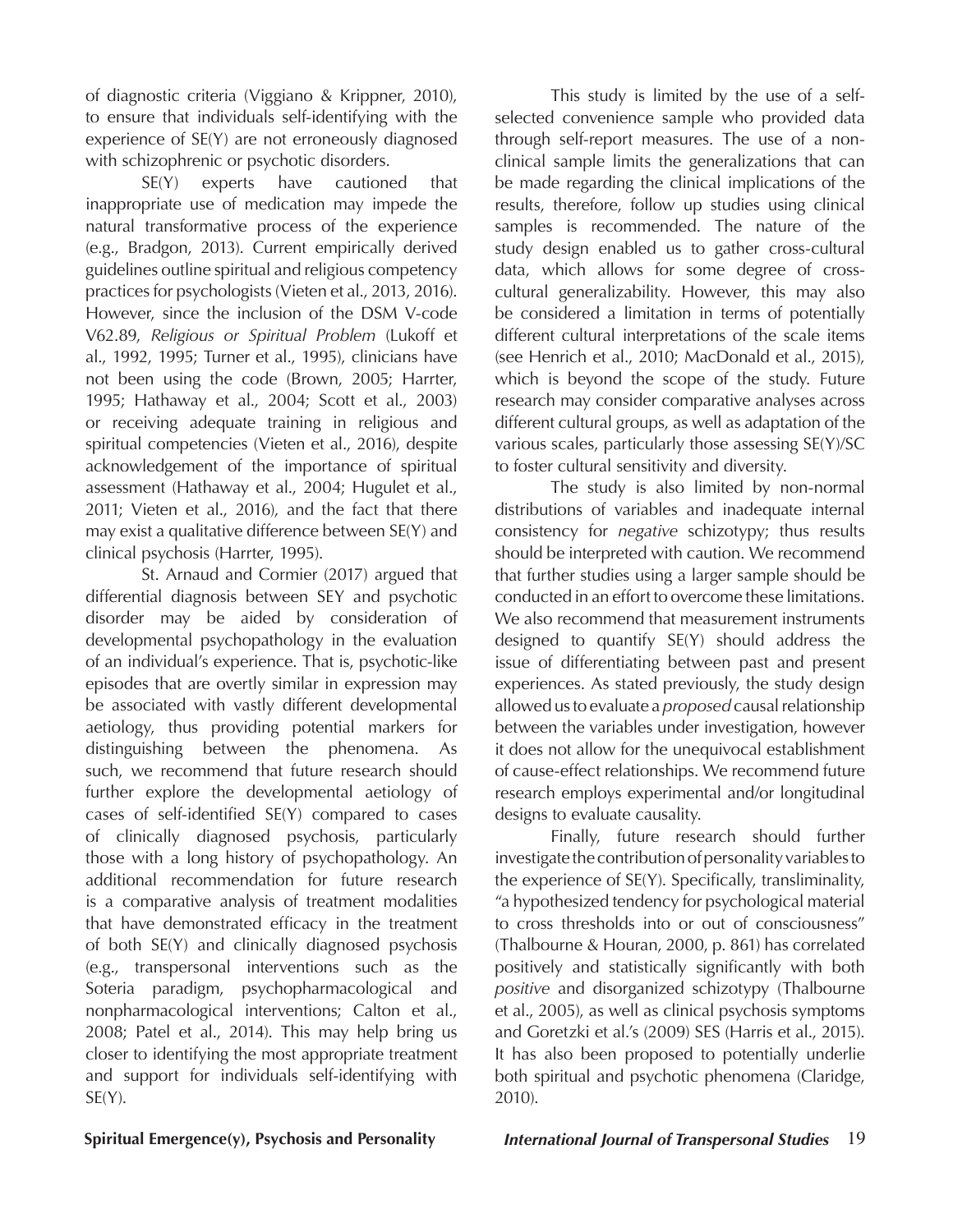#### **Conclusion**

In conclusion, the current study found support for the use of three measures of spiritual emergence(y)-If the use of three measures of spiritual emergence(y)type experiences, including a newly created and operationalized construct, known as spiritual crisis. All three variables demonstrated moderate to strong positive associations with *positive* symptoms of psychosis and schizotypy. Associations with *negative* psychosis and schizotypy were weak and only existed in the presence of psychological crisis, which supports the suggestion that *negative* symptoms may manifest as safety behaviors to avoid the exacerbation of *positive* symptoms (Heriot-Maitland, 2008; Morrison, 2004). We found a bidirectional mediation effect between *positive* and disorganized schizotypy, leading to crisis associated with SE(Y). That is, disorganized schizotypy mediated the effect between *positive* schizotypy and crisis; and *positive* schizotypy mediated the effect between disorganized schizotypy and crisis. We suggest that *positive* and disorganized schizotypy may work reciprocally, leading to negative subjective interpretations of SE(Y) experiences. We further suggest that the subjective interpretation of SE(Y) experiences is key in the development of psychoticlike experiences vs. the successful integration of the experience and subsequent positive transformation, with cognitive disorganization playing a significant role in this process.

 This research has addressed the pervasive issue of the differentiation between SE(Y) and psychosis (see Goretzki et al., 2009). It is the first to investigate SE(Y) in relation to the different symptom domains of both psychosis and schizotypy. Our results have identified measurable clinical and personality markers (i.e., psychotic and schizotypal symptoms) that may help differentiate between SE(Y) and more malignant forms of clinical psychosis, and detect individuals who are at risk of psychological crisis. That is, psychotic-like experiences that are characterized by *positive* but not *negative* psychotic symptoms may potentially be SE(Y), and individuals who exhibit *positive* and disorganized schizotypal personality characteristics may be at risk of experiencing crisis associated with SE(Y) experiences. Further research is needed to ascertain causal

pathways and aetiological determinants of SE(Y) to further pinpoint the mechanisms underpinning these experiences, and the identification of efficacious treatment programs for those self-identifying with SE(Y) experiences.

#### **References**

- AERA, APA, & NCME (2014). *Standards for educational and psychological testing*. American Psychological Association.
- Aguinis, H., Gottfredson, R. K., & Joo, H. (2013). Best-practice recommendations for defining, identifying, and handling outliers. *Organizational Research Methods, 16*(2), 270–301. https://doi. org/10.1177/1094428112470848
- Allardyce, J., Wolfgang, G., Zialasek, J., & van Os, J. (2007). Deconstructing Psychosis Conference February 2006: The validity of schizophrenia and alternative approaches to the classification of psychosis. *Schizophrenia Bulletin, 33*(4), 863– 867. https://doi.org/10.1093/schbul/sbm051
- Allen, P., & Bennett, K. (2012). *SPSS statistics: A practical guide, version 20.0* (1<sup>st</sup> ed.). Cengage Learning Australia.
- Alminhana, L. O., Farias, M., Claridge, G., Cloninger, C. R., & Moreira-Almeida, A. (2017a). How to tell a happy from an unhappy schizotype: Personality factors and mental health outcomes in individuals with psychotic experiences. *Revista Brasileira de Psiquiatria, 39*, 126–132. https://doi.org/10.1590/1516-4446- 2016-1944
- Alminhana, L. O., Farias, M., Claridge, G., Cloninger, C. R., & Moreira-Almeida, A. (2017b). Selfdirectedness predicts quality of life in individuals with psychotic experiences: A 1-year follow-up study. *Psychopathology, 50*, 239–245. https:// doi.org/10.1159/000474951
- American Psychiatric Association (2013). *Diagnostic and statistical manual of mental disorders*  (5th ed.). Author. https://doi.org/10.1176/appi. books.9780890425596
- Andreasen, N. C. (1985). Positive vs. negative schizophrenia: A critical evaluation. *Schizophrenia Bulletin, 11*(3), 380–389. https://doi.org/10.1093/ schbul/11.3.380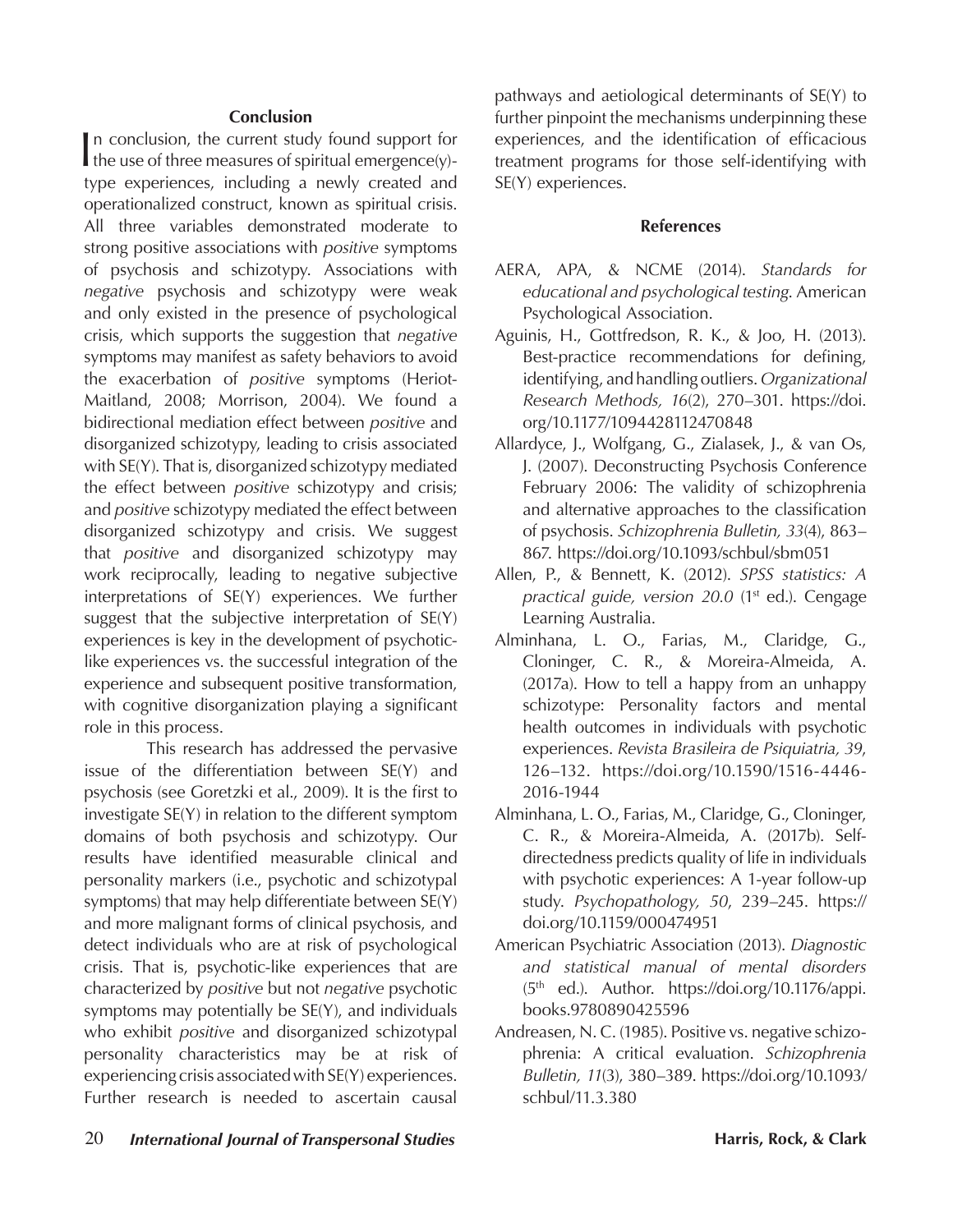- Barch, D. M., Bustillo, J., Gaebel, W., Gur, R., Heckers, S., Malaspina, D., Owen, M. J., Schultz, S., Tandon, R., Tsuang, M., van Os, J., & Carpenter, W. (2013). Logic and justification for dimensional assessment of symptoms and related clinical phenomena in psychosis: Relevance to DSM-5. *Schizophrenia Research, 150*, 15–20. https://doi.org/10.1016/j.schres.2013.04.027
- Barnby, J. M., & Bell, V. (2017). The Sensed Presence Questionnaire (SenPQ): Initial psychometric validation of a measure of the "sensed presence" experience. *PeerJ, 5*, e3149. https:// doi.org/10.7717/peerj.3149
- Barrantes-Vidal, N. (1997). *The relationship of schizotypal and hypomanic traits with creativity in normal subjects* (Unpublished master's thesis). Autonomous University of Barcelona, Spain.
- Barrantes-Vidal, N., Gross, G M., Sheinbaum, T., Mitjavila, M., Ballespi, S., & Kwapil, T. R. (2013). Positive and negative schizotypy are associated with prodromal and schizophrenia-spectrum symptoms. *Schizophrenia Research, 145*, 50–55. https://doi.org/10.1016/j.schres.2013.01.007
- Bentall, R. P., Claridge, G. S., & Slade, P. D. (1989). The multidimensional nature of schizotypal traits: A factor analytic study with normal subjects. *British Journal of Clinical Psychology, 28*, 363–375. https:// doi.org/10.1111/j.2044-8260.1989.tb00840.x
- Bragdon, E. (2006). *A sourcebook for helping people with spiritual problems* (2<sup>nd</sup> ed.). Lightening Up Press.
- Bragdon, E. (2013). *The call of spiritual emergency: From personal crisis to personal transformation*  (2nd ed.). Lightening Up Press.
- Brenner, K., Schmitz, N., Pawliuk, N., Fathalli, F., Joober, R., Ciampi, A., & King, S. (2007). Validation of the English and French versions of the Community Assessment of Psychic Experiences (CAPE) with a Montreal community sample. *Schizophrenia Research, 95*, 86–95. https://doi.org/10.1016/j.schres.2007.06.017
- Brill, N., Levine, S. Z., Reichenberg, A., Lubin, G., Weiser, M., & Rabinowitz, J. (2009). Pathways to functional outcomes in schizophrenia: The role of premorbid functioning, negative symptoms and intelligence. *Schizophrenia Research, 110*, 40–46. https://doi.org/10.1016/j. schres.2009.02.016
- Bronn, G., & McIlwain, D. (2015). Assessing spiritual crises: Peeling off another layer of a seemingly endless onion. *Journal of Humanistic Psychology*, *55*(3) 346–382. https://doi.org/10.11 77/0022167814528045
- Brown, J. (2005). *Inquiry into the understanding and applications of DSM-IV category Religious or Spiritual Problem, V-Code 62.89 By American Psychological Association (APA) psychologists* (Doctoral dissertation). Available from ProQuest Dissertations and Theses database. (UMI No. 3227464)
- Brunier, G., & Graydon, J. (1996). A comparison of two methods of measuring fatigue in patients on chronic haemodialysis: Visual analogue vs Likert scale. *International Journal of Nursing Studies, 33*(3), 338–348. https://doi.org/10.1016/0020- 7489(95)00065-8
- Buckley, P. (1981). Mystical experience and schizophrenia. *Schizophrenia Bulletin, 7*(3), 516–521. https://doi.org/10.1093/schbul/7.3.516
- Burch, G. S., Steel, C., & Hemsley, D. R. (1988). Oxford-Liverpool Inventory of Feelings and Experiences: Reliability in an experimental population. *British Journal of Clinical Psychology, 37*, 107–108. https://doi. org/10.1111/j.2044-8260.1998.tb01284.x
- Calton, T., Ferrier, M., Huband, N., & Spandler, H. (2008). A systematic review of the Soteria paradigm for the treatment of people diagnosed with schizophrenia. *Schizophrenia Bulletin, 34*(1), 181–192. https://doi.org/10.1093/schbul/sbm047
- Cappe, C., Herzog, M. H., Herzig, D. A., Brand, A., & Mohr, C. (2012). Cognitive disorganisation in schizotypy is associated with deterioration in visual backward masking. *Psychiatry Research, 200*, 652–659. https://doi.org/10.1016/j.psych res.2012.07.001
- Cardno, A. G., Sham, P. C., Murray, R. M., & McGuffin, P. (2001). Twin study of symptom dimensions in psychoses. *British Journal of Psychiatry, 179*, 39–45. https://doi.org/10.1192/ bjp.179.1.39
- Chapman, L. J., Chapman, J. P., Kwapil, T. R., Eckblad, M., & Zinser, M. C. (1994). Putatively psychosis-prone subjects 10 years later. *Journal of Abnormal Psychology, 103*(2), 171–183. https://doi.org/10.1037/0021-843X.103.2.171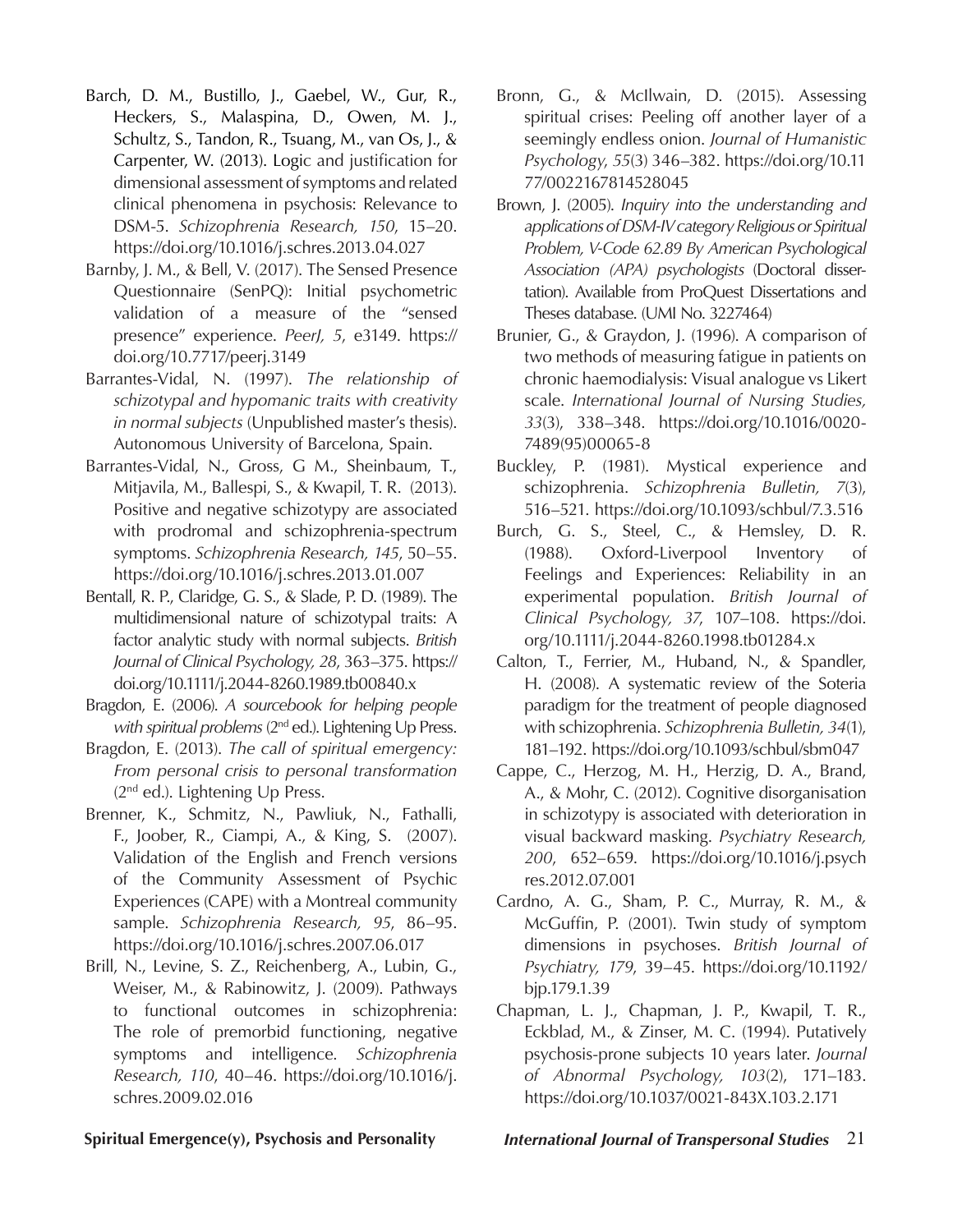- Chequers, J., Joseph, S., & Diduca, D. (1996). Notes and shorter communications: Belief in extraterrestrial life, UFO-related beliefs, and schizotypal personality. *Personality and Individual Differences, 23*(3), 519–521. https:// doi.org/10.1016/S0191-8869(97)80018-9
- Claridge, G. (Ed.). (1997). *Schizotypy: Implications for illness and health*. Oxford University Press. https://doi.org/10.1093/med:psych/9780198523 536.001.0001
- Claridge, G. (2010). Spiritual experience: Healthy psychoticism? In I. Clarke (Ed.), *Psychosis and spirituality: Consolidating the new paradigm*  $(2<sup>nd</sup>$  ed., pp. 75–87). Wiley. https://doi.org/10.10 02/9780470970300.ch7
- Claridge, G., & Beech, T. (1995). Fully and quasidimensional constructions of schizotypy. In A. Raine, T. Lencz, & S. A. Mednick (Eds.), *Schizotypal personality* (pp. 192–216). Cambridge University Press. https://doi.org/10.1017/ CBO9780511759031.010
- Claridge, G., McCreery, C., Mason, O., Bentall, R., Boyle, G., Slade, P., & Poplewell, D. (1996). The factor structure of "schizotypal" traits: A large replication study. *British Journal of Clinical Psychology, 35*, 103–115. https://doi. org/10.1111/j.2044-8260.1996.tb01166.x
- Claridge, G., & Davis, C. (2003). *Personality and psychological disorders*. Arnold.
- Clarke, I. (Ed.). (2010). *Psychosis and spirituality: Consolidating the new paradigm* (2nd ed.). Wiley. https://doi.org/10.1002/9780470970300
- Cloninger, C. R. (1994). Temperament and personality. *Current Opinion in Neurobiology, 4*(2), 266–273. https://doi.org/10.1016/0959- 4388(94)90083-3
- Cloninger, C. R., Svrakic, D., & Przybeck, T. (1993). A psychobiological model of temperament and character. *Archives of General Psychiatry, 50*, 975–990. https://doi.org/10.1001/archpsyc.1993. 01820240059008
- Cook, D. R. (1977). Detection of influential observation in linear regression. *Technometrics, 19*(1), 15–18. https://doi.org/10.2307/1268249
- Cooper, E. J., Rock, A. J., Harris, K. P, & Clark, G. I. (2015). The factor analytic structure and personality correlates of "spiritual emergency."

*The Journal of Transpersonal Psychology, 47*(2), 242–262.

- Cornblatt, B. A., Lencz, T., Smith, C. W., Correll, C. U., Auther, A. M., Nakayama, E. (2003). The schizophrenia prodrome revisited: A neurodevelopmental perspective. *Schizophrenia Bulletin, 29*, 633–651. https://doi.org/10.1093/ oxfordjournals.schbul.a007036
- Cronbach, L. J. (1951). Coefficient alpha and the internal structure of tests. *Psychometrika, 16*(3), 297–334. https://doi.org/10.1007/BF02310555
- Cronbach, L. J., & Shavelson, R. J. (2004). My current thoughts on coefficient alpha and successor procedures. *Educational and Psychological Measurement, 64*(3), 391–418. https://doi. org/10.1177/0013164404266386
- Croux, C., & Dehon, C. (2010). Influence functions of the Spearman and Kendall correlation measures. *Statistical Methods and Applications, 19*, 497– 515. https://doi.org/10.2139/ssrn.1585216
- Crow, T. J. (1980). Molecular pathology of schizophrenia: More than one dimension of pathology? *British Medical Journal, 280*, 66–68. https://doi.org/10.1136/bmj.280.6207.66
- Crow, T. J. (1985). The two-syndrome concept: Origins and current status. *Schizophrenia Bulletin, 11*(3), 471–486. https://doi.org/10.1093/ schbul/11.3.471
- Dagnall, N., Munley, G., Parker, A., & Drinkwater, K. (2010). Paranormal belief, schizotypy, and transliminality. *The Journal of Parapsychology, 74*(1), 117–141.
- Ehlers, A., & Clark, D. (2000). A cognitive model of posttraumatic stress disorder. *Behaviour Research and Therapy, 38*, 319–345. https://doi. org/10.1016/S0005-7967(99)00123-0
- Farias, M., Underwood, R., & Claridge, G. (2013). Unusual but sound minds: Mental health indicators in spiritual individuals. *British Journal of Psychology, 104*, 364–381. https://doi. org/10.1111/j.2044-8295.2012.02128.x
- Faul, F., Erdfelder, E., Lang, A. G., & Buchner, A. (2007). G\*Power 3: A flexible statistical power analysis program for the social, behavioural, and biomedical sciences. *Behavior Research Methods, 39*(2), 175–191. https://doi. org/10.3758/BF03193146
- 22 *International Journal of Transpersonal Studies* **Harris, Rock, & Clark**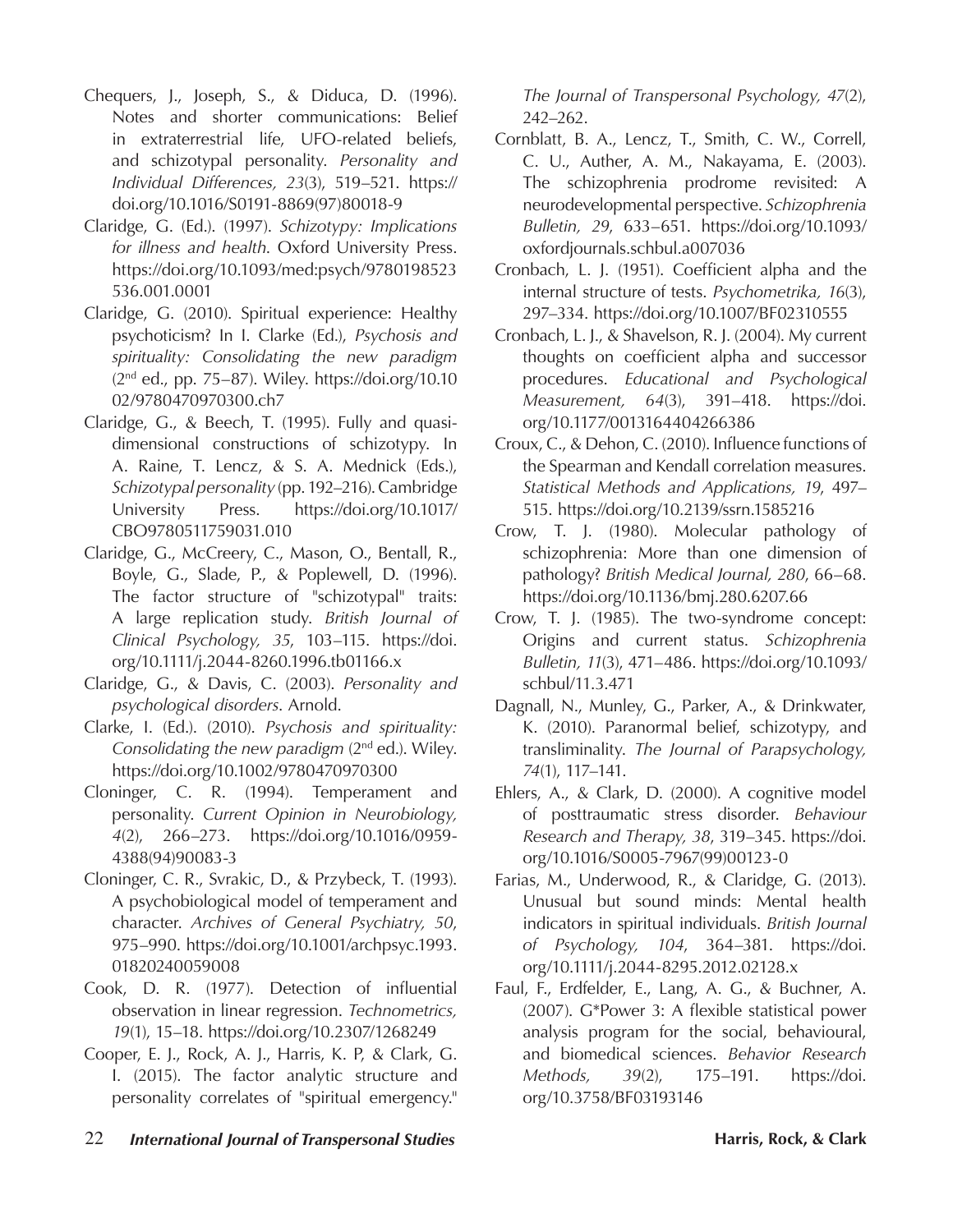- Flynn, D., van Schaik, P., & van Wersch, A. (2004). A comparison of multi-item Likert and Visual Analogue Scales for the assessment of transactionally defined coping function. *European Journal of Psychological Assessment, 20*(1), 49–58. https://doi.org/10.1027/1015- 5759.20.1.49
- Fonseca-Pedrero, E., Paino, M., Lemos-Giraldez, S., Sierra-Baigrie, S., & Muniz, J. (2011). Measurement invariance of the Schizotypal Personality Questionnaire-Brief across gender and age. *Psychiatry Research, 190*, 309–315. https://doi.org/10.1016/j.psychres.2011.05.021
- Funke, F., & Reips, U-D. (2012). Why semantic differentials in web-based research should be made from visual analogue scales and not from 5-point scales. *Field Methods, 24*(3), 310–327. https://doi.org/10.1177/1525822X12444061
- Genovese, J. E. C. (2005). Paranormal beliefs, schizotypy, and thinking styles among teachers and future teachers. *Personality and Individual Differences, 39*, 93–102. https://doi. org/10.1016/j.paid.2004.12.008
- Goretzki, M., Thalbourne, M. A., & Storm, L. (2009). The questionnaire measurement of spiritual emergency. *The Journal of Transpersonal Psychology, 41*(1), 1–17.
- Goretzki, M., Thalbourne, M. A., & Storm. L. (2013). Development of a Spiritual Emergency Scale. *The Journal of Transpersonal Psychology, 45*(2), 105–117. https://doi.org/10.1037/t33374-000
- Goretzki, M., Thalbourne, M. A., & Storm, L. (2014). Research note: Updating the Spiritual Emergency Scale. *The Journal of Transpersonal Psychology, 46*(2), 240–244.
- Goulding, A. (2004). Schizotypy models in relation to subjective health and paranormal beliefs and experiences. *Personality and Individual Differences, 37*, 157–167. https://doi. org/10.1016/j.paid.2003.08.008
- Goulding, A. (2005). Healthy schizotypy in a population of paranormal believers and experients. *Personality and Individual Differences, 38*, 1069– 1083. https://doi.org/10.1016/j.paid.2004.07.006
- Grof, S., & Grof, C. (Eds.). (1989). *Spiritual emergency: When personal transformation becomes a crisis.* Tarcher.
- Grof, S., & Grof, C. (1991). *The stormy search for the self: Understanding and living with spiritual emergency.* Mandala.
- Harris, K. P., Rock, A. J., & Clark, G. I. (2015). Spiritual emergency, psychosis, and personality: A quantitative investigation. *The Journal of Transpersonal Psychology, 47*(2), 263–285*.*
- Harris, K. P., Rock, A. J., Clark, G. I. (2019). Religious or spiritual problem? The clinical relevance of identifying and measuring spiritual emergency. *The Journal of Transpersonal Psychology, 51*(1), 89–118*.*
- Harris, K. P., Rock, A. J., & Clark, G. I. (2020). Defining spiritual emergency: A content validity study. *The Journal of Transpersonal Psychology, 52*(1), 113–141.
- Hartter, D. K. (1995). *The identification of spiritual emergencies in the practice of clinical psychology by frequency and ability of therapist to recognize* (Doctoral dissertation). Available from ProQuest Dissertations and Theses database*.* (UMI No. 9519608)
- Hathaway, W. L., Scott, S. Y., & Garver, S. A. (2004). Assessing religious/spiritual functioning: A neglected domain in clinical practice? *Professional Psychology, Research and Practice, 35*(1), 97–104. https://doi.org/10.1037/0735- 7028.35.1.97
- Hayes, A. F. (2018). *Introduction to mediation, moderation, and conditional process analysis: A regression-based approach* (2nd ed.). Guilford Press.
- Hayes, A. F., & Cai, L. (2007). Using heteroscedasticity-consistent standard error estimates in OLS regression: An introduction and software implementation. *Behavior Research Methods, 39*(4), 709–722. https://doi. org/10.3758/BF03192961
- Heckers, S., Barch, D. M., Bustillo, J., Gaebel, W., Gur, R., Malaspina, D., Owen, M. J., Schultz, S., Tandon, R., Tsuang, M., van Os, J., & Carpenter, W. (2013). Structure of the psychotic disorders classification in DSM-5. *Schizophrenia Research, 150*, 11–14. https://doi.org/10.1016/j. schres.2013.04.039
- Hemsley, D. R. (1993). A simple (or simplistic?) cognitive model for schizophrenia. *Behaviour Research and Therapy, 31*(7), 633–645. https:// doi.org/10.1016/0005-7967(93)90116-C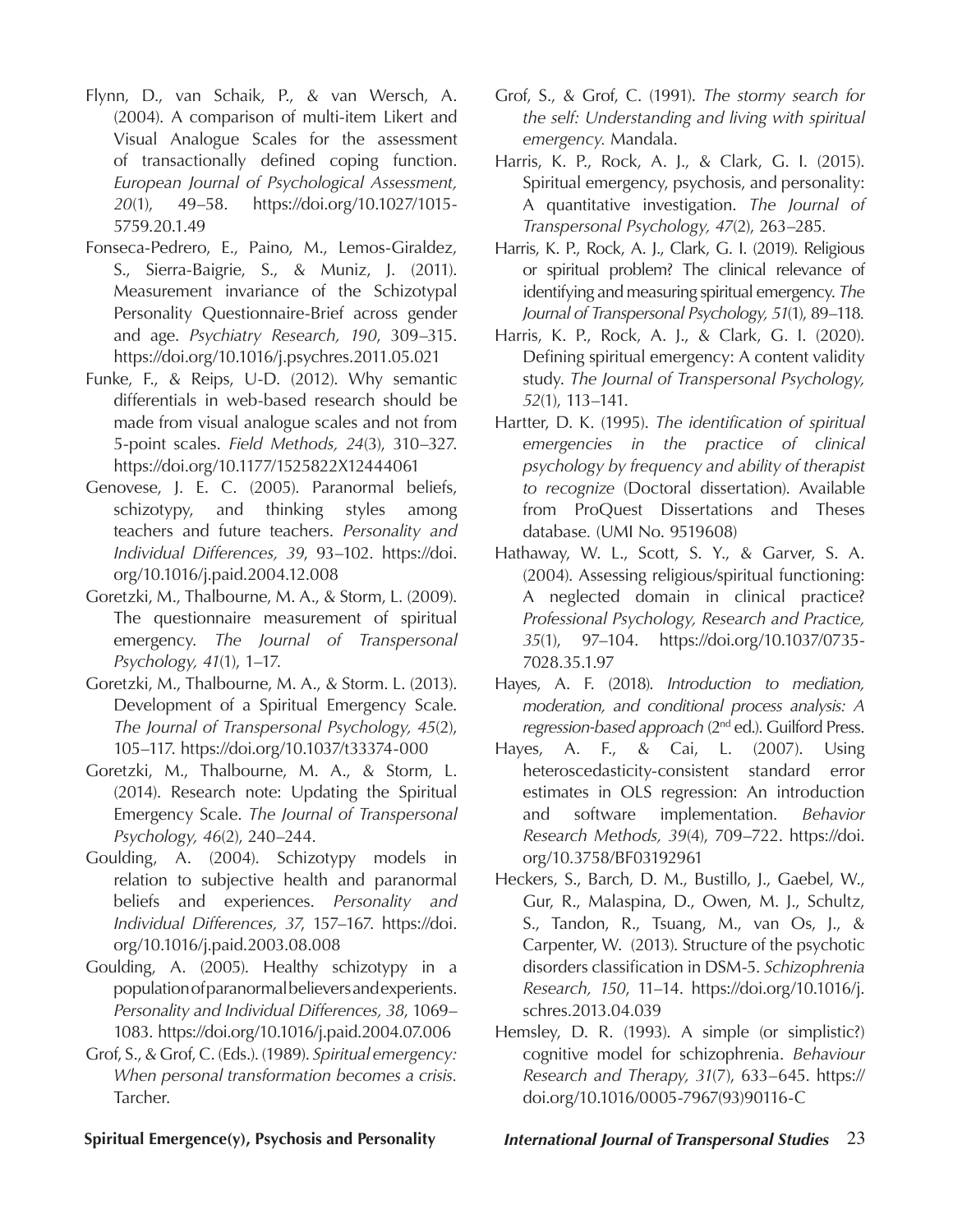- Henrich, J., Heine, S. J., & Norenzayan, A. (2010). The weirdest people in the world? *Behavioral and Brain Sciences*, *33*(2–3), 61–83. https://doi. org/10.1017/S014052X0999152X
- Hergovich, A., Schott, R., & Arendsay, M. (2008). On the relationship between paranormal belief and schizotypy among adolescents. *Personality and Individual Differences, 45*(2), 119–125. https://doi.org/10.1016/j.paid.2008.03.005
- Heriot-Maitland, C. P. (2008). Mysticism and madness: Different aspects of the same human experience? *Mental Health, Religion and Culture, 11*(3), 301– 325. https://doi.org/10.1080/13674670701287680
- Holmes, E. A., & Steel, C. (2004). Schizotypy as a vulnerability factor for traumatic intrusions: An analogue investigation. *The Journal of Nervous and Mental Disease, 192*, 28–34. https://doi. org/10.1097/01.nmd.0000105997.28152.4b
- Huguelet, P., Mohr, S., Betrisey, C., Borras, L., Gillieron, C., Marie, A. M., … Brandt, P. Y. (2011). A randomized trial of spiritual assessment of outpatients with schizophrenia: Patients' and clinicians' experience. *Psychiatric Services, 62*(1), 79–86. https://doi.org/10.1176/ ps.62.1.pss6201\_0079
- Jackson, M. (1997). Benign schizotypy? The case of spiritual experience. In G. Claridge (Ed.), *Schizotypy: Implications for illness and health* (pp. 227–250). Oxford University Press. https://doi.org/10.1093/ med:psych/9780198523536.003.0011
- Jackson, M. (2010). The paradigm-shifting hypothesis: A common process in benign psychosis and psychotic disorder. In I. Clarke (Ed.), *Psychosis and spirituality: Consolidating the new paradigm* (2nd ed., pp. 139–153). Wiley. https://doi.org/10.1002/9780470970300.ch12
- Jackson, M., & Fulford, K. W. M. (1997). Spiritual experience and psychopathology. *Philosophy, Psychiatry, & Psychology, 4*(1), 41–65. https://doi. org/10.1353/ppp.1997.0002
- Johns, L.C., & van Os, J. (2001). The continuity of psychotic experiences in the general population. *Clinical Psychology Review, 21*(8), 1125–1141. https://doi.org/10.1016/S0272-7358(01)00103-9
- Johnson, C. V., & Friedman, H. L. (2008). Enlightened or delusional? Differentiating religious, spiritual, and

transpersonal experiences from psychopathology. *Journal of Humanistic Psychology, 48*(4), 505– 527. https://doi.org/10.1177/0022167808314174

- Jung, C. G. (1983) *Memories, dreams, reflections*. Flamingo.
- Kane, B. (2005). *Spiritual emergency and spiritual emergence: Differentiation and interplay* (Doctoral dissertation). Available from ProQuest Dissertations and Theses. (UMI No. 3192306)
- Kelley, M. P. (2011). The evolution of beliefs in God, spirit, and the paranormal, III: Direct benefits of paranormal abilities. *The Journal of Parapsychology, 75*(1), 61–92.
- Kendall, M. G. (1938). A new measure of rank correlation. *Biometrika, 30*(1/2), 81–93. https:// doi.org/10.2307/2332226
- Kerns, J. G., & Becker, T. M. (2008). Communication disturbances, working memory, and emotion in people with elevated disorganized schizotypy. *Schizophrenia Research, 100*(1–3), 172–180. https://doi.org/10.1016/j.schres.2007.11.005
- Kervoka, B., & Martinkova, Z. (2017). Validation of the Czech version of the community assessment of psychic experiences (CAPE). *EPA 2017: 25th European Congress of Psychiatry*, *41S*, S816–S817. https://doi.org/10.1016/j.eurpsy.2017.01.1588
- Kravetz, S., Faust, M., & Edelman, A. (1998). Dimensions of schizotypy and lexical decision in the two hemispheres. *Personality and Individual Differences, 2*, 857–871. https://doi.org/10.1016/ S0191-8869(98)00066-X
- Kressel, L. M., & Uleman, J. S. (2010). Personality traits function as causal concepts*. Journal of Experimental Social Psychology, 46*, 213–216. https://doi.org/10.1016/j.jesp.2009.08.018
- Kwapil, T. R., Barrantes-Vidal, N., & Silvia, P. J. (2008). The dimensional structure of the Wisconsin Schizotypy Scales: Factor identification and construct validity. *Schizophrenia Bulletin, 34*(3), 444–457. https://doi.org/10.1093/schbul/ sbm098
- Kwapil, T. R., Brown, L. H., Silvia, P. J., Myin-Germeys, I., & Barrantes-Vidal, N. (2012). The expression of positive and negative schizotypy in daily life: An experience sampling study. *Psychological Medicine, 42*, 2555–2566. https:// doi.org/10.1017/S0033291712000827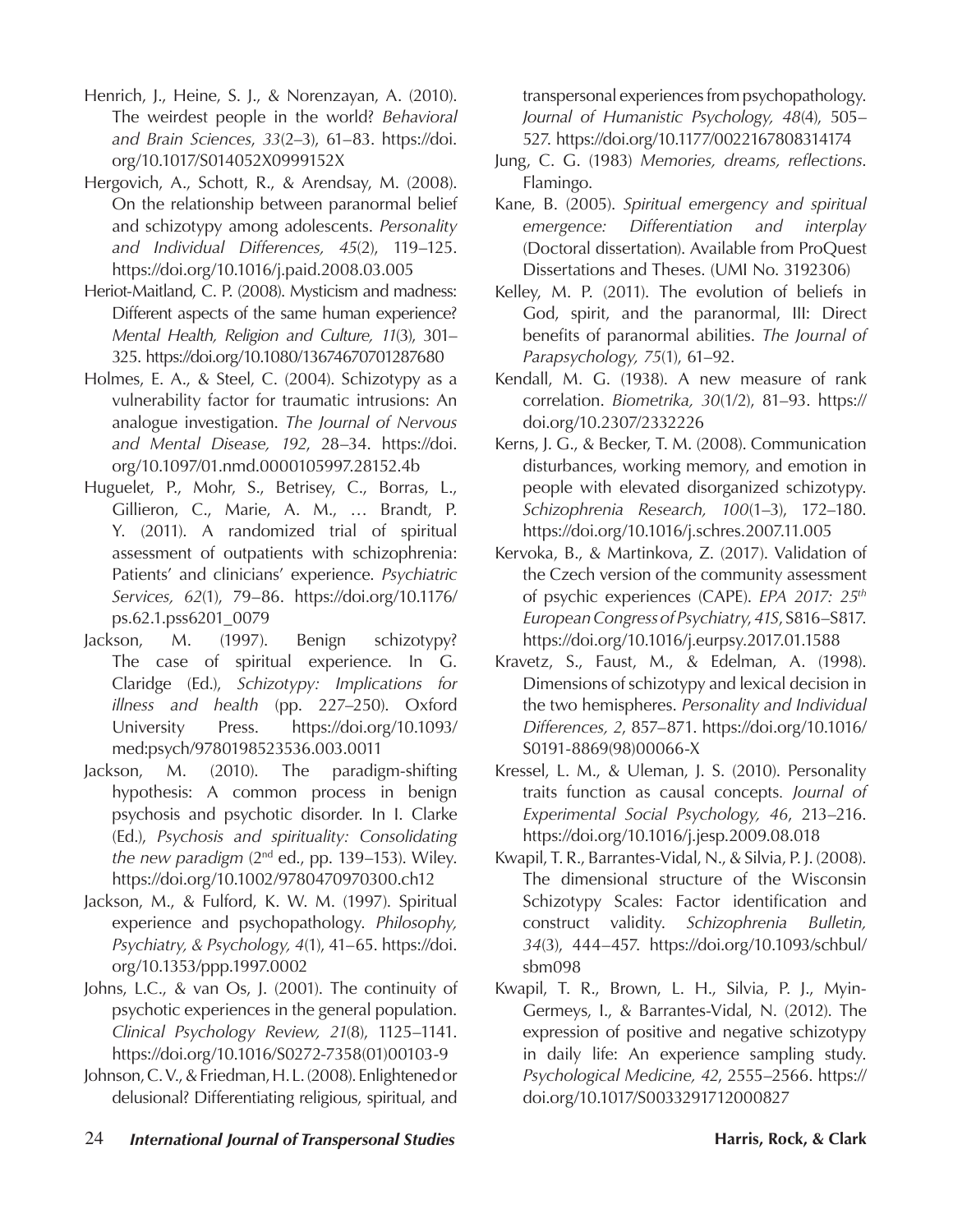- Kwapil, T. R., Gross, G. M., Silvia, P. J., & Barrantes-Vidal, N. (2013). Prediction of psychopathology and functional impairment by positive and negative schizotypy in the Chapmans' ten-year longitudinal study. *Journal of Abnormal Psychology, 122*(3), 807–815. https://doi.org/10.1037/a0033759
- Lee, S. W. S., & Schwarz, N. (2012). Bidirectionality, mediation, and moderation of metaphorical effects: The embodiment of social suspicion and fishy smells. *Journal of Personality and Social Psychology, 103*(5), 737–749. https://doi. org/10.1037/a0029708
- Lewis, S. J. (2005). The Crisis State Assessment Scale: Development and psychometrics. In A.R. Roberts (Ed.), *Crisis intervention handbook: Assessment, treatment, and research* (3rd ed., pp. 723–741). Oxford University Press.
- Leys, C., Ley, C., Klein, O., Bernard, P., & Licata, L. (2013). Detecting outliers: Do not use standard deviation around the mean, use absolute deviation around the median. *Journal of Experimental Social Psychology, 49*(4), 764–766. https://doi.org/10.1016/j.jesp.2013.03.013
- Liddle, P. F. (1987). The symptoms of chronic schizophrenia: A re-examination of the positive-negative dichotomy. *British Journal of Psychiatry, 151*, 145–151. https://doi.org/10.1192/ bjp.151.2.145
- Linney, Y. M., Murray, R. M., Peters, E. R., MacDonald, A. M., Rijsdijk, F., & Sham, P. C. (2003). A quantitative genetic analysis of schizotypal personality traits. *Psychological Medicine, 33*, 803–816. https://doi.org/10.1017/ S0033291703007906
- Loughland, C. M., & Williams, L. M. (1997). A cluster analytic study of schizotypal trait dimensions. *Personality and Individual Differences, 23*, 877–883. https://doi.org/10.1016/S0191- 8869(97)00086-X
- Lui, P. P. (2018). Rethinking the acculturation gapdistress theory among Asian Americans: Testing bidirectional indirect relations. *American Journal of Orthopsychiatry*. Advance online publication. https://doi.org/10.1037/ort0000322
- Lukoff, D. (1985). The diagnosis of mystical experiences with psychotic features. *The Journal of Transpersonal Psychology, 17*(2), 155–181.
- Lukoff, D., Lu, F., & Turner, R. (1992). Toward a more culturally sensitive DSM-IV: Psychoreligious and psychospiritual problems. *The Journal of Nervous and Mental Disease, 180*(11), 673–682. https://doi.org/10.1097/00005053-199211000- 00001
- Lukoff, D., Lu, F., & Turner, R. (1995). Cultural considerations in the assessment and treatment of religious and spiritual problems. *The Psychiatric Clinics of North America, 18*(3), 467– 485. https://doi.org/10.1016/S0193-953X(18)30 035-2
- MacDonald, D. A., Friedman, H. L., Brewcyznski, J., Holland, D., Salagame, K. K. K., Mohan, K. K., Gubrij, Z. O., & Cheong, H. W. (2015). Spirituality as a scientific construct: Testing its universality across cultures and languages. *PLoS ONE, 10*(3): e0117701. https://doi.org/10.1371/journal.pone.0117 701
- Mark, W., & Toulopoulou, T. (2016). Psychometric properties of "Community Assessment of Psychic Experiences": Review and metaanalyses. *Schizophrenia Bulletin, 42*(1), 34–44. https://doi.org/10.1093/schbul/sbv088
- Marks, E. M., Steel, C., & Peters, E. R. (2012). Intrusions in trauma and psychosis: Information processing and phenomenology. *Psychological Medicine, 42*, 2313–2323. https://doi. org/10.1017/S0033291712000505
- Mason, O., Claridge, G., & Jackson, M. (1995). New scales for the assessment of schizotypy. *Personality and Individual Differences, 18*(1), 7–13. https://doi.org/10.1016/0191- 8869(94)00132-C
- Mason, O. (1995). A confirmatory factor analysis of the structure of schizotypy. *European Journal of Personality, 9,* 271–281. https://doi.org/10.1002/ per.2410090404
- Mason, O., Linney, Y., & Claridge, G. (2005). Short scales for measuring schizotypy. *Schizophrenia Research, 78*, 293–296. https://doi.org/10.1016/j. schres.2005.06.020
- Mason, O., & Claridge, G. (2006). The Oxford-Liverpool Inventory of Feelings and Experiences (O-LIFE): Further description and extended norms. *Schizophrenia Research, 82*, 203–211. https://doi.org/10.1016/j.schres.2005.12.845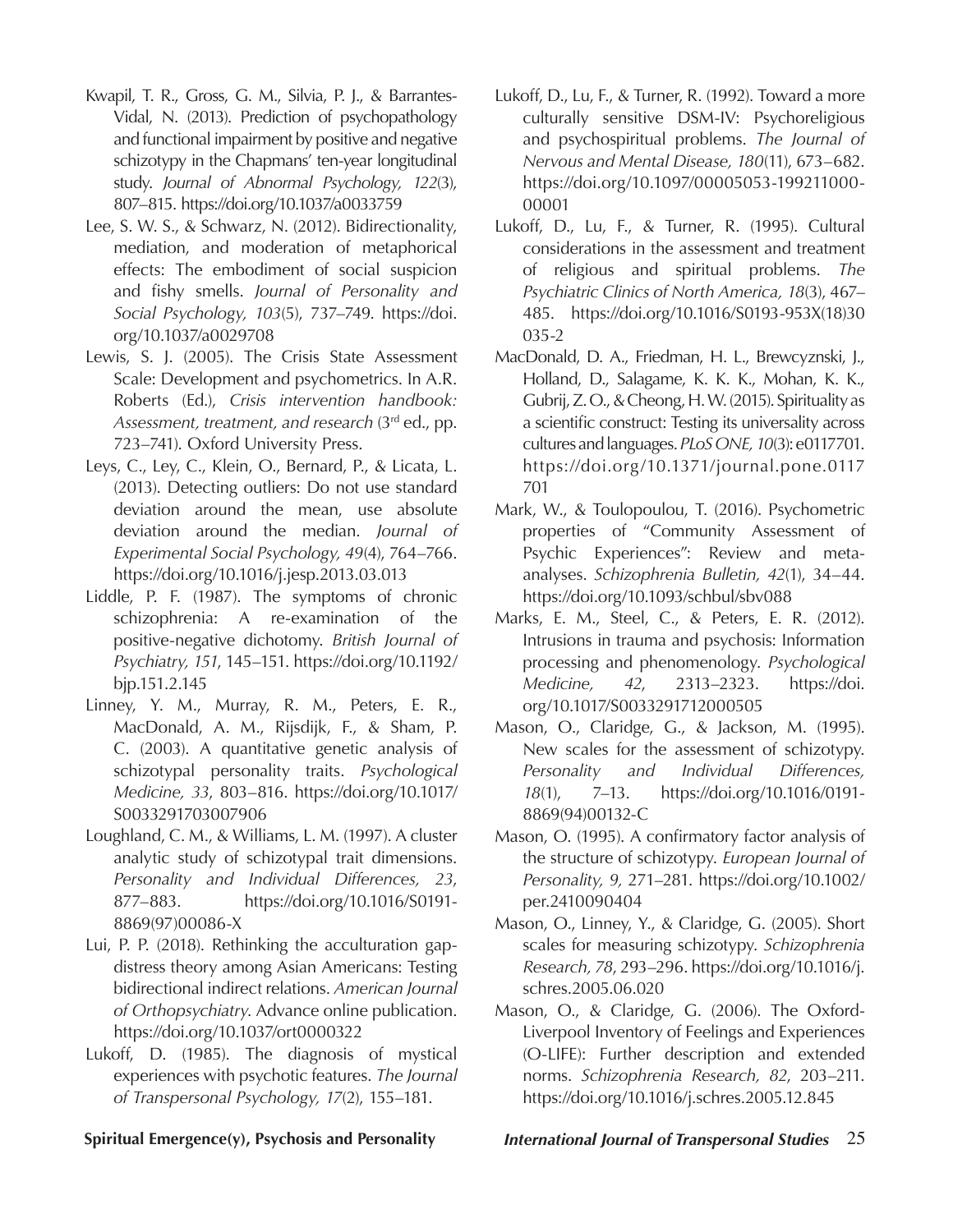- Mathijsen, F. P. (2010). Young people and paranormal experiences: Why are they scared? A cognitive pattern. *Archive for the Psychology of Religion, 32*(3), 345–361. https://doi. org/10.1163/157361210x533283
- Mathijsen, F. P. (2016). Anomalous experiences and schizotypy: Which comes first? The Hermit Crab syndrome hypothesis. *Mental Health, Religion & Culture, 19*(2), 113–123. https://doi.org/10.1080/ 13674676.2015.1004627
- McCreery, C., & Claridge, G. (1995). Out-of-thebody experiences and personality. *Journal of the Society for Psychical Research, 60*(838), 129–148.
- McCreery, C., & Claridge, G. (2002). Healthy schizotypy: The case of out-of-the-body experiences. *Personality and Individual Differences, 32*, 141–154. https://doi.org/10.1016/S0191-8869(01)00013-7
- Meehl, P. E. (1962). Schizotaxia, schizotypy, schizophrenia. *American Psychologist, 17*, 827– 838. https://doi.org/10.1037/h0041029
- Meehl, P. E. (1990). Towards an integrated theory of schizotaxia, schizotypy, and schizophrenia. *Journal of Personality Disorders, 4*, 1–99. https:// doi.org/10.1521/pedi.1990.4.1.1
- Mellers, J. D. C., Sham, P., Jones, P. B., Toone, B. K., & Murray, R. M. (1996). A factor analytical study of symptoms in acute schizophrenia. *Acta Scandinavica Psychiatrica, 93*, 92–98. https:// doi.org/10.1111/j.1600-0447.1996.tb09808.x
- Morrison, A. P. (2004). Cognitive therapy for people with psychosis. In J. Read, L. R. Mosher, & R. P. Bentall (Eds.), *Models of madness* (pp. 291–306). Routledge. https://doi. org/10.4324/9780203420393\_chapter\_20
- Nelson, M. T., Seal, M. L., Pantelis, C., & Phillips, L. J. (2013). Evidence of a dimensional relationship between schizotypy and schizophrenia: A systematic review. *Neuroscience and Biobehavioral Reviews, 37*, 317–327. https://doi. org/10.1016/j.neubiorev.2013.01.004
- Nettle, D. (2006). Schizotypy and mental health amongst poets, visual artists, and mathematicians. *Journal of Research in Personality, 40*, 876–890. https://doi.org/10.1016/j.jrp.2005.09.004
- Nettle, D., & Clegg, H. (2006). Schizotypy, creativity and mating success in humans. *Proceedings of the Royal Society B: Biological Sciences,*

*273*(1586), 611–615. https://doi.org/10.1098/ rspb.2005.3349

- Neuvo, R., Chatterki, S., Verdes, E., Naidoo, N., Arango, C., & Ayuso-Mateos, J. L. (2012). The continuum of psychotic symptoms in the general population: A cross-national study. *Schizophrenia Bulletin, 38*(3), 475–485. https:// doi.org/10.1093/schbul/sbq099
- Nixon, G., Hagen, B., & Peters, T. (2010). Psychosis and transformation: A phenomenological inquiry. *International Journal of Mental Health and Addiction, 8*, 527–544. https://doi. org/10.1007/s11469-009-9231-3
- Parra, A. (2006). "Seeing and feeling ghosts": Absorption, fantasy proneness, and healthy schizotypy as predictors of crisis apparition experiences. *The Journal of Parapsychology, 70*(2), 357–372.
- Patel, K. R., Cherian, J., Gohil, K., & Atkinson, D. (2014). Schizophrenia: Overview and treatment options. *Pharmacy and Therapeutics, 39*(9), 638–645.
- Perry, J. W. (1999). *Trials of the visionary mind*. NY: State University of New York Press.
- Perry, J. W. (2005). *The far side of madness* (2nd ed.). Spring.
- Peters, E. R., Nunn, J., Pickering, A., & Hemsley, D. R. (2002). Perceptual organization deficits in psychotic patients. *Psychiatry Research, 110*, 125–135. https://doi.org/10.1016/S0165- 1781(02)00096-3
- Peters, E. R., Pickering, A., Kent, A., Glasper, A., Irani, M., Day, S., David, A. S., & Hemsley, D. R. (2000). The relationship between 'cognitive inhibition' and psychotic symptoms. *Journal of Abnormal Psychology, 109*, 386–395. https:// doi.org/10.1037/0021-843X.109.3.386
- Peters, M. J. V., Smeets, T., Giesbrecht, T., Jelicic, M., & Merckelbach, H. (2007). Confusing action and imagination: Action source monitoring in individuals with schizotypal traits. *The Journal of Nervous and Mental Disease, 195*, 752–757. https://doi.org/10.1097/ NMD.0b013e318142cc02
- Phillips, R. E., Lukoff, D., & Stone, M. K. (2009). Integrating the spirit within psychosis: Alternative conceptualizations of psychotic disorder. *The Journal of Transpersonal Psychology, 41*(1), 61–80.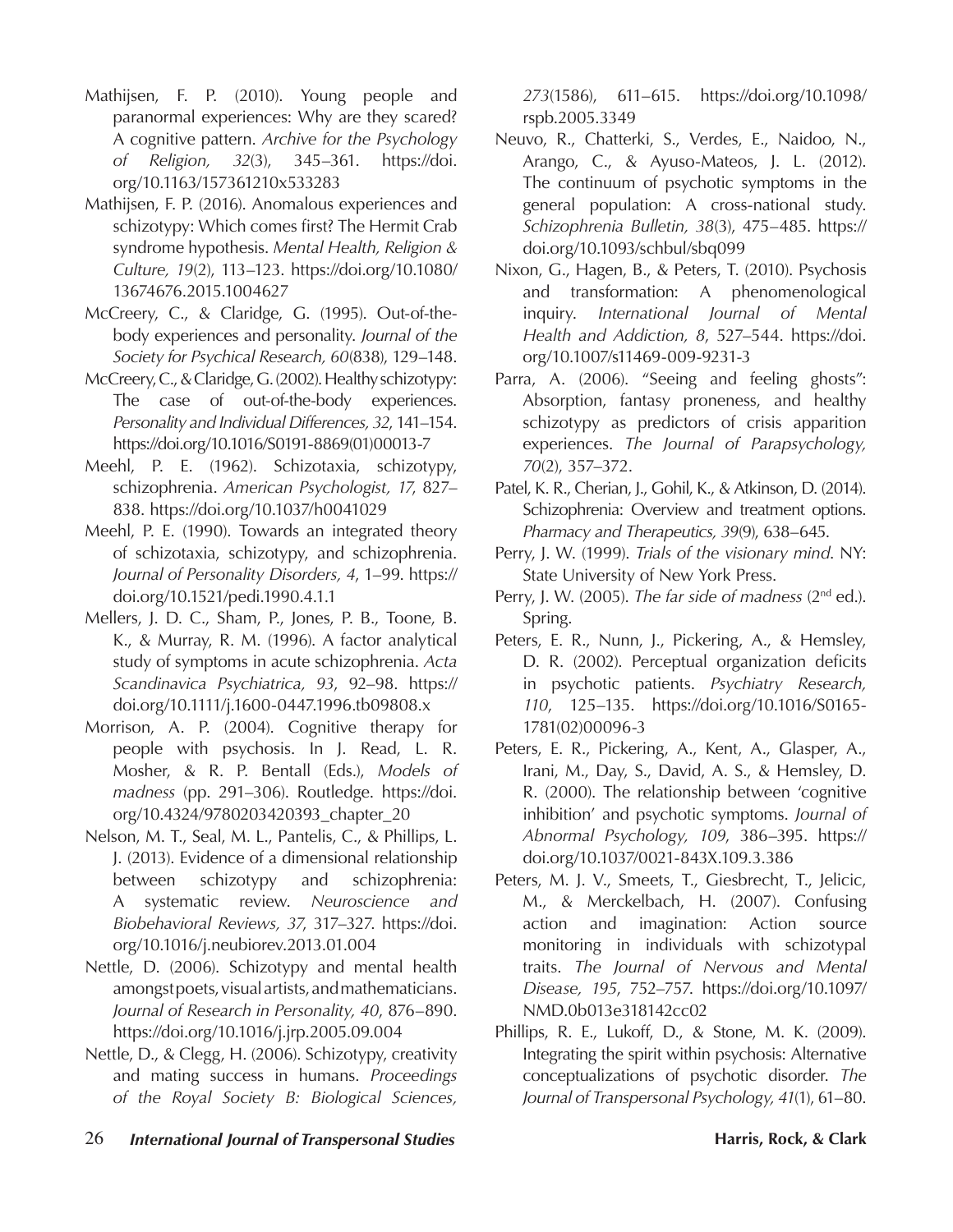- Pössel, P. (2017). Comparing different sequential mediational interpretations of Beck's cognitive model of depression in adolescents. *Journal of Youth and Adolescence, 46*, 725–743. https:// doi.org/10.1007/s10964-016-0551-x
- Qualtrics software, Version 2017, Qualtrics, Provo, UT, USA. http://www.qualtrics.com
- Rado, S. (1953). Dynamics and classification of disordered behaviour. *American Journal of Psychiatry, 110,* 406–416. https://doi.org/10.1176/ajp.110.6.406
- Raine, A. (1991). The SPQ: A scale for the assessment of schizotypal personality based on DSM-III-R criteria. *Schizophrenia Bulletin, 17*(4), 555–564. https://doi.org/10.1093/schbul/17.4.555
- Raine, A. (2006). Schizotypal personality: Neurodevelopmental and psychosocial trajectories. *Annual Review of Clinical Psychology, 2*, 291–326. https:// doi.org/10.1146/annurev.clinpsy.2.022305.095318
- Raine, A., Reynolds, C., Lencz, T., Scerbo, A., Triphon, N., & Kim, D. (1994). Cognitiveperceptual, interpersonal, and disorganized features of schizotypal personality. *Schizophrenia Bulletin, 20*(1), 191–201. https://doi.org/10.1093/ schbul/20.1.191
- Raine, A., Lencz, T., & Mednick, S.A. (1995). *Schizotypal personality disorder*. Cambridge University Press. https://doi.org/10.1017/CBO9780511759031
- Rawlings, D., & Freeman, J. L. (1997). Measuring paranoia/suspiciousness. In G. Claridge (Ed.), *Schizotypy: Implications for illness and health* (pp. 38–60). Oxford University Press. https://doi.org/10.1093/ med:psych/9780198523536.003.0003
- Reips, U-D., & Funke, F. (2008). Interval-level measurement with visual analogue scales in Internet-based research: VAS Generator. *Behavior Research Methods, 40*(3), 699–704. https://doi.org/10.3758/BRM.40.3.699
- Roberts, A. (2000). An overview of crisis theory and crisis intervention. In A. R. Roberts (Ed.), *Crisis intervention handbook: Assessment, treatment and research* (2nd ed., pp. 3–30). Oxford University Press.
- Robinson, D. G., Schooler, N. R., John, M., Correll, C. U., Marcy, P., Addington, J., Brunette, M. F., Estroff, S. E., Mueser, K. T., Penn, D., Robinson, J., Rosenheck, R. A., Severe, J., Goldstein, A.

Azrin, S., Heinssen, R., & Kane, J. M. (2015). Prescription practices in the treatment of firstepisode schizophrenia spectrum disorders: Data from the national RAISE-ETP study. *American Journal of Psychiatry, 172*(12), 237–248. https:// doi.org/10.1176/appi.ajp.2014.13101355

- Romme, M., & Escher, A. (1989). Hearing voices. *Schizophrenia Bulletin, 15*, 209–216. https://doi. org/10.1093/schbul/15.2.209
- Rooijakkers, E. (2013). *Madness or mysticism? A quantitative exploration of the differentiation between psychosis and spiritual experience* (Unpublished master's thesis). University of Northampton, Northamptonshire, UK.
- Rossi, A., & Daneluzzo, E. (2002). Schizotypal dimensions in normal and schizophrenic patients: A comparison with other clinical samples. *Schizophrenia Research, 54*(1–2), 67–75. https:// doi.org/10.1016/S0920-9964(01)00353-X
- Schlier, B., Jaya, E. S., Moritz, S., & Lincoln, T. M. (2015). The Community Assessment of Psychic Experiences measures nine clusters of psychosislike experiences: A validation of the German version of the CAPE. *Schizophrenia Research, 169*, 274–279. https://doi.org/10.1016/j. schres.2015.10.034
- Schofield, K., & Claridge, G. (2007). Paranormal experiences and mental health: Schizotypy as an underlying factor. *Personality and Individual Differences, 43*, 1908–1916. https://doi. org/10.1016/j.paid.2007.06.014
- Schuldberg, D. (2001). Six subclinical spectrum traits in normal creativity. *Creativity Research Journal, 13*(1), 5–16. https://doi.org/10.1207/ S15326934CRJ1301\_2
- Scott, S., Garver, S., Richards, J., & Hathaway, W. L. (2003). Religious issues in diagnosis: The V-Code and beyond. *Mental Health, Religion and Culture, 6*(2), 161–173. https://doi. org/10.1080/1367467021000038200
- Sibelli, A., Chalder, T., Everitt, H., Chilcot, J., & Moss-Morris, R. (2018). Positive and negative affect mediate the bidirectional relationship between emotional processing and symptom severity and impact in irritable bowel syndrome. *Journal of Psychosomatic Research, 105*, 1–13. https:// doi.org/10.1016/j.jpsychores.2017.11.016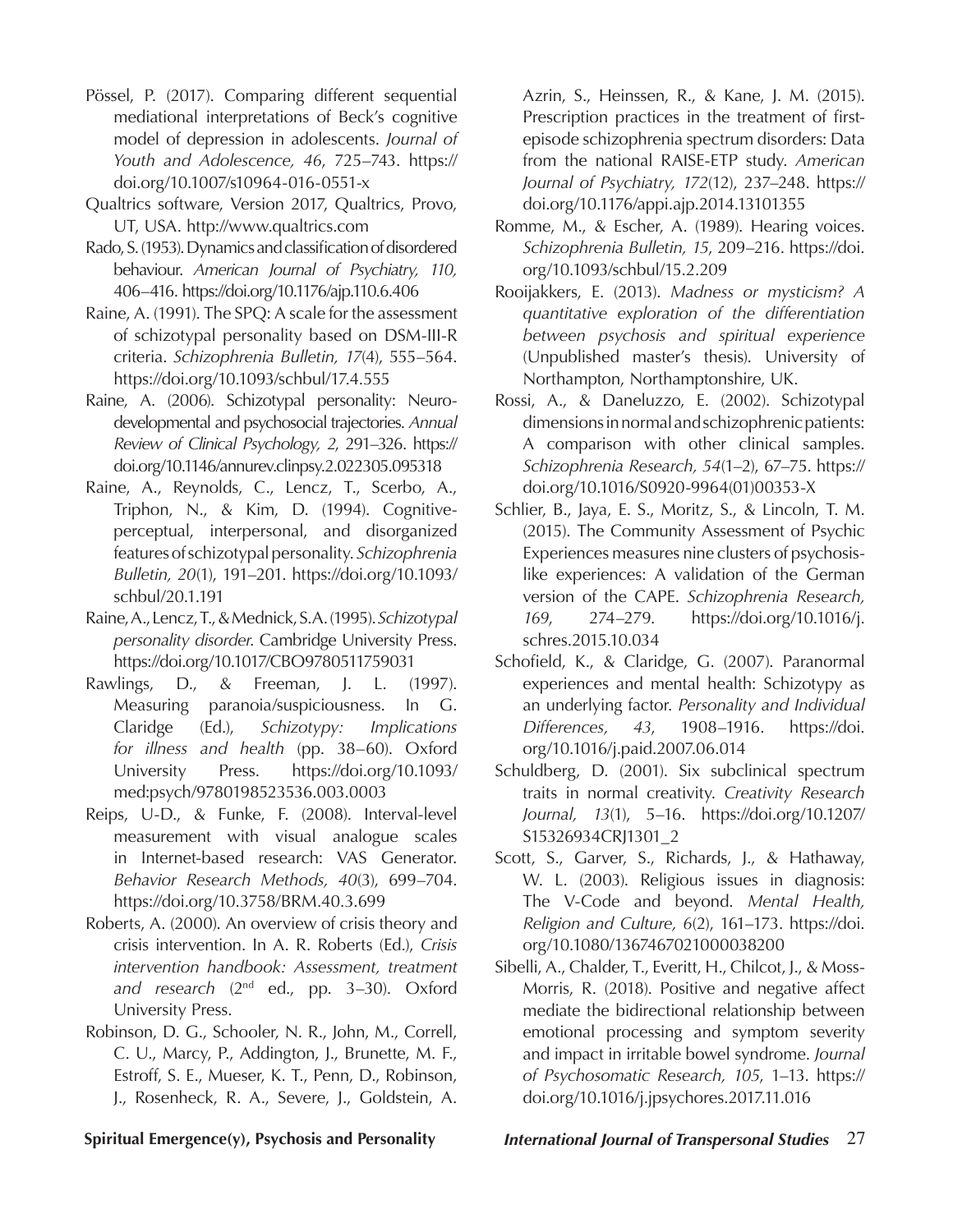- St. Arnaud, K. O., & Cormier, D. C. (2017). Psychosis or spiritual emergency: The potential of developmental psychopathology for differential diagnosis. *International Journal of Transpersonal Studies, 36*(2), 44–59. https://doi.org/10.24972/ ijts.2017.36.2.44
- Steel, C., Hemsley, D. R., & Pickering, A. D. (2002). Distractor cueing effects on choice reaction time and their relationship with schizotypal personality. *British Journal of Clinical Psychology, 41*, 143–156. https://doi. org/10.1348/014466502163930
- Steel, C., Fowler, D., & Holmes, E. A. (2005). Trauma-related intrusions and psychosis: An information-processing account. *Behavioural and Cognitive Psychotherapy, 33*, 139–152. https://doi.org/10.1348/014466502163930
- Storm, L., & Goretzki, M. (2016). A defense of the Spiritual Emergency Scale: Emergency vs. emergence. *The Journal of Transpersonal Psychology, 48*(2), 190–209.
- Stefanis, N. C., Hanssen, M., Smirnis, N. K., Avramopoulos, D. A., Evdokimidis, I. K., Stefanis, C. N., Verdoux, H., & van Os, J. (2002). Evidence that three dimensions of psychosis have a distribution in the general population. *Psychological Medicine, 32*, 347–358. https:// doi.org/10.1017/S0033291701005141
- Stefanis, N. C., Smyrnis, N., Avramopoulos, D., Evdokimidis, I., Ntzoufras, I., & Stefanis, C. N. (2004). Factorial composition of self-rated schizotypal traits among young males undergoing military training. *Schizophrenia Bulletin, 30*(2), 335–350. https://doi. org/10.1093/oxfordjournals.schbul.a007083
- Strauss, J. S., Carpenter, W. T. Jr., & Bartko, J. J. (1974). The diagnosis and understanding of schizophrenia, Part III. Speculations on the processes that underlie schizophrenia symptoms and signs. *Schizophrenia Bulletin, 11*, 61–69. https://doi.org/10.1093/schbul/1.11.61
- Swami, V., Pietschnig, J., Stieger, S., & Voracek, M. (2011). Alien psychology: Associations between extraterrestrial beliefs and paranormal ideation, superstitious beliefs, schizotypy, and the Big Five personality factors. *Applied Cognitive Psychology, 25*, 647–653. https://doi. org/10.1002/acp.1736
- Talaei-Khoei, M., Fischerauer, S. F., Jha, R., Ricg, D., Chen, N., & Vranceanu, A.-M. (2018). Bidirectional mediation of depression and pain intensity on their associations with upper extremity physical function. *Journal of Behavioural Medicine*, *41*, 309–317. https://doi. org/10.1007/s10865-017-9891-6
- Tan, E. J., & Rossell, S. L. (2017). Disorganised schizotypy is selectively associated with poorer semantic processing in non-clinical individuals. *Psychiatry Research, 256*, 249–252. https://doi. org/10.1016/j.psychres.2017.06.067
- Thalbourne, M. A. (1998). Transliminality: Further correlates and a short measure. *Journal of the American Society for Psychical Research, 90*, 268–291.
- Thalbourne, M. A., & Delin, P. S. (1994). A common thread underlying belief in the paranormal, creative personality, mystical experience and psychopathology. *The Journal of Parapsychology, 58,* 3–38.
- Thalbourne, M. A., & Houran, J. (2000). Transliminality, the Mental Experience Inventory and tolerance of ambiguity. *Personality and Individual Differences*, *28*, 853–863. https://doi. org/10.1016/S0191-8869(99)00143-9
- Thalbourne, M. A., Keogh, E., & Witt, G. (2005). Transliminality and the Oxford-Liverpool Inventory of Feelings and Experiences. *Psychological Reports, 96*(3), 579–585. https:// doi.org/10.2466/pr0.96.3.579-585
- Thalbourne, M. A., & Maltby, J. (2008). Transliminality, thin boundaries, unusual experiences, and temporal lobe lability. *Personality and Individual Differences, 44*, 1617–1623. https://doi. org/10.1016/j.paid.2008.01.022
- Torgersen, S., Onstad, S., Skre, I., Edvardsen, J., & Kringlen, E. (1993). "True" schizotypal personality disorder: A study of co-twins and relatives of schizophrenic probands. *American Journal of Psychiatry, 150,* 1661–1667. https:// doi.org/10.1176/ajp.150.11.1661
- Turner, R. P., Lukoff, D., Barnhouse, R. T., & Lu, F. G. (1995). Religious or spiritual problem: A culturally sensitive diagnostic category in the DSM-IV. *The Journal of Nervous and Mental Disease, 183*(7), 435–444. https://doi.org/10.1097/00005053- 199507000-00003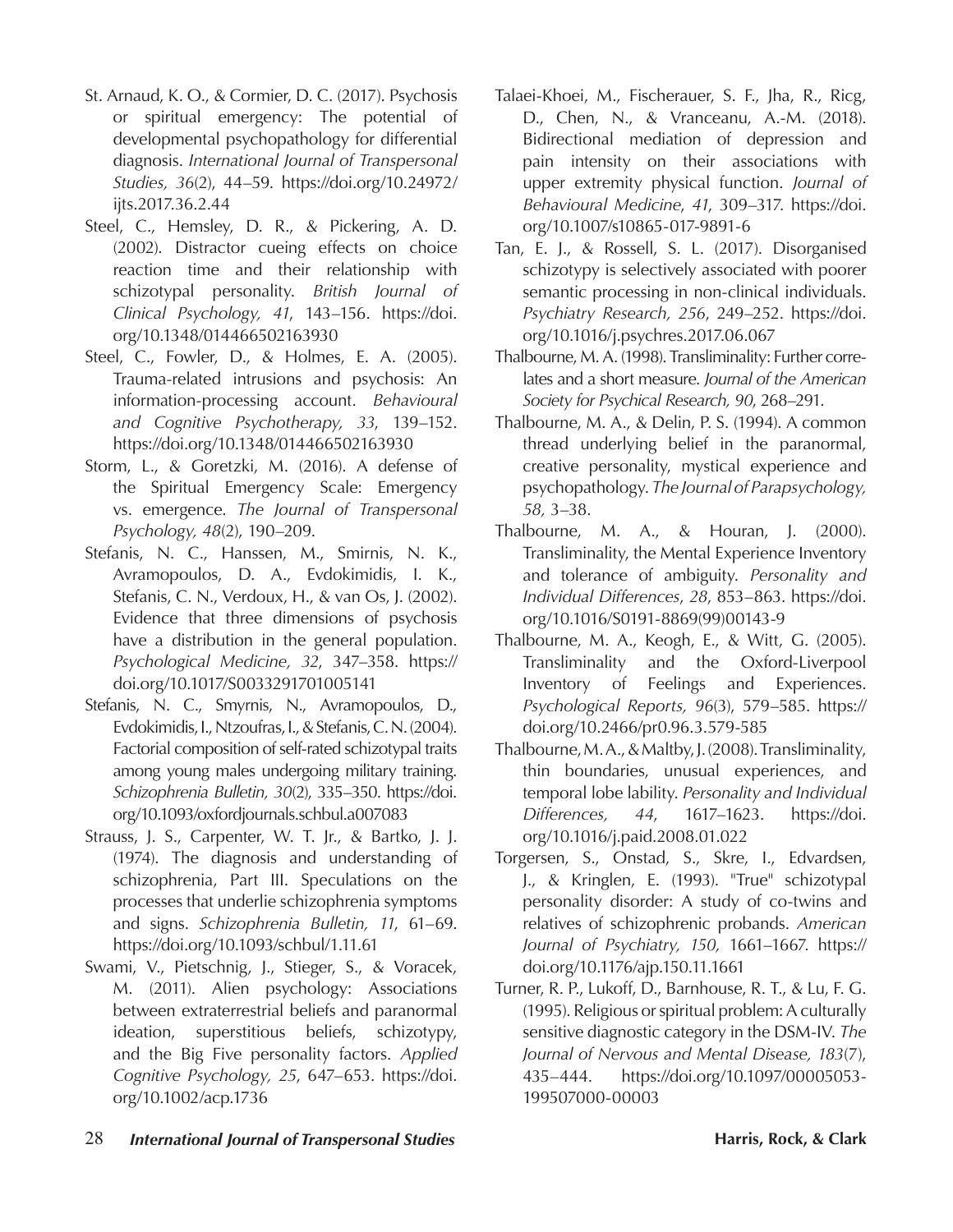- Unterrainer, H-F., & Lewis, A. J. (2014). The Janus face of schizotypy: Enhanced spiritual connection or existential despair? *Psychiatry Research, 220*, 233– 236. https://doi.org/10.1016/j.psychres.2014.07.028
- Vieten, C., Scammell, S., Pilato, R., Ammondson, I., Pargament, K. I., & Lukoff, D. (2013). Spiritual and religious competencies for psychologists. *Psychology of Religion and Spirituality, 5*(3), 129–144. https://doi.org/10.1037/a0032699
- Vieten, C., Scammell, S., Pilato, R., Ammondson, I., Pargament, K. I., & Lukoff, D. (2016). Competencies for psychologists in the domains of religion and spirituality. *Spirituality in Clinical Practice, 3*(2), 92–114. https://doi.org/10.1037/ scp0000078
- van Os, J., Linscott, R. J., Myin-Germeys, I. M., Delespaul, P., & Krabbendam, L. (2009). A systematic review and meta-analysis of the psychosis continuum: Evidence for a psychosis proneness-persistence-impairment model of psychotic disorder. *Psychological Medicine, 39*, 179–195. https://doi.org/10.1017/ S0033291708003814
- Venables, P. H., & Raine, A. (2015). The stability of schizotypy across time and instruments. *Psychiatry Research, 228*, 585–590. https://doi. org/10.1016/j.psychres.2015.05.047
- Ventura, J., Hellemann, G. S., Thames, A. D., Koellner, V., & Nuechterlein, K. H. (2009). Symptoms as mediators of the relationship between neurocognition and functional outcome in schizophrenia: A meta-analysis. *Schizophrenia Research, 113*, 189–199. https:// doi.org/10.1016/j.schres.2009.03.035
- Vieten, C., Scammell, S., Pilato, R., Ammondson, I., Pargament, K. I., & Lukoff, D. (2013). Spiritual and religious competencies for psychologists. *Psychology of Religion and Spirituality, 5*(3), 129–144. https://doi.org/10.1037/a0032699
- Vieten, C., Scammell, S., Pilato, R., Ammondson, I., Pargament, K. I., & Lukoff, D. (2016). Competencies for psychologists in the domains of religion and spirituality. *Spirituality in Clinical Practice, 3*(2), 92–114. https://doi.org/10.1037/ scp0000078
- Vittengl, J. R. (2018). Mediation of the bidirectional relations between obesity and depression among

women. *Psychiatry Research, 264*, 254–259. https://doi.org/10.1016/j.psychres.2018.03.023

- Voutilainen, A., Pitkaaho, T., Kvist, T., & Vehvilainen-Julkunen, K. (2016). How to ask about patient satisfaction? The visual analogue scale is less vulnerable to confounding factors and ceiling effect than a symmetric Likert scale. *Journal of Advanced Nursing, 72*(4), 946–957. https://doi. org/10.1111/jan.12875
- Walsh, R., & Vaughn, F. (1993). On transpersonal definitions. *The Journal of Transpersonal Psychology, 25*, 199–207.
- White, P. A. (1990). Ideas about causation in philosophy and psychology. *Psychological Bulletin, 108*(1), 3–18. https://doi. org/10.1037/0033-2909.108.1.3
- Willard, A. K., & Norenzayan, A. (2017). "Spiritual but not religious": Cognition, schizotypy, and conversion in alternative beliefs. *Cognition, 165*, 137–146. https://doi.org/10.1016/j. cognition.2017.05.018
- Wuthrich, V. M., & Bates, T. C. (2006). Confirmatory factor analysis of the three-factor structure of the Schizotypal Personality Questionnaire and Chapman Schizotypy Scales. *Journal of Personality Assessment, 87*(3), 292–304. https:// doi.org/10.1207/s15327752jpa8703\_10

### **Notes**

- 1. Transpersonal experiences may be defined as "experiences in which the sense of identity or self extends beyond (trans) the individual or personal to encompass wider aspects of humankind, life, psyche or cosmos." Transpersonal disciplines are "those disciplines that focus on the study of transpersonal experiences and related phenomena. These phenomena include the causes, effects and correlates of transpersonal experiences and development, as well as the disciplines and practices inspired by them" (Walsh & Vaughan, 1993, p. 203).
- 2. When referring to positive and negative symptoms of psychosis and schizotypy throughout this paper, italics have been added to aid clarity and mitigate confusion with the same terms used to denote positive and negative statistical results.